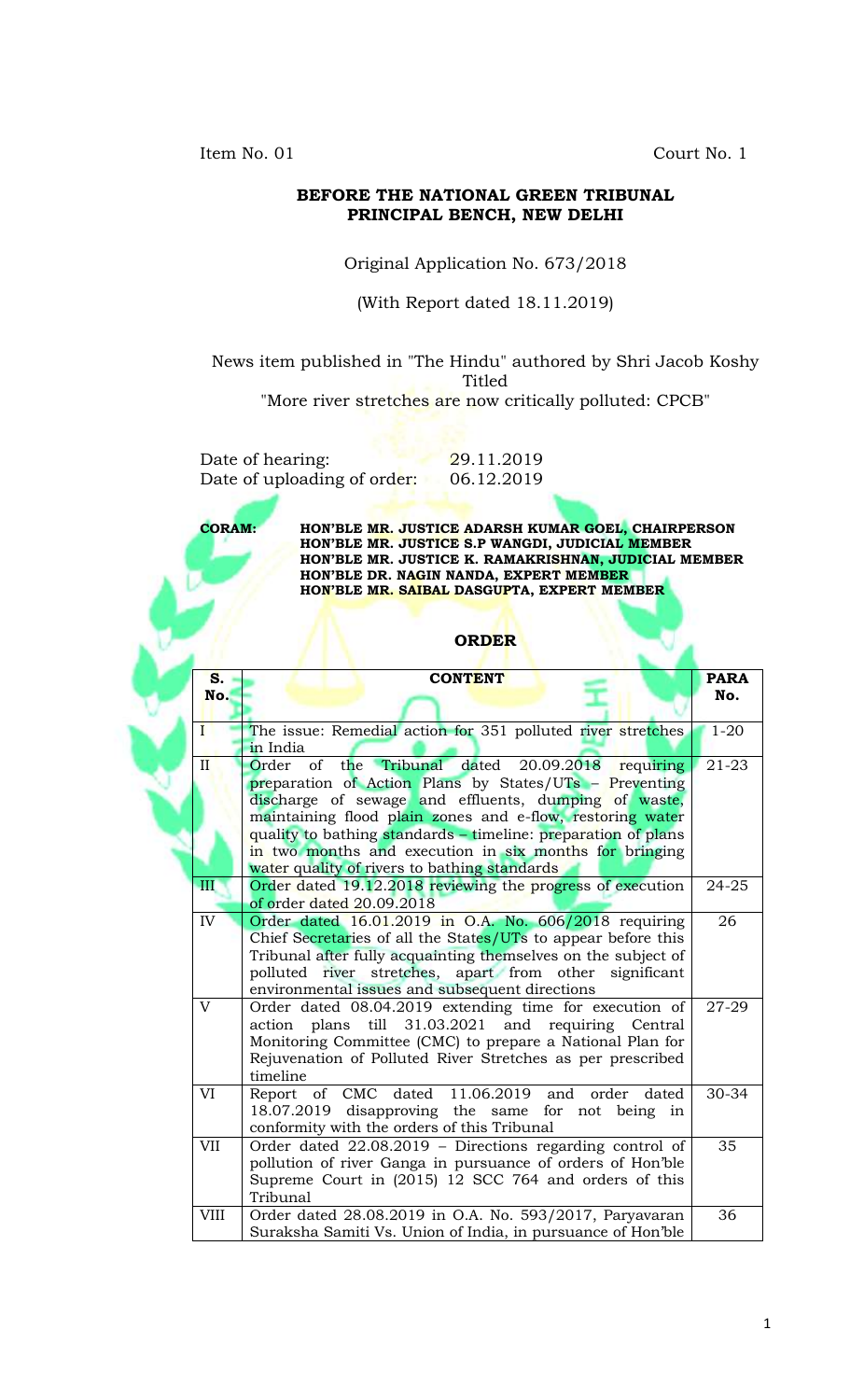|                  | Supreme Court judgment in (2017) 5 SCC 326, for 100%       |           |
|------------------|------------------------------------------------------------|-----------|
|                  | treatment of sewage                                        |           |
| IX               | Order dated 11.09.2019 – Directions in pursuance of orders | $37 - 40$ |
|                  | of Hon'ble Supreme Court in (2012) 13 SCC 736 and dated    |           |
|                  | 24.04.2017 in W.P. No. 725/1994 "And Quite Flows Maily     |           |
|                  | Yamuna" and earlier orders of this Tribunal regarding      |           |
|                  | control of pollution of river Yamuna                       |           |
| $\boldsymbol{X}$ | Consolidated Status Report dated 18.11.2019 filed by the   | $41 - 45$ |
|                  | CPCB on the status of preparation and execution of action  |           |
|                  | plans                                                      |           |
| XI               | Consideration of the matter for the present order          | 46        |
| XII              | Directions                                                 | 47        |

### **I. The issue: Remedial action for 351 polluted river stretches in India:**

- 1. This order is in continuation of order dated 08.04.2019 on the subject of remedial action to tackle the problem of pollution of rivers in India which is manifested in the form of 351 identified polluted river stretches based on the data compiled by the Central Pollution Control Board (CPCB) on the basis of analysis of samples by the State Pollution Control Boards (State PCB) as per National Water Quality Monitoring Programme (NWQMP) undertaken by the CPCB. We may note that overlapping issues have also been dealt with *inter-alia* by orders dated 16.01.2019 in O.A. No. 606/2018, dated 22.08.2019 in O.A. No. 200/2014, dated 28.08.2019 in O.A. No. 593/2017, dated 11.09.2019 in O.A. No. 06/2012 and order dated 22.11.2019 in O.A. No. 138/2016.
- 2. The Tribunal earlier considered the matter by way of a chamber meeting on 10.09.2018 with the participation of all the Members of the Tribunal and the representatives of CPCB, the Ministry of Water Resources (MoWR), the Ministry of Environment, Forest & Climate Change (MoEF&CC), the NITI Aayog, the National Mission for Clean Ganga (NMCG), Ministry of Housing and Urban Affairs (MoHUA), States of Maharashtra, Gujarat, Tamil Nadu, Andhra Pradesh, Madhya Pradesh, Bihar, Punjab, Uttar Pradesh, NCT of Delhi and the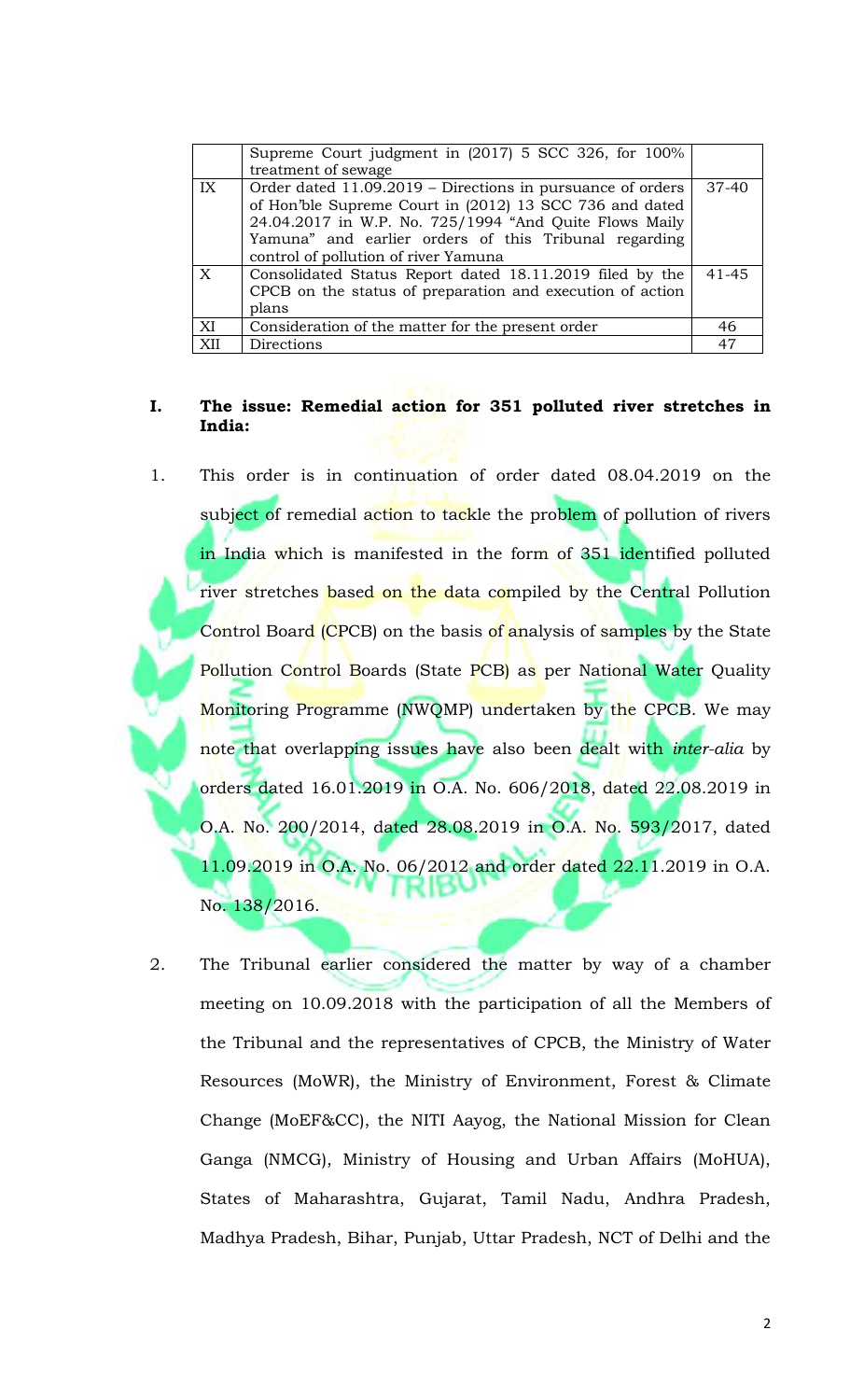Union Territory of Daman & Diu. (Some of the participants participated by video conferencing).

- 3. Present proceedings were initiated based on a news item dated 17.09.2018 in 'The Hindu" under the heading "More river stretches are now critically polluted: CPCB"1. According to the news item, 351 polluted river stretches have been identified by the Central Pollution Control Board (CPCB). 117 such stretches are in the States of Assam, Gujarat, and Maharashtra. The CPCB has apprised the concerned States of the extent of pollution in the rivers. Most polluted stretches are from Powai to Dharavi – with Biochemical Oxygen Demand (BOD) 250 mg/L; the Godavari - from Someshwar to Rahed – with BOD of 5.0-80 mg/L; t<mark>h</mark>e Sabarmati – Kheroj to Vautha – with BOD from 4.0-147 mg/L; and the Hindon – Saharanpur to Ghaziabad – with a BOD of 48-120 mg/L. The CPCB has a programme to monitor the quality of rivers by measuring BOD. BOD greater than or equal to 30mg/L is termed as 'Priority-I', while that between 3.1-6 mg/L is 'Priority-V'. The CPCB considers BOD less than  $3mg/L$  an indicator of a healthy river. In its 2015 Report<sup>2</sup>, the CPCB had identified 302 polluted stretches on 275 rivers, spanning 28 States and six Union Territories. The number of such stretches had now increased to 351 in 2018.
- 4. The world's major civilizations developed along rivers, which have both united and divided human beings. Water is life, our life and that of others too. Without water there would be no human civilization,

 $\overline{a}$ 

<sup>1</sup>https://www.thehindu.com/news/national/more-river-stretches-critically-polluted cpcb/article24962440.ece

<sup>2</sup>http://cpcb.nic.in/cpcbold/RESTORATION-OF-POLLUTED-RIVER-STRETCHES.pdf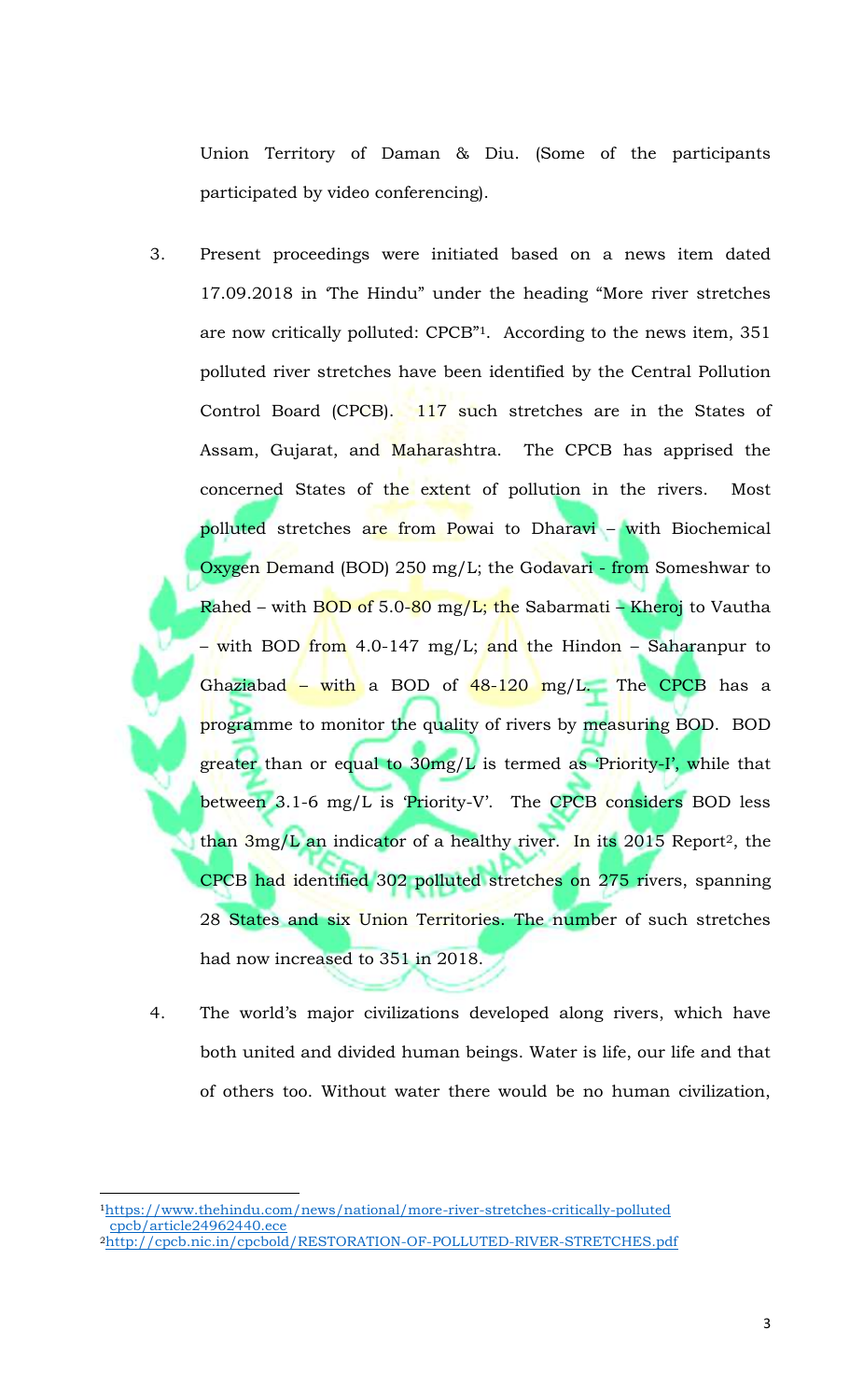indeed there would be no life. We use water to drink, navigate, fish, wash, cool down, cook, travel, water plants etc.<sup>3</sup>

- 5. It is true that almost all the civilizations appeared on the banks of the big rivers. It shows how vital water is for our survival. The entire life is based on water, from birth to death. The civilization grew slowly on the soil of river Ganga which is considered holy and expanded to Sindhu and Sarasvati regions. The order of rivers in the Nadhi Sukta (RV 10-75) clearly shows east ward march of Indian civilization.
- 6. The Hon'ble Supreme Court noticed the level of degradation of rivers in India and apathy of the authorities as follows:

*"58. Rivers in India are drying up, groundwater is being rapidly depleted, and canals are polluted. Yamuna in Delhi looks like a black drain. Several perennial rivers like Ganga and Brahmaputra are rapidly becoming seasonal. Rivers are dying or declining, and aquifers are getting over pumped. Industries, hotels, etc. are pumping out groundwater at an alarming rate, causing sharp decline in the groundwater levels. Farmers are having a hard time finding groundwater for their crops e.g. in Punjab. In many places there are serpentine queues of exhausted housewives waiting for hours to fill their buckets of water. In this connection John Briscoe has authored a detailed World Bank Report, in which he has mentioned that despite this alarming situation there is widespread complacency on the part of the authorities in India.<sup>4</sup>*

*"4. We see Yamuna river virtually turned into a sullage. We take judicial notice of this situation. Similar is the position with Ganges. As it proceeds, industrial effluents are being poured in rivers. Sewage is also being directly put in rivers contributing to the river water pollution. We direct the Pollution Control Boards of the various States as well as the Central Pollution Control Board and various Governments to place before us the data and material with respect to various rivers in the concerned States, and what steps they are taking to curb the pollution in such* 

l

<sup>3</sup>http://www.unesco.org/new/fileadmin/MULTIMEDIA/FIELD/Venice/pdf/special\_events/bozza\_ scheda\_DOW05\_1.0.pdf

State of Orissa v. Govt. of India, (2009) 5 SCC 492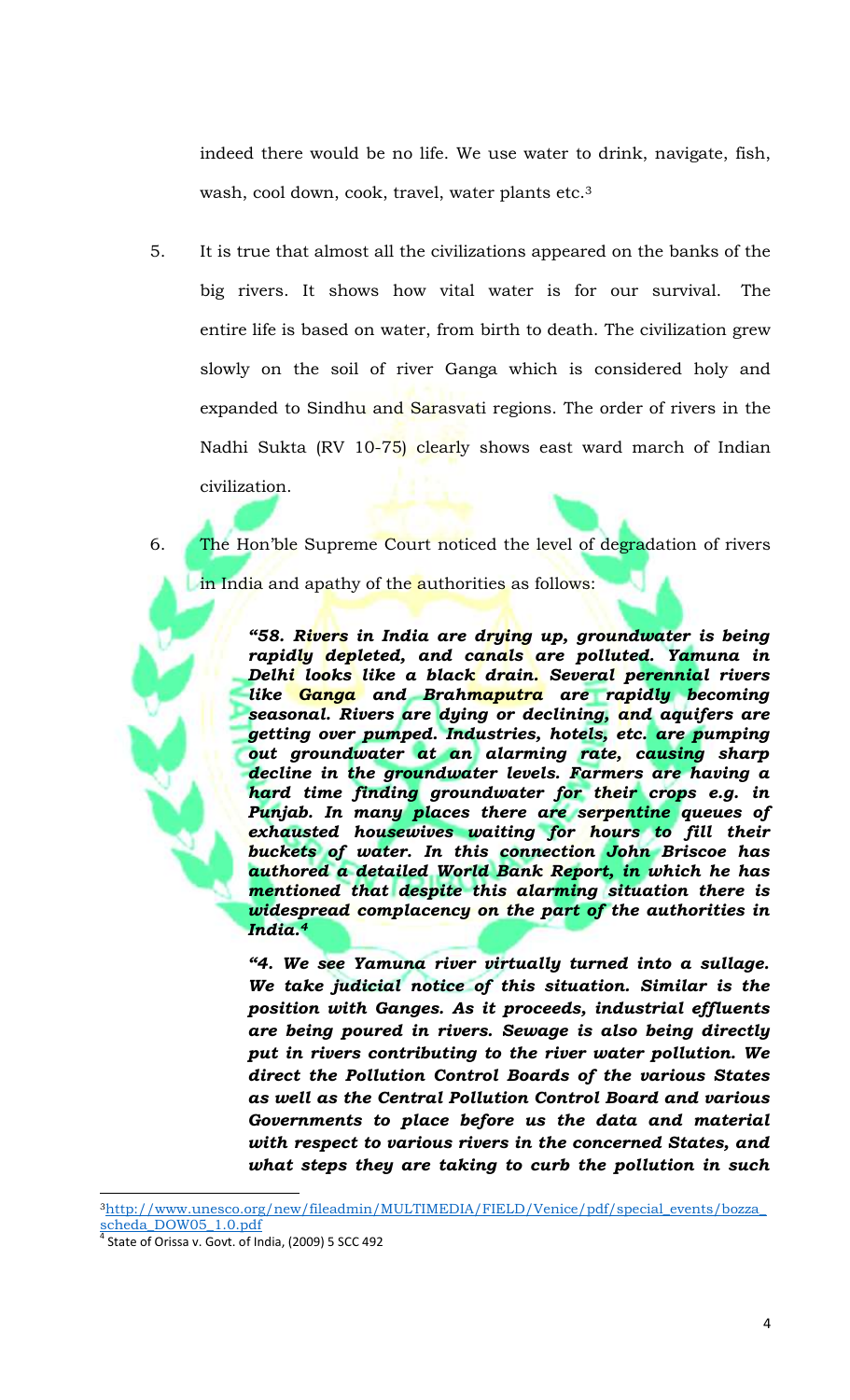*rivers and to management as to industrial effluents, sewage, garbage, waste and air pollution, including the water management. We club the ending case of water management with this matter.<sup>5</sup>*

7. It is not necessary to multiply similar observations in series of judgments in the context of several rivers including river Ganga. This has affected Indian civilization as a whole what to talk of aquatic life, loss of biodiversity and affecting food safety. Needless to say that remedial action has to be taken on the principle of 'Intergenerational Equity' also. The fact that 351 river stretches are identified as polluted is a matter of serious concern. This shows that the concern expressed while enacting the Water Act has remained unaddressed. In fact the number of polluted river stretches may go up if the relevant data <mark>is co</mark>nsidered.

### **Magnitude of water pollution:**

The Water (Prevention and Control of Pollution) Act, 1974 (Water Act) prohibits use of any stream or well for disposal of polluted matter. Any person doing so is liable to be prosecuted and punished by imprisonment. Article 48A of the Constitution casts a duty on the State to protect and improve the environment. Article 51A imposes a fundamental duty on every citizen to protect and improve the environment. The Stockholm Declaration (1972) recommended prevention of pollution by adopting the 'Precautionary Principle', the 'Polluter Pays Principle' and the principle of 'Sustainable Development'. Statement of objects and reasons for The Water Act is as follows:

 $5$  M.C. Mehta Vs Union of India-W.P. (Civil) No. 13029/1985 dated 25.11.2019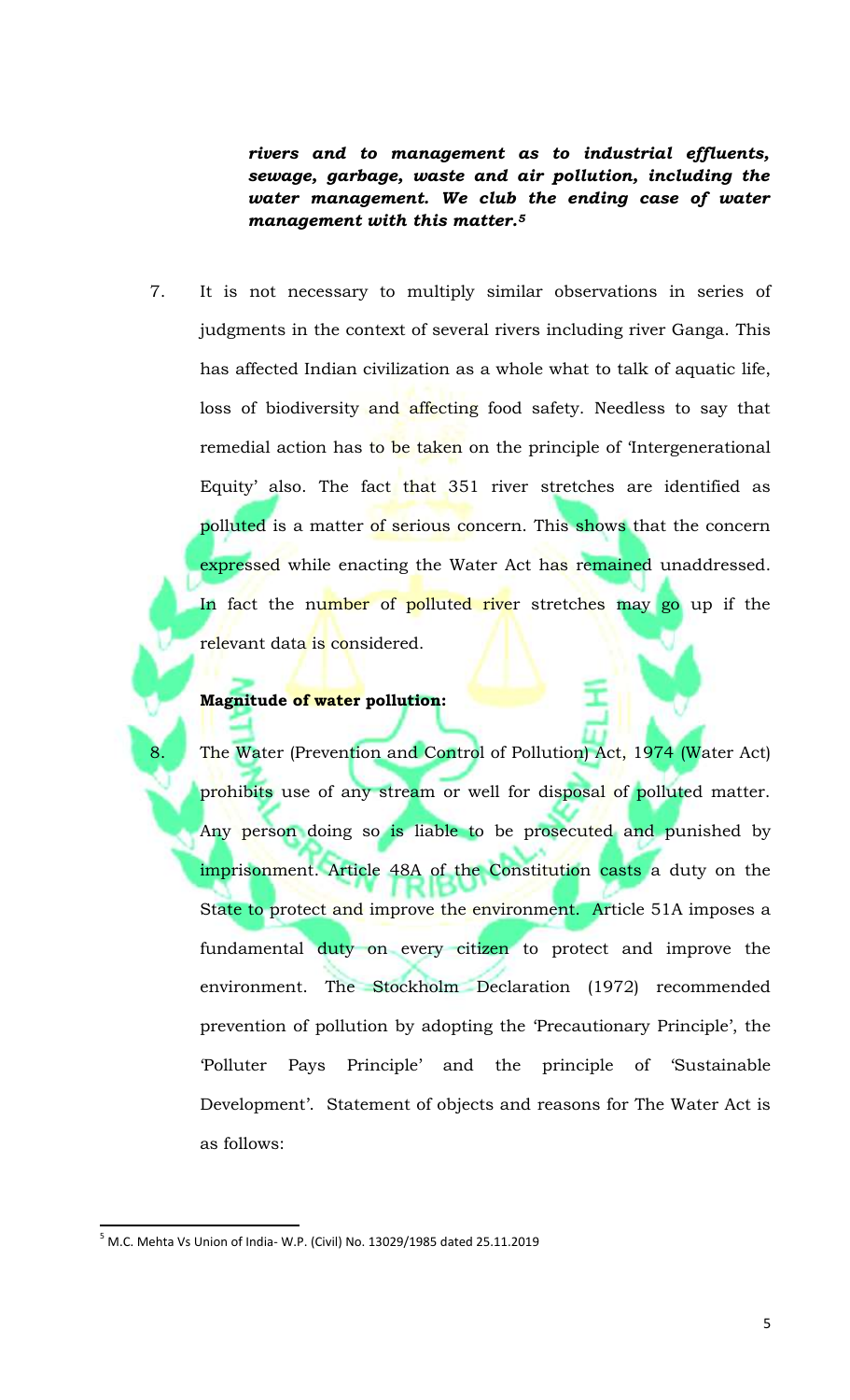*"The problem of pollution of rivers and streams has assumed considerable importance and urgency in recent years as a result of the growth of industries and the increasing tendency to urbanisation. It is, therefore, essential to ensure that the domestic and industrial effluents are not allowed to be discharged into the water courses without adequate treatment as such discharges would render the water unsuitable as source of drinking water as well as for supporting fish life and for use in irrigation. Pollution of rivers and streams also causes increasing damage to the country's economy.*

*A Committee was set up in 1962 to draw a draft enactment for the prevention of water pollution. The report of the Committee was circulated to the State Governments and was also considered by the Central Council of Local Self-Government in September, 1963. This Council resolved that a single law regarding measures to deal with water pollution control, both at the Centre and at the State levels, may be enacted by the Union Parliament. A Draft Bill was accordingly prepared and put up for consideration at a joint session of the Central Council of Local Self-Government and the Fifth Conference of the State Ministers of Town and Country Planning held in 1965. In pursuance of the decision of the joint session, the Draft Bill was considered subsequently in detail by a Committee of Ministers of Local Self-Government from the States of Bihar, Madras, Maharashtra, Rajasthan, Haryana and West Bengal.* 

*Having considered the relevant local provisions existing in the country and recommendations of the aforesaid Committees, the Government came to the conclusion that the existing local provisions are neither adequate nor satisfactory. There is, therefore, an urgent need for introducing a comprehensive legislation which would establish unitary agencies in the Centre and States to provide for the prevention, abatement and control of pollution of rivers and streams, for maintaining or restoring wholesomeness of such water courses and for controlling the existing and new discharges of domestic and industrial wastes."*

9. The Hon'ble Supreme Court issued directions in several matters that it is the duty of the State to ensure access to clean drinking water which was part of right to life. Pollution of water in any form was required to be prevented. Reference may be made to the observations of Hon'ble Supreme Court in the context of pollution of river Pallar<sup>6</sup> and river Noyyal<sup>7</sup> in Tamil Nadu. In *M.C. Mehta Vs. Union of India* 

l <sup>6</sup>*Vellore Citizen' Welfare Forum v. Union of India*, (1996) 5 SSC 647

<sup>7</sup> (2009) 9 SCC 737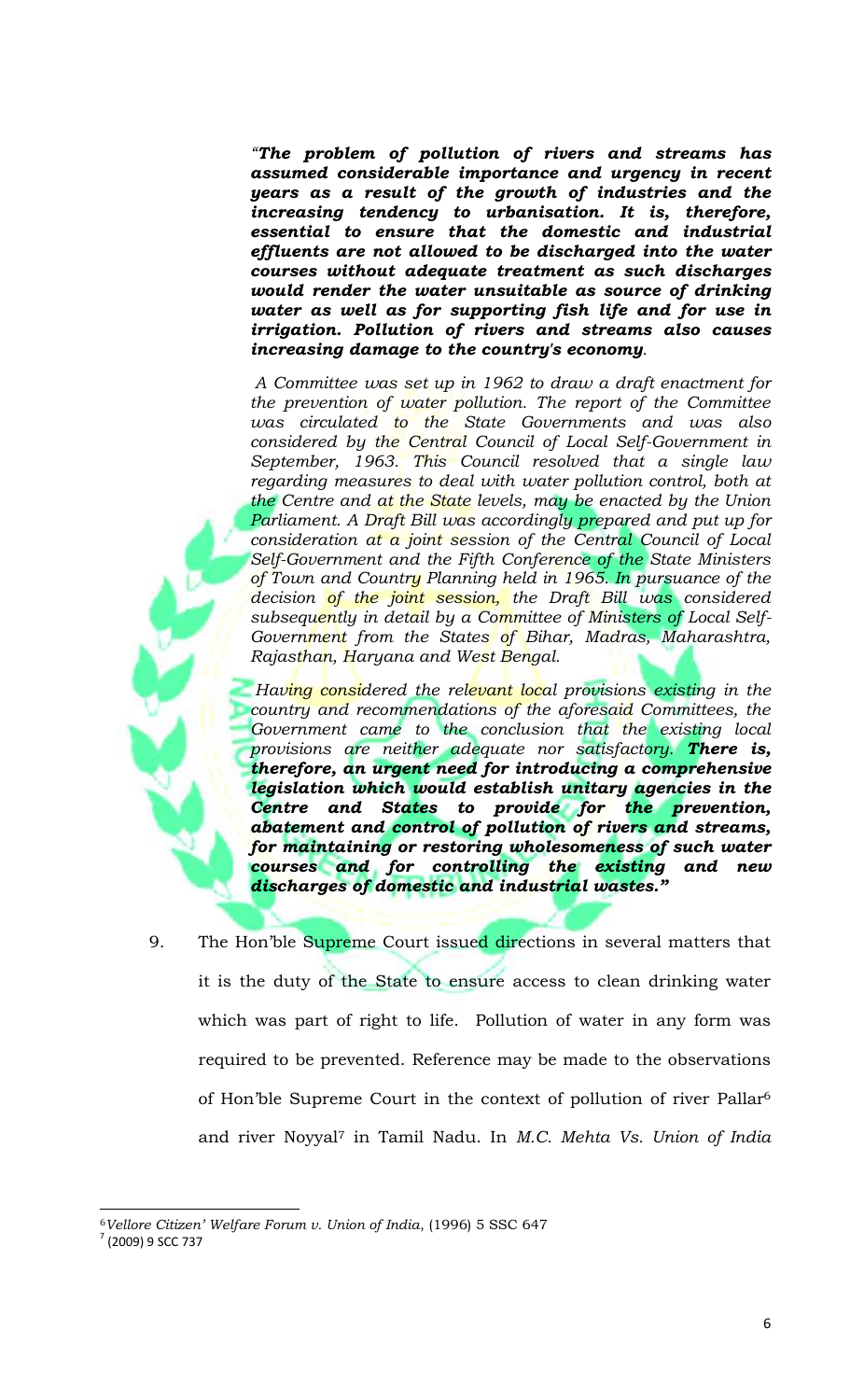*&Ors*., directions to enforce the statutory provisions by the municipal bodies and the industries by stopping discharge of untreated sewage and effluents in River Ganga were issued by the Hon'ble Supreme Court. It was noted that the water pollution caused serious diseases, including Cholera and Typhoid. Water pollution could not be ignored and adequate measures for prevention and control are necessary. It was also observed that the educational institutions must teach atleast for one hour in a week lessons relating to protection and improvement of environment. Awareness should be created by organizing suitable awareness programs. Likewise, the issue of Calcutta tanneries was considered in M.C Mehta Vs. Union of India And Ors.<sup>9</sup>, (Calcut<mark>ta T</mark>anneries' Matter). The tanneries were directed to be shifted by adopting the 'Precautionary Principle' so as to prevent discharge of effluents in the River Ganga. In view of dangerous potential of pollution, it has been laid down that even the State cannot grant any exemption for discharge of pollutants in water in violation of 'Precautionary' principle.<sup>10</sup>

10. This Tribunal also considered the issue of pollution of river Yamuna, in *Manoj Mishra Vs. Union of India11*, river Ganga in *M.C. Mehta Vs. Union of India12*, river Ramganga which is a tributary of river Ganga in *Mahendra Pandey Vs. Union of India & Ors.13*, rivers Sutlej and Beas in the case of *Sobha Singh & Ors. Vs. State of Punjab & Ors*. <sup>14</sup>, river Son in *Nityanand Mishra Vs. State of M.P. & Ors.15*, river Ghaggar in Stench Grips Mansa's Sacred Ghaggar River (Suo-Moto

<sup>8</sup> (1988) 1 SCC 471

<sup>&</sup>lt;sup>9</sup> (1997) 2 SSC 411

<sup>&</sup>lt;sup>10</sup> A.P. Pollution Control Board II v. Prof. M.V. Nayudu, (2001) 2 SCC 62 ¶ 45

<sup>11</sup>*O.A. No. 6/2012, 2015 ALL(I) NGT REPORTER (1) (DELHI) 139, order dated 13.01.2015*

<sup>12</sup>O.A No. 200 of 2014, 2017 NGTR (3) PB 1, order dated 22.08.209

<sup>13</sup>O.A. No. 58/2017

<sup>14</sup>O.A.No. 101/2014

<sup>15</sup>O.A. No. 456/2018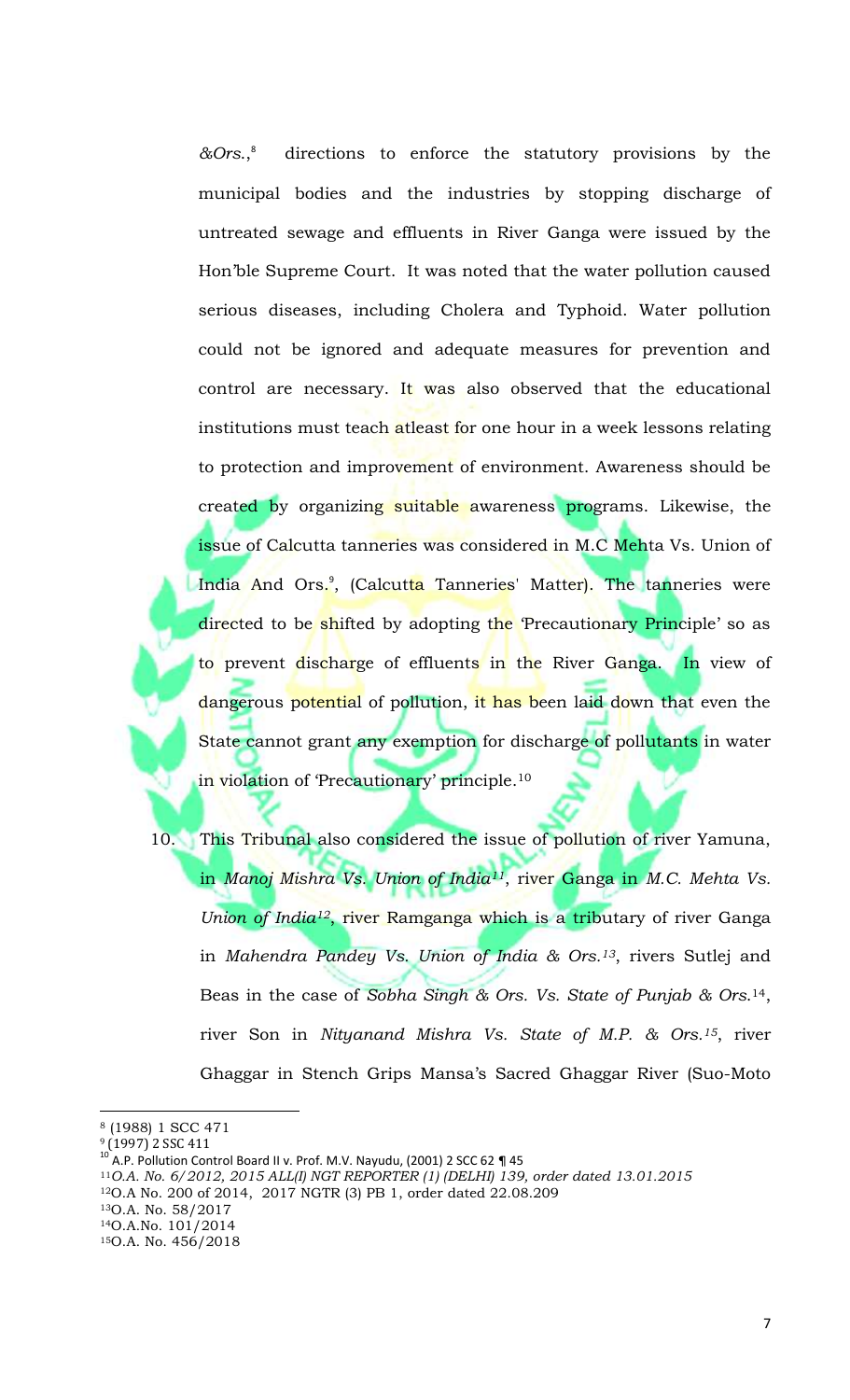Case)16", river Hindon in *Doaba Paryavaran Samiti Vs. State of U.P. &Ors.17*, river Kasardi in *Arvind Pundalik Mhatre Vs. Ministry of Environment, Forest and Climate Change &Ors.18,* River Ami, Tapti, Rohani and Ramgarh lake in *Meera Shukla Vs. Municipal Corporation, Gorakhpur & Ors.19*, rivers Chenab and Tawi in the case of *Amresh Singh Vs. Union of India & Ors.<sup>20</sup>* and *Subarnarekha in Sudarsan Das Vs. State of West Bengal & Ors.<sup>21</sup>* and *Paryavaran Surakhsha<sup>17</sup>* and issued directions from time to time.

11. In spite of above, in flagrant violation of law of the land, polluted water in the form of sewage, industrial effluents or otherwise has continued to be discharged in the water bodies including the rivers or the canals meeting the rivers. Violation of law is not only by private citizens but also statutory bodies including the local bodies and also failure of the regulatory authorities in taking adequate steps. There is no corresponding coercive action posing danger to rule of law when large scale violation of law is not being remedied. This leads to lawlessness.

12. It will be appropriate to note the crisis situation in the country on the subject of availability of potable water. The matter has been considered in the report of Niti Aayog on Composite Water Management Index (CWMI).<sup>22</sup> Following further information also needs to be noted:

<sup>&</sup>lt;sup>16</sup>O.A. No. 138/2016 (T<sub>NHRC</sub>), order dated 22.11.2019

<sup>17</sup> O.A. No. 231/2014

<sup>18</sup> O.A. No. 125/2018,

<sup>19</sup> O.A. No. 116/2014,

<sup>20</sup> Execution Application No. 32/2016 in O.A. No. 295/2016,

<sup>21</sup>O.A. No. 173 of 2018

<sup>&</sup>lt;sup>17</sup>Order dated 28.08.2019 in O.A. 593/2017 on the subject of preventing untreated sewage and effluents being discharged in rivers.<br><sup>22</sup> Niti Ayog on "Compo

<sup>22</sup> Niti Ayog on "Composite Water Management Index", June 2018, https://niti.gov.in/writereaddata/files/document\_publication/2018-05-18-Water-Index-Report\_vS8-compressed.pdf.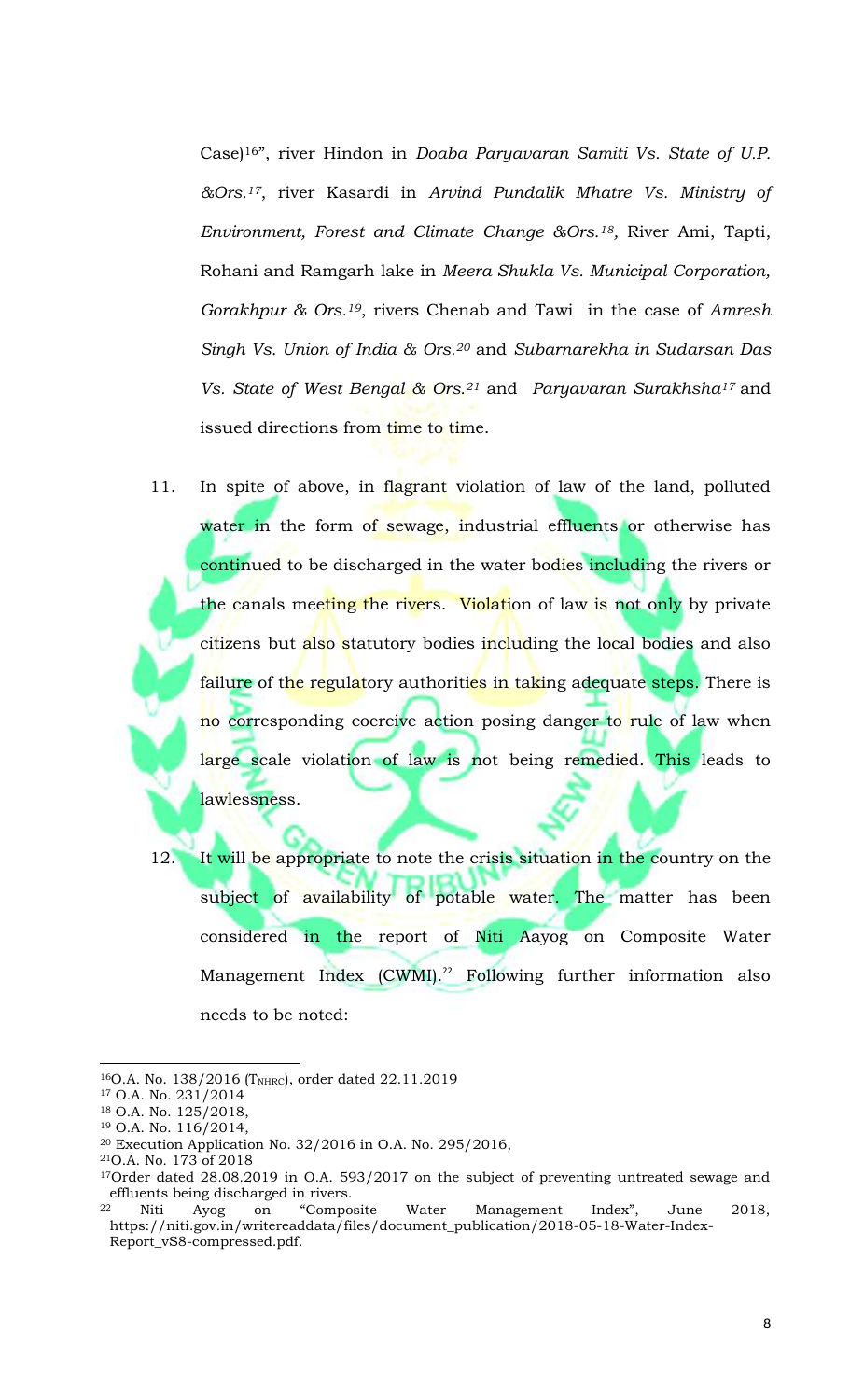(i) India is suffering from the worst water crisis in its history and millions of lives and livelihoods are under threat. Currently, 600 million Indians face high to extreme water stress and about two lakh people die every year due to inadequate access to safe water<sup>23</sup>. The crisis is only going to get worse. By 2030, the country's water demand is projected to be twice the available supply, implying severe water scarcity for hundreds of millions of people and an eventual  $\sim 6\%$  loss in the country's GDP<sup>24</sup>. As per the report of National Commission for Integrated Water Resource Development of MoWR, the water requirement by 2050 in high use scenario is likely to be a milder 1,180 BCM, whereas the presentday availability is 695BCM. The total availability of water possible in country is still lower than this projected demand, at 1,137BCM. Thus, there is an imminent need to deepen our understanding of our water resources and usage and put in place interventions that make our water use efficient and sustainable.

(ii) India is undergoing the worst water crisis in its history. Already, more than 600 million people<sup>25</sup> are facing acute water shortages. Critical groundwater resources – which account for 40% of our water supply - are being depleted at unsustainable rates.<sup>26</sup>

(iii)Most states have achieved less than 50% of the total score in the augmentation of groundwater resources, highlighting the growing national crisis—54% of India's groundwater wells are declining,

 $\overline{a}$ 

<sup>23</sup>Source: WRI Aqueduct; WHO Global Health Observatory

<sup>24</sup>Source: McKinsey & WRG, 'Charting our water future', 2009; World Bank; Times of India <sup>25</sup> Source: World Resource Institute

<sup>26</sup> Source: World Resource Institute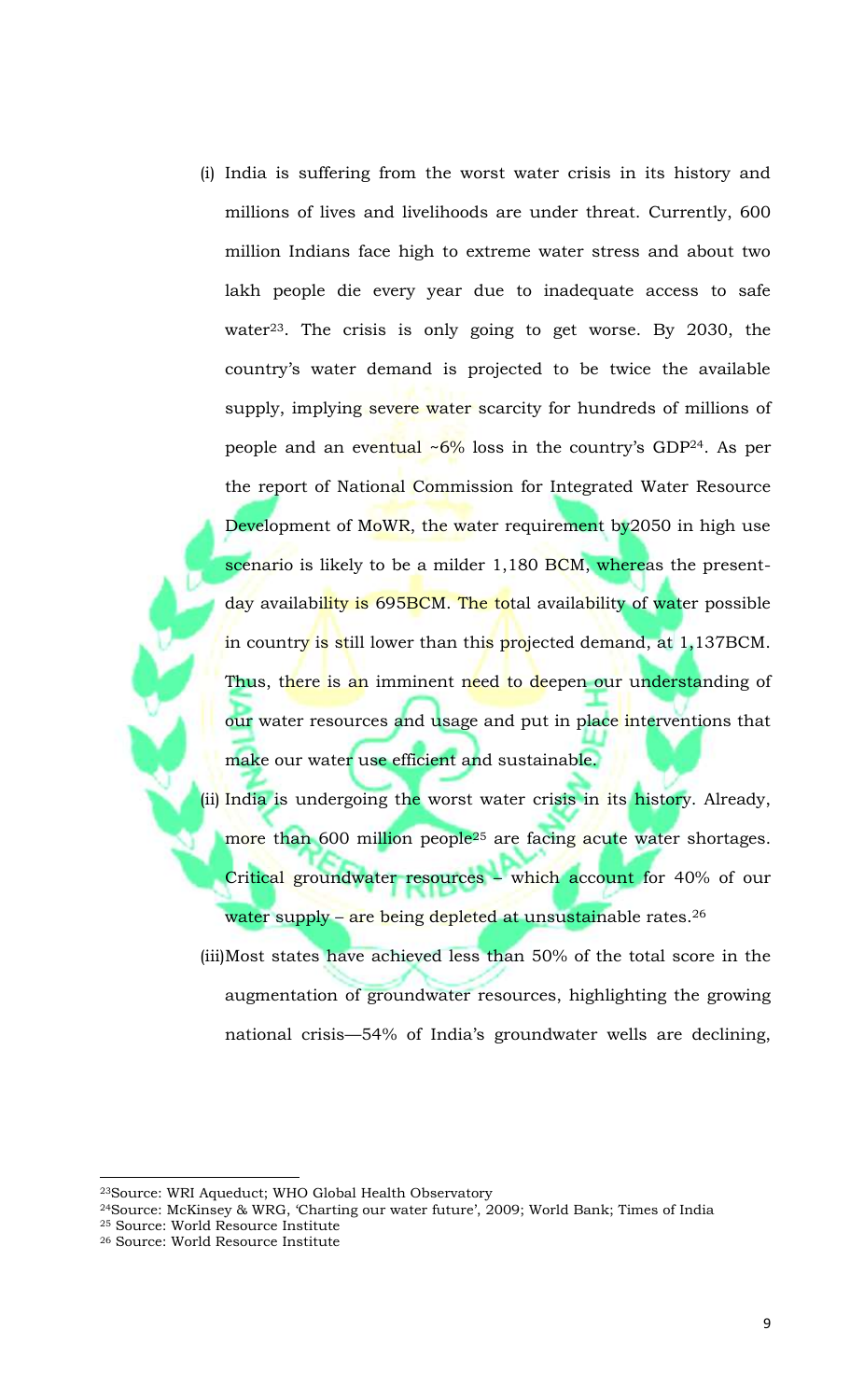and 21 major cities are expected to run out of groundwater as soon as 2020, affecting ~100 million people<sup>27</sup>.

- (iv)With nearly 70% of water being contaminated, India is placed at 120th amongst 122 countries in the water quality index.
- 13. As per statistics mentioned before the Lok Sabha on April 6, 2018, waterborne diseases such as cholera, acute diarrhoeal diseases, typhoid and viral hepatitis continue to be prevalent in India and have caused 10,738 deaths, over the last five years since 2017. Of this, acute diarrhoeal diseases caused maximum deaths followed by viral hepatitis, typhoid an<mark>d cholera<sup>.28</sup></mark>
- As per 'National Health Profile' published by Central Bureau of Health Investigation, Directorate General of Health Services, Ministry of Health and Family Welfare, Government of India, a total of 1535 Deaths due to Acute Diarrhoeal Diseases was reported during the year 2013. 29

### **Main Causes of Pollution of Rivers**

15. As already noted, well known causes of pollution of rivers are dumping of untreated sewage and industrial waste, garbage, plastic waste, e-waste, bio-medical waste, municipal solid waste, diversion of river waters for various purposes affecting e-flow, encroachment of catchment areas and floodplains, over drawl of groundwater, river bank erosion on account of illegal sand mining. Inspite of directions to install Effluent Treatment Plants (ETPs), Common Effluent

l

<sup>&</sup>lt;sup>27</sup> Source: UN Water, 'Managing water under uncertainty and risk', 2010; World Bank (Hindustan Times, The Hindu).

<sup>28</sup> https://www.indiaspend.com/diarrhoea-took-more-lives-than-any-other-water-borne-diseasein-india-58143/

<sup>29</sup> http://pib.nic.in/newsite/PrintRelease.aspx?relid=106612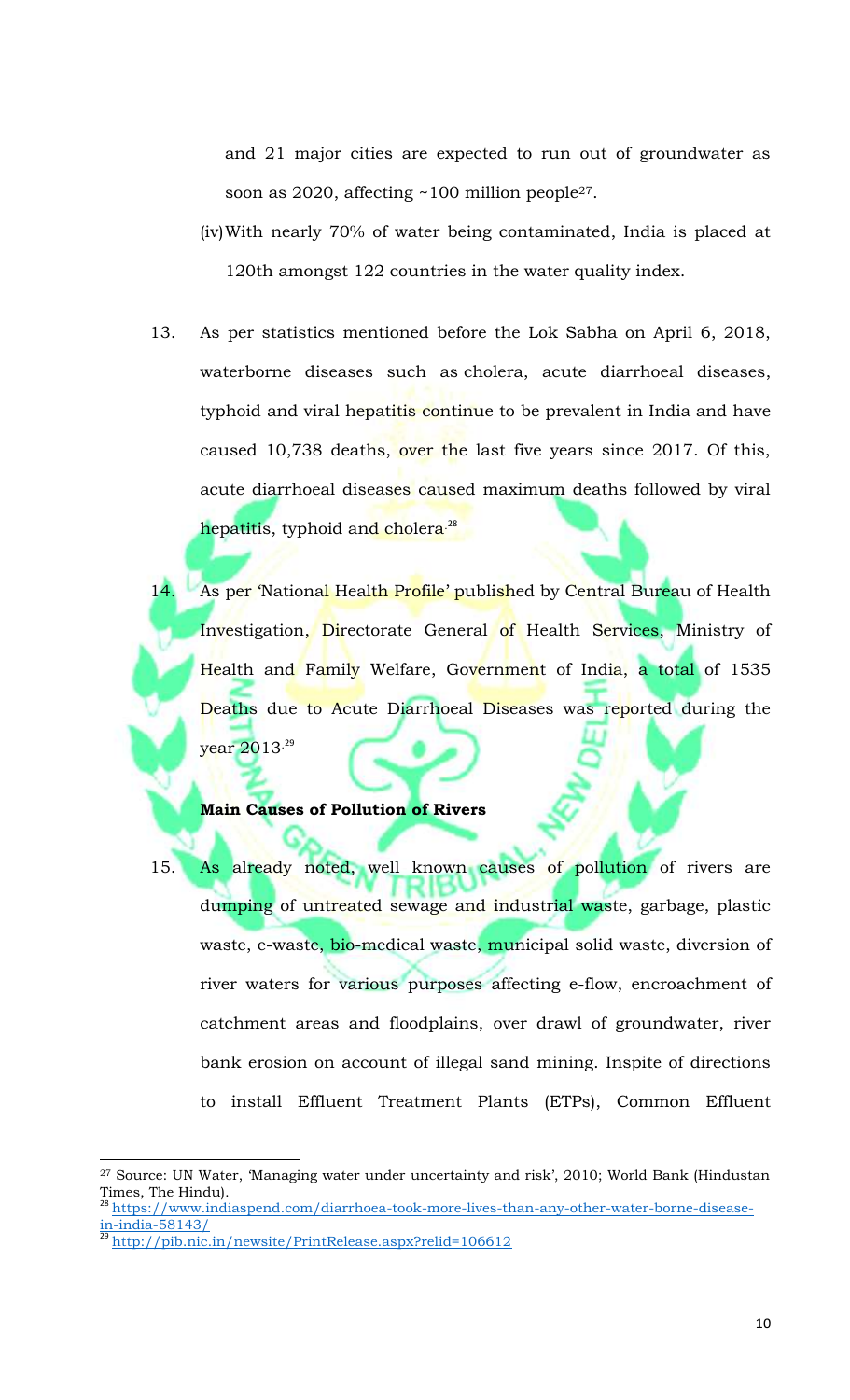Treatment Plants (CETPs), Sewage Treatment Plants (STPs), and adopting other anti-pollution measures, satisfactory situation has not been achieved. As per CPCB's report 201630, it has been estimated that 61,948 million liters per day (mld) sewage is generated from the urban areas of which treatment capacity of 23,277 mld is currently existent in India. Thereby the deficit in capacity of waste treatment is of 62%. There is no data available with regard to generation of sewage in the rural areas.

- 16. Effective governance is the need of the hour. If pollution does not stop, the industry has to be stopped. If sewage dumping does not stop, local bodies have to be made accountable and the heads of local bodies are to be prosecuted. We may also note that local bodies have been held to be liable to be prosecuted for violation of provisions of the Water Act by a recent judgment of the Hon'ble Supreme Court dated 26.11.2019 in Criminal Appeal No. 1734 of 2019 in Karnataka State Pollution Control Board Vs B. Heera Naik.
- 17. Steps have also to be taken for awareness and public involvement. Water being scarce and necessary for human existence, a Welfare State cannot plead lack of funds for such overriding need for existence of human life<sup>31</sup>. Thus, requisite budgetary provision has to be made.
- 18. Procedures for remedial action have to be shortened so that there is no delay to check pollution wherever found. The Tribunal vide Order dated 18.10.2019 in **Compliance of Municipal Solid Waste**

 $\overline{a}$ 

<sup>&</sup>lt;sup>30</sup> http://www.sulabhenvis.nic.in/Database/STST\_wastewater\_2090.aspx July 16, updated on December 6, 2016

<sup>31</sup> *Municipal Council, Ratlam vs. Vardhichand* (1980) 4 SCC 162 and *B.L. Wadhera v. Union of India and Ors.* (1996) 2 SCC 594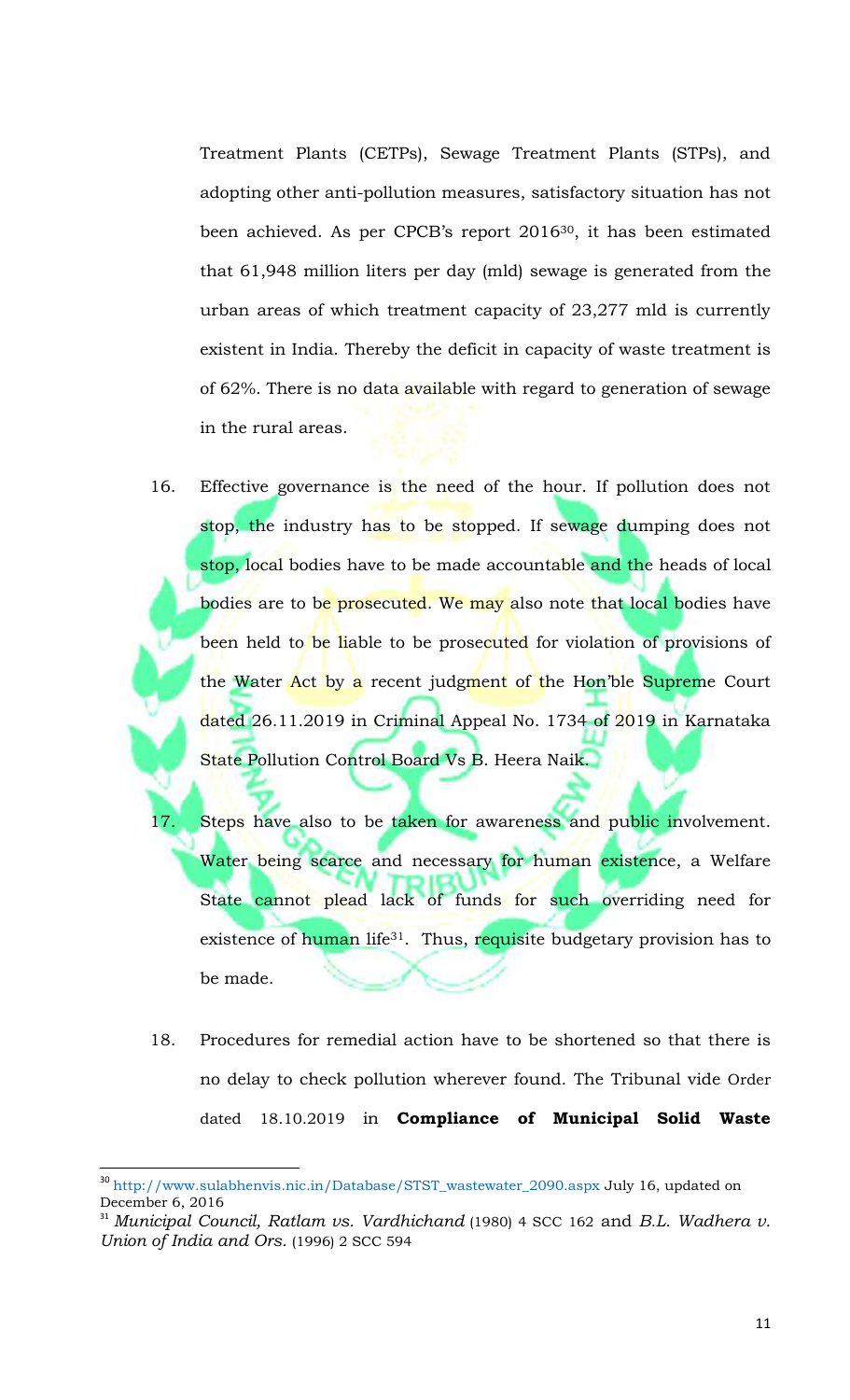### **Management Rules, 2016 and other environmental issues- O.A.**

**No. 606/2018** while dealing with the issue of procedures of DPRs and tendering process, observed:

*"8. Expeditious compliance of directions for clearance of legacy waste sites as well as stopping of discharge of untreated sewage and directions on associated subjects require immediate implementation for protection of environment and public health by curtailing undue delay. As suggested, necessary technologies need to be standardized with cost breakups for operation and maintenance, including procurement. Besides this, the service providers need to be identified and empaneled. This exercise may also require the concerned authorities to explore business models."* 

The Tribunal has constituted a Committee headed by Niti Ayog on the subject to give a report within two months.

As per laid down standards, river water is considered to be fit for bathing when it meets the criteria of having Bio-chemical Oxygen Demand (BOD) less than 3.0 mg/L, Dissolved Oxygen more than 5.0 mg/L and Faecal Coliform bacteria to be less than 500 MPN/100 ml.

20. As already noted, according to latest assessment by the CPCB, there are 351 polluted river stretches in India i.e. where the BOD content is more than 3mg/L. The plan of CPCB is to target enhancement of river flow. The plan for restoration of polluted river stretches is proposed to be executed through two-fold concepts. One concept is to target enhancement of river flows through interventions on the water sheds/catchment areas for conservation and recharge of rain water for subsequent releases during lean flow period in a year. This concept will work on dilution of pollutants in the rivers and streams to reduce concentration to meet desired level of water quality. Other concept is of regulation and enforcement of standards in conjunction with the available flow in rivers /streams and allocation of discharges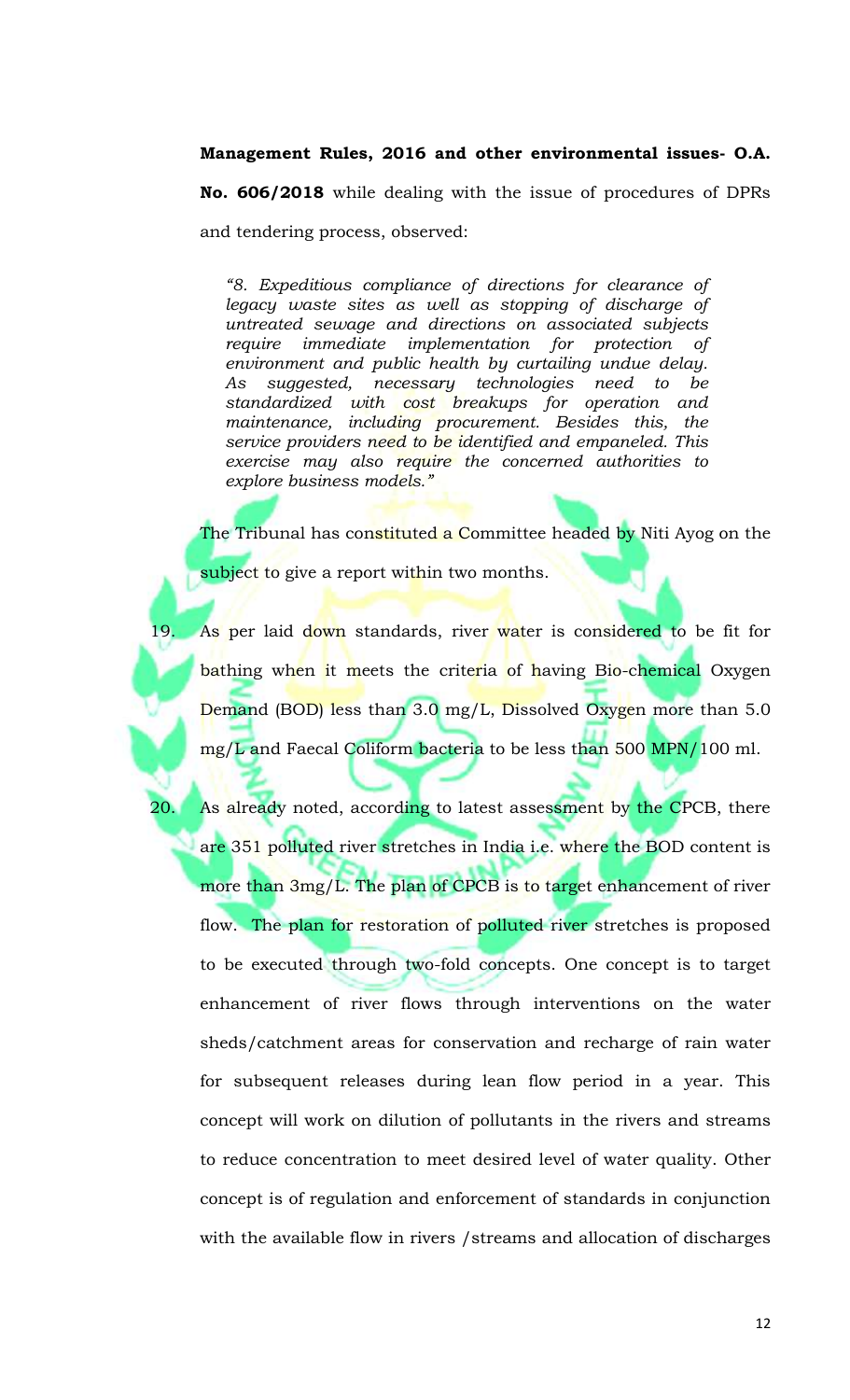with stipulated norms. The fact remains that designed result has not been achieved and more and more polluted rivers stretches are being added to the list. Apart from pH, D.O., COD and BOD, if other standards such as Faecal Coliform etc. are also ascertained, number of polluted stretches will further go up.

**II. Order of the Tribunal dated 20.09.2018 requiring preparation of Action Plans by States/UTs – Preventing discharge of sewage and effluents, dumping of waste, maintaining flood plain zones and eflow, restoring water quality to bathing standards – timeline : preparation of plans in two months and execution in six months for bringing water quality of rivers to bathing standards:**

21. In view of above, this Tribunal found it necessary to take up the matter and direct preparation and execution of river action plans to control pollution and restore water quality of the river as per norms within reasonable time. Accordingly, vide order dated 20.09.2018 proceedings were initiated as already mentioned para 3 above. It may be noted that there have been successful river cleaning programmes in other countries such as relating to river Thames (England), Rhine (Germany) and Danube (France). There being no reason as to why our polluted river stretches also cannot be restored, the Tribunal issued following directions:

- **"** i) *All States and Union Territories are directed to prepare action plans within two months for bringing all the polluted river stretches to be fit at least for bathing purposes (i.e BOD ˂ 3 mg/L and FC ˂ 500 MPN/100 ml) within six months from the date of finalisation of the action plans.*
- ii) *The action plans may be prepared by fourmember Committee comprising, Director, Environment, Director, Urban Development., Director, Industries., Member Secretary, State Pollution Control Board of concerned State. This Committee will also be the Monitoring Committee for execution of the action plan. The Committee may be called ''River Rejuvenation Committee'' (RRC). The RRC will function under the overall supervision and coordination of Principal Secretary, Environment of the*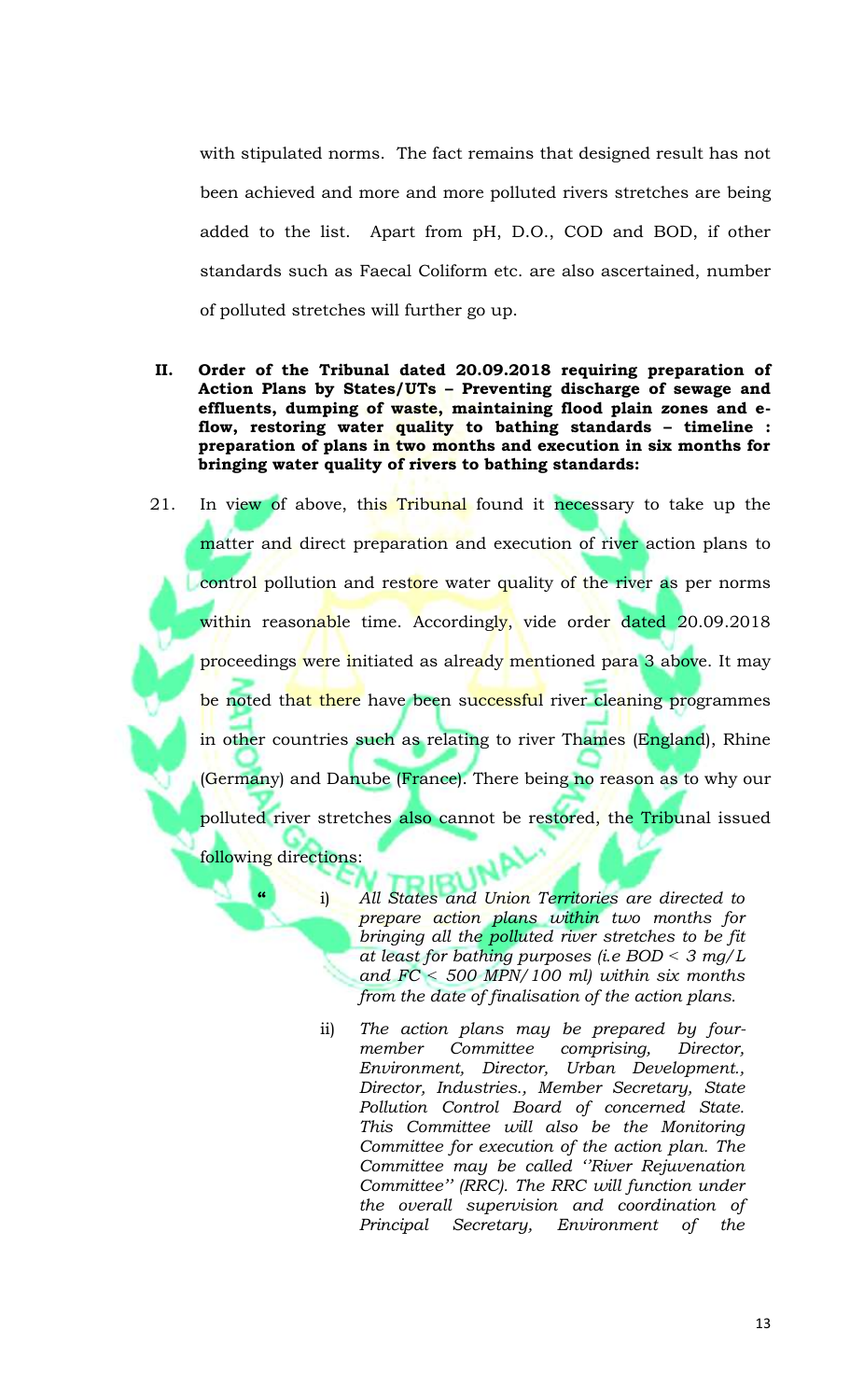*concerned State/Union Territory.*

- iii) *The action plan will include components like identification of polluting sources including functioning/ status of STPs/ETPs/CETP and solid waste management and processing facilities, quantification and characterisation of solid waste, trade and sewage generated in the catchment area of polluted river stretch. The action plan will address issues relating to; ground water extraction, adopting good irrigation practices, protection and management of Flood Plain Zones (FPZ), rain water harvesting, ground water charging, maintaining minimum environmental flow of river and plantation on both sides of the river. Setting up of biodiversity parks on flood plains by removing encroachment shall also be considered as an important component for river rejuvenation. The action plan should focus on proper interception and diversion of sewage carrying drains to the Sewage Treatment Plant (STP) and emphasis should be on utilization of treated sewage so as to minimize extraction of ground or surface water. The action plan should have speedy, definite or specific timelines for execution of steps. Provision may be made to pool the resources, utilizing funds from State budgets, local bodies, State Pollution Control Board/ Committee and out of Central Schemes.*
- iv) *The Action Plans may be subjected to a random scrutiny by a task team of the CPCB.*
- v) *The Chief Secretaries of the State and Administrators/ Advisors to Administrators of the Union Territories will be personally accountable for failure to formulate action plan, as directed.*
- All States and Union Territories are required to *send a copy of Action Plan to CPCB especially w.r.t Priority I & Priority II stretches for approval.*
- vii) *The States and the Union Territories concern are directed to set up Special Environment Surveillance Task Force, comprising nominees of District Magistrate, Superintendent of Police, Regional Officer of State Pollution Control Board and one person to be nominated by District Judge in his capacity as Chairman of Legal Services Authority on the pattern of direction of this Tribunal dated 07.08.2018, in Original Application No. 138/2016 (TNHRC), "Stench Grips Mansa's Sacred Ghaggar River (Suo-Motu Case).*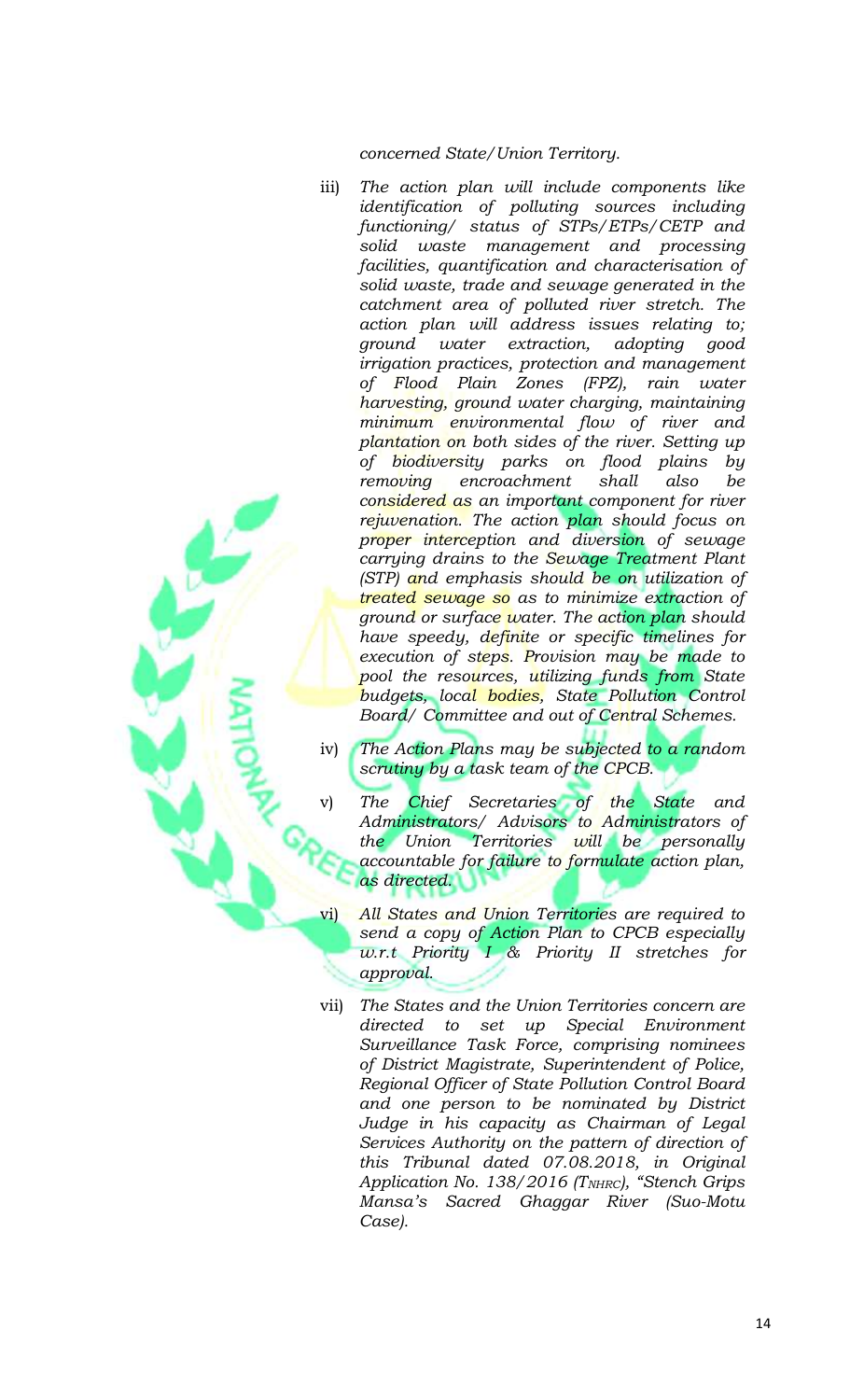- ix) *The Task Force will also ensure that no illegal mining takes place in river beds of such polluted stretches.*
- x) *The RRC will have a website inviting public participation from educational institutions, religious institutions and commercial establishments. Achievement and failure may also be published on such website. The Committee may consider suitably rewarding those contributing significantly to the success of the project."*
- 22. The Tribunal noted that data compiled by CPCB on polluted river stretches indicated that such river stretches were classified in 5 categories as follows:-

# **I. Criteria for Priority I**

- (a) Monitoring locations exceeding BOD concentration 30 mg/L has been considered as it is the standard of sewage treatment plant and in river it appears without dilution. (River locations having water quality exceeding discharge standards for BOD to fresh water sources)
- (b) All monitoring locations exceeding BOD concentration 6 mg/L on all occasions.
	- Monitoring locations exceeding  $3 \text{ mg/L BOD}$  are not meeting desired water quality criteria but does not affect to Dissolved Oxygen level in water bodies. If BOD exceeds 6mg/L in water body, the Dissolved Oxygen is reduced below desired levels.
- (d) The raw water having BOD levels upto 5 mg/L are does not form complex chemicals on chlorination for municipal water supplies. Hence the water bodies having BOD more than 6 mg/L are considered as polluted and identified for remedial action.

# **II. Criteria for Priority II**

- (a) Monitoring locations having BOD between 20-30 mg/L.
- (b) All monitoring locations exceeding BOD concentration 6 mg/L on all occasions.

## **III. Criteria for Priority III**

- (a) Monitoring locations having BOD between 10-20 mg/L.
- (b) All monitoring locations exceeding BOD concentration 6 mg/L on all occasions.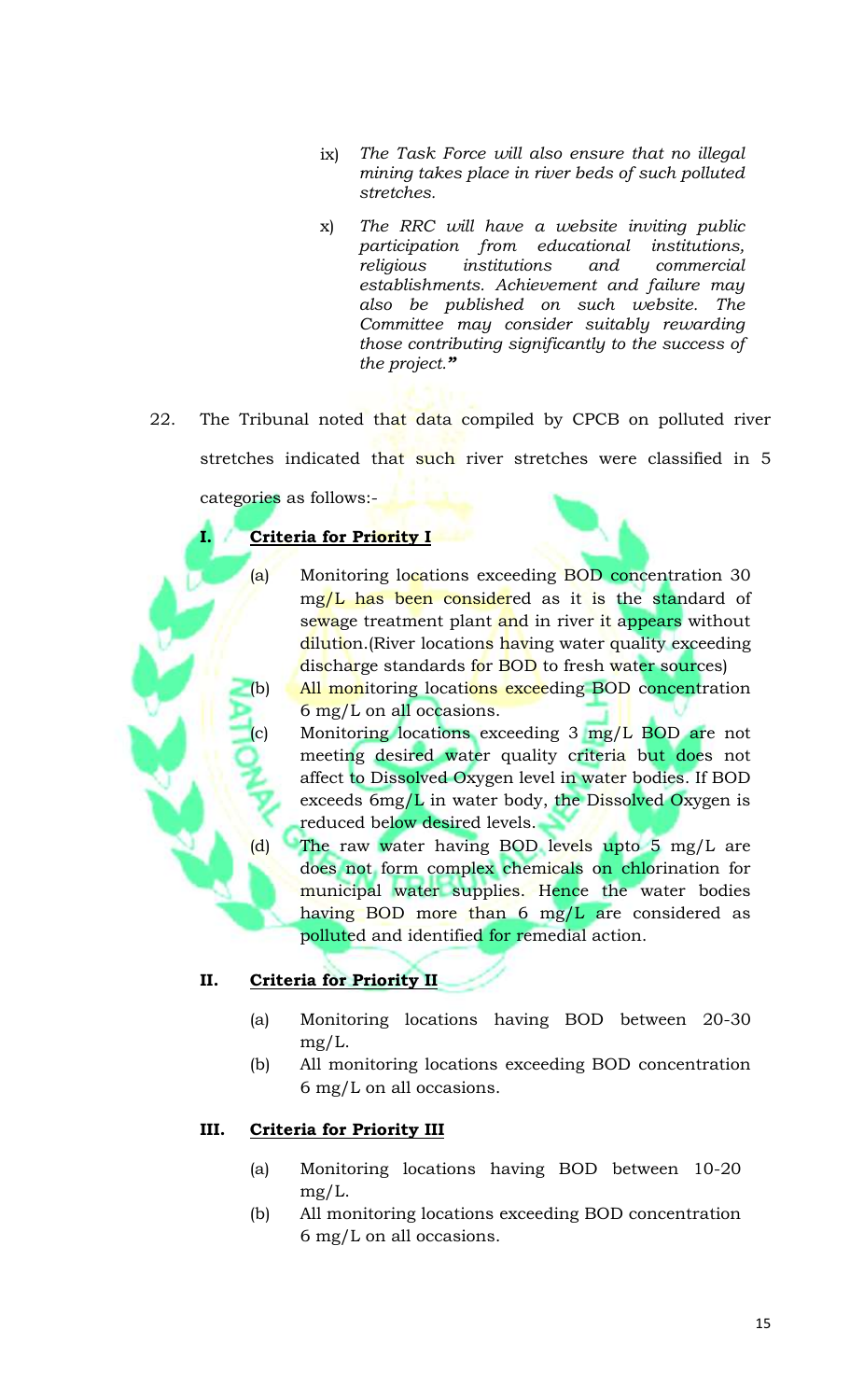### **IV. Criteria for Priority IV**

(a) Monitoring locations having BOD between 6-10 mg/L.

### **V. Criteria for Priority V**

- (a) Monitoring locations having BOD between 3-6 mg/l.
- (b) The locations exceeding desired water quality of 3mg/l BOD.
- 23. Table showing location and categories have been reproduced in the said order and reference to the same will also be made in the later part of this order. The action plans were directed to cover the following:-

### **A) Source Control**

Source control includes industrial pollution control and treatment and disposal of domestic sewage as detailed below:-

### **(a) Industrial pollution control**

(i) Inventorisation of industries

- (ii) Categories of industry and effluent quality
- (iii) Treatment of effluents, compliance with standards and mode of disposal of effluents
- (iv) Regulatory regime.
- **(b) Channelization, treatment, utilization and disposal of treated domestic sewage.**
	- (i) Identification of towns in the catchment of river and estimation of quantity of sewage generated and existing sewage treatment capacities to arrive at the gap between the sewage generation and treatment capacities;
	- (ii) Storm water drains now carrying sewage and sullage joining river and interception and diversion of sewage to STPs,
	- (iii) Treatment and disposal of septage and controlling open defecation,
	- (iv) Identification of towns for installing sewerage system and sewage treatment plants.
	- **(B) River catchment/Basin Management-Controlled ground water extraction and periodic quality assessment**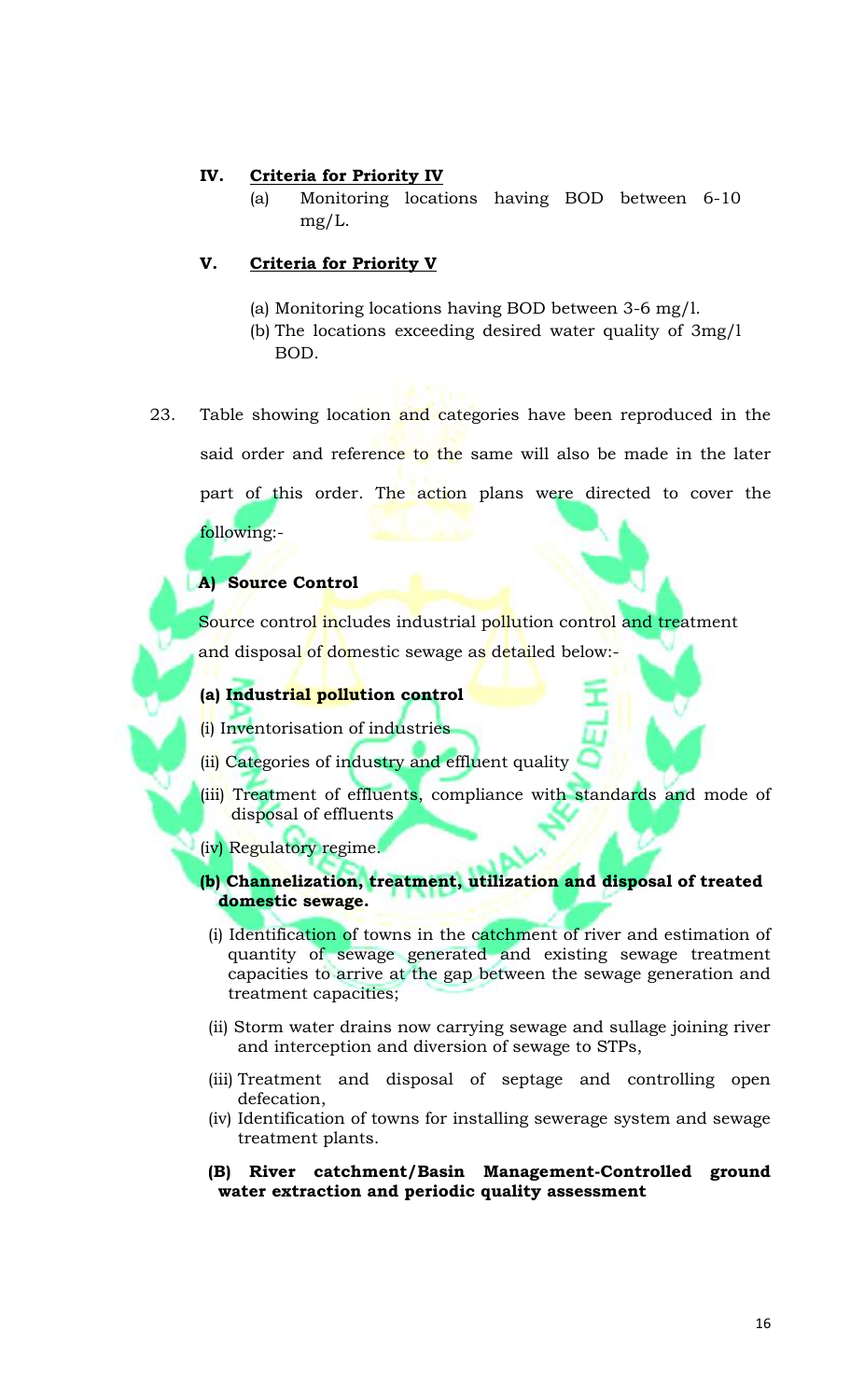- (i) Periodic assessment of groundwater resources and regulation of ground water extraction by industries particularly in over exploited and critical zones/blocks.
- (ii) Ground water re-charging /rain water harvesting
- (iii) Periodic ground water quality assessment and remedial actions in case of contaminated groundwater tube wells/bore wells or hand pumps.
- (iv) Assessment of the need for regulating use of ground water for irrigation purposes.

### **(C) Flood Plain Zone**.

(i) Regulating activities in flood plain zone.

- (ii) Management of Municipal, Plastic, Hazardous, Bio-medical and Electrical and Electronic wastes.
- (iii) Greenery development- Plantation plan.

#### **(D) Ecological/Environmental Flow (E-Flow)**

(a) Issues relating to E-Flow (b) Irrigation practices

**(E)** Such other issues which may be found relevant for restoring water quality to the prescribed standards.

### **III. Order dated 19.12.2018 reviewing the progress of execution of order dated 20.09.2018:**

24. On review of the matter on 19.12.2018 to consider status of compliance of order dated 20.09.2018, we found that 16 States/UTs

had prepared action plans, but the same were are not complete. Base line data was not been given. Preparation of action plans was assigned to third parties. Details of STPs etc. were not given. Timelines given were too long. Status of e-flow was not been given. Action plans were not proposed to be placed on websites to involve educational and other institutions and the public at large. The said States/ UTs were directed to give revised reports on or before 31.01.2019 to CPCB after complying with the deficiencies. The CPCB was to examine the action plans and, if they met the scientific and technical yardstick, to approve the same and convey it to the respective States/UTs. The States/ UTs, after approval were to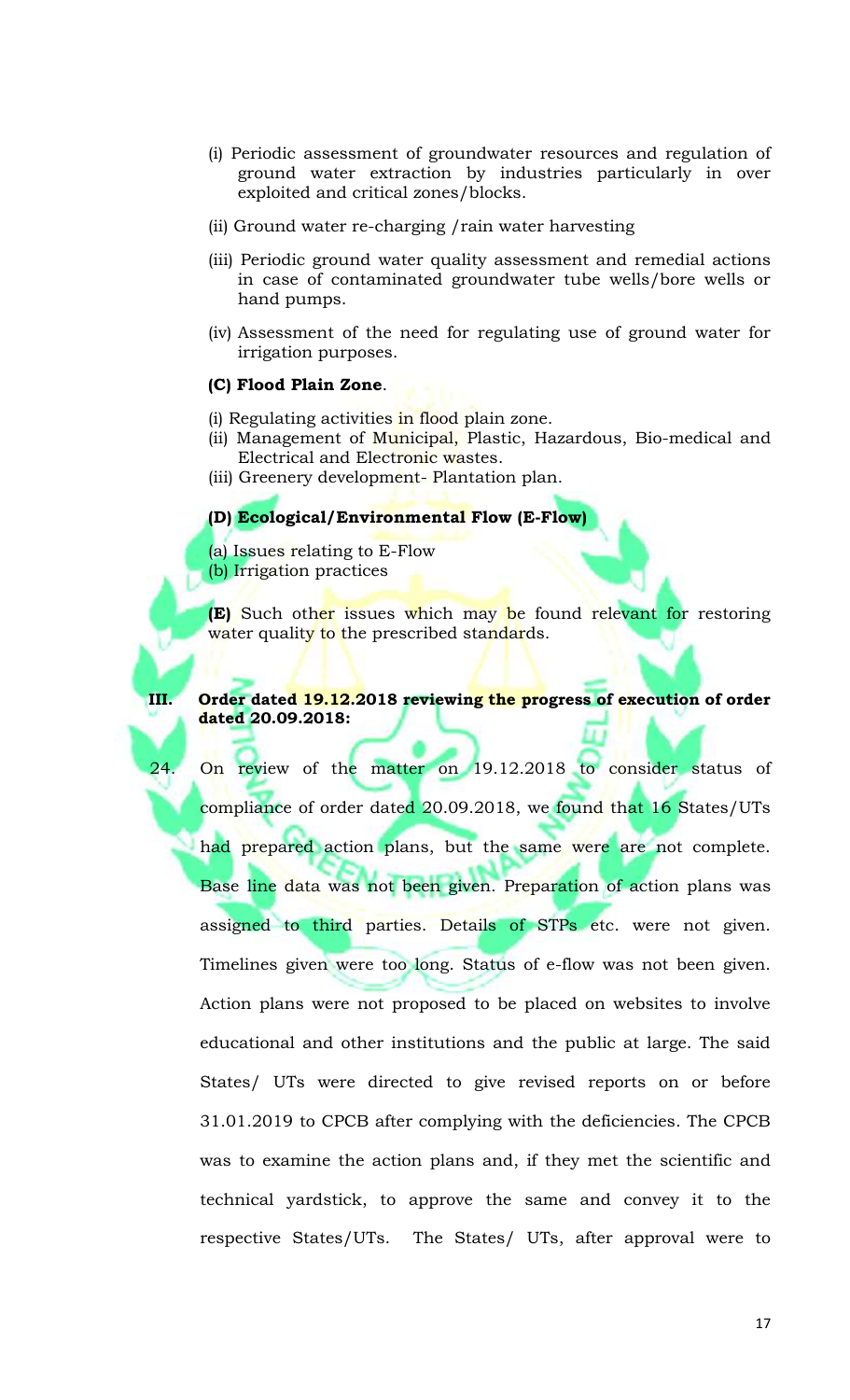place/host these action plans on the respective websites giving clear timelines for execution indicating the agencies responsible for execution along with the matching budgetary provisions. By way of last opportunity, we extended the time for preparation of action plans till 31.01.2019 with the stipulation that for delay thereafter, compensation for damage to the environment would be payable by each of the States/ UTs at the rate of Rs. One Crore per month for each of the Priority- I and Priority- II stretches, Rs. 50 lacs per month for stretches in Priority- III and Rs. 25 lacs per month each for Priority- IV and Priority- V stretches. The payment was to be the responsibility of the Chief Secretaries of the States/Administrators of the UTs and the amount could be recovered from the erring officers. The CPCB was to prominently place the names of the defaulting States and UTs and a notice to this effect on its website.

25. The SPCBs and Pollution Control Committees of UTs were to display the quality of the water of polluted river stretches on their respective websites within one month alongwith action taken, if any, which was to be revised every three months. The CPCB was also to display the water quality of the river stretches and action/inaction by such States on its websites. It was made clear that BOD will not be the sole criteria to determine whether a particular river stretch is a polluted river stretch but would also include Faecal Coliform (FC) bacteria as one of the criteria for such classification or otherwise. CPCB was to devise within two weeks a mechanism for classification wherein two criteria pollutants, that is BOD and FC, shall henceforth be basis of classification in Priority Classes besides pH, D.O. and COD. Further direction in the order dated 19.12.2018 was that any incomplete action plan would be treated as non-compliance. It was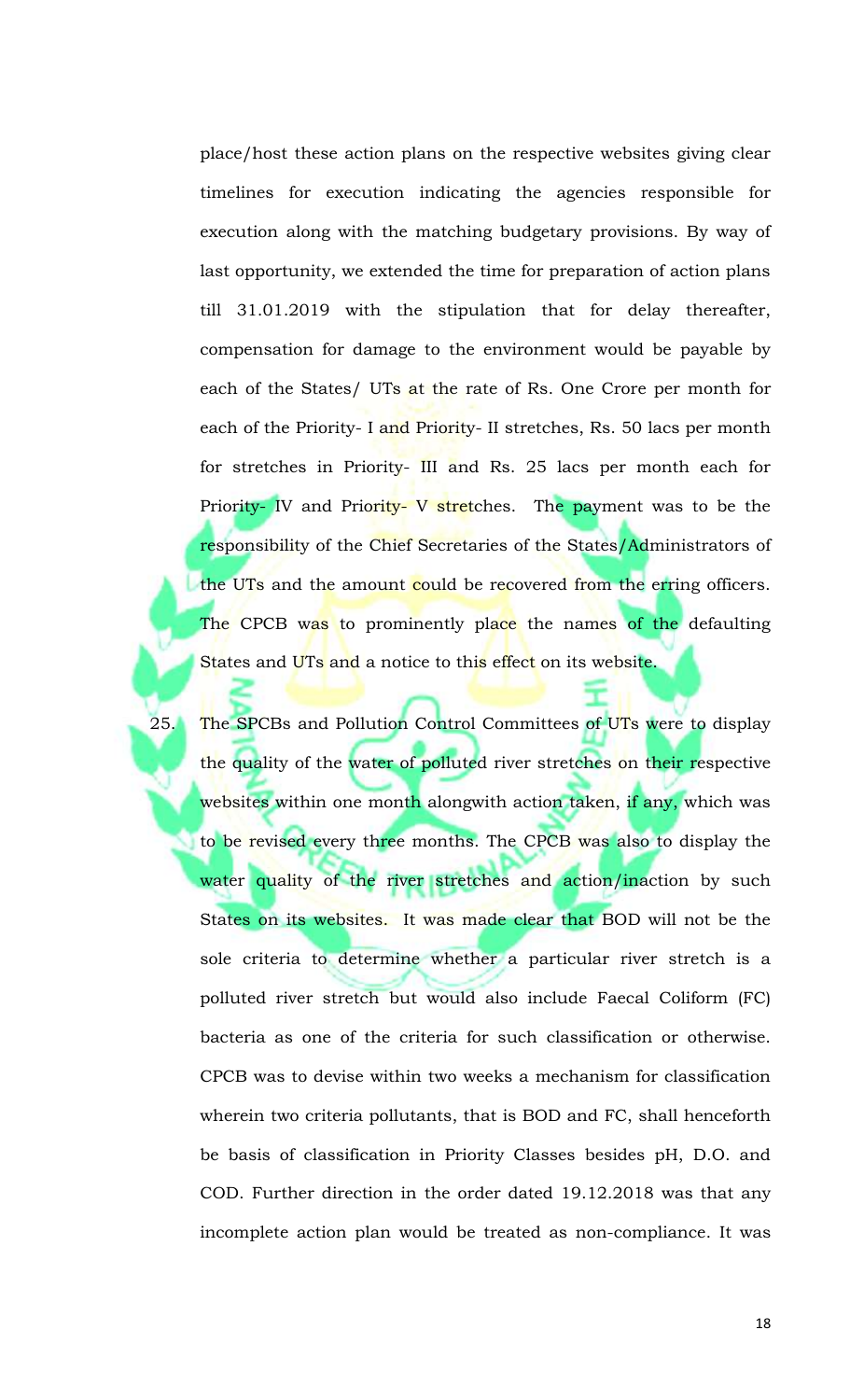made necessary to furnish Performance Guarantees to ensure implementation of action plans within the above stipulated time to the satisfaction of Central Pollution Control Board in the sum of:

- (i) Rs. 15 crore for each of Priority I & II stretches
- (ii) Rs. 10 crore for each of Priority III stretches
- (iii) Rs. 5 crore for each of Priority IV & V stretches.

### **IV. Order dated 16.01.2019 in O.A. No. 606/2018 requiring Chief Secretaries of all the States/UTs to appear before this Tribunal after fully acquainting themselves on the subject of Polluted River Stretches, apart from other significant environmental issues and subsequent directions:**

26. While noticing large scale violation of environmental norms particularly with regard to waste and sewage management in the country, this Tribunal directed the Chief Secretaries of all the States/UTs to appear before this Tribunal in person after acquainting themselves with the status of compliance of environmental laws on such issues and action plans for remedying the situation. Accordingly, all the Chief Secretaries appeared on various dates and this Tribunal directed further remedial action including with regard to the restoration of polluted river stretches in terms of the action plans of the States/UTs within six months. The said period of six months is complete in respect of most of the States and Chief Secretaries are required to be present on the dates already fixed. Thus, all the States/UTs have had sufficient notice of their respective failures to comply with the statutory obligations and any further failure has to be viewed seriously and visited with requirement to pay compensation already stipulated.

**V. Order dated 08.04.2019 extending time for execution of action plans till 31.03.2021 and requiring Central Monitoring Committee (CMC) to prepare a National Plan for Rejuvenation of Polluted River Stretches as per prescribed timeline:**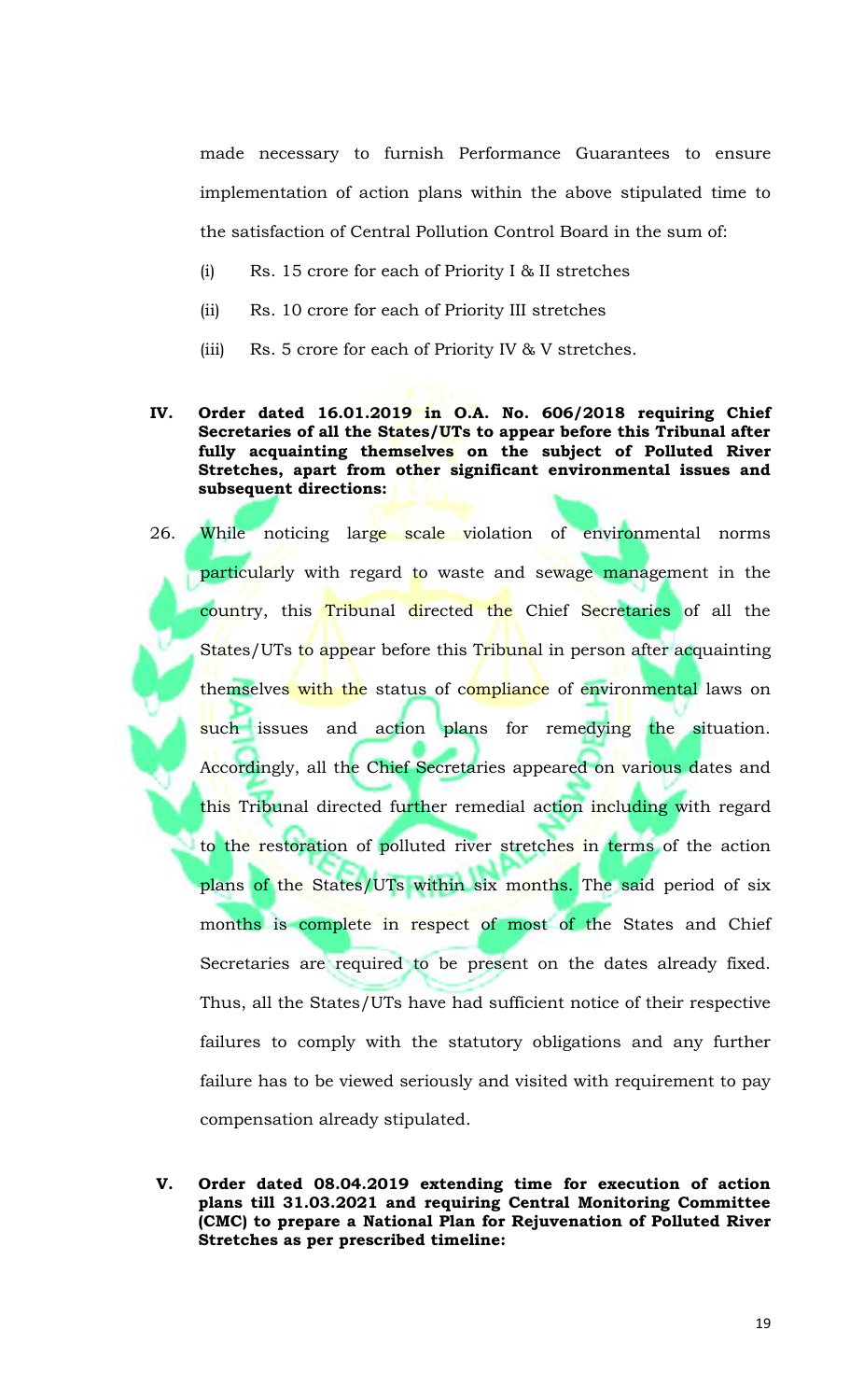27. The matter was thereafter taken up on 08.04.2019 in light of consolidated and updated report filed by the CPCB on 05.04.2019 to the effect that 28 States and 3 Union Territories had constituted River Rejuvenation Committees (RRCs). The CPCB constituted a 'Task Team' for scrutiny of the action plans under the Chairmanship of Member Secretary, CPCB. CPCB received 41 out of 45 action plans with reference to P-I, 14 out of 16 action plans with reference to P-II and total 182 action plans were received with reference to P-III to P-V polluted river stretches. 6 out of 61 action plans in respect of P-I and P-II were not received from the States of Assam (P-I: 3 viz., Bharalu, Borsola, Silsako) and P-II:1 (Sorusola)), Manipur (P-II: 1 viz., Nambu) and Uttar Pradesh (P-I: viz., river Hindon). It was submitted that the action plan in respect of River Hindon was required to be implemented by the Government of Uttar Pradesh in compliance of the NGT Orders in Original Application No. 231/2014 & Original Application No.66/2015.

28. The Tribunal further observed:-

 $\frac{1}{2}$ 

*34. As already noted, pollution of 351 river stretches has caused serious threat to safety of water and environment. On account of use of polluted water in irrigation, there is threat to food safety. On account of consumption of polluted water in absence of any other source of drinking water being available and partly on account of ignorance of the persons consuming such water, health of human being is threatened, apart from the aquatic flora and fauna, animals wild and domestic who may consume such water. It is therefore, necessary to have regular hygienic survey of the rivers particularly with reference to pathogenic organisms having impact on human health directly or indirectly. It is also important to note that biological health of the rivers is an important aspect. Much of the important biodiversity is lost on account of severe pollution in the rivers. There has to be a regular study of the Indian rivers with regard to biological heath and its diversity. We understand that bio-mapping of rivers and setting biological goals/criteria is part of River Rejuvenation*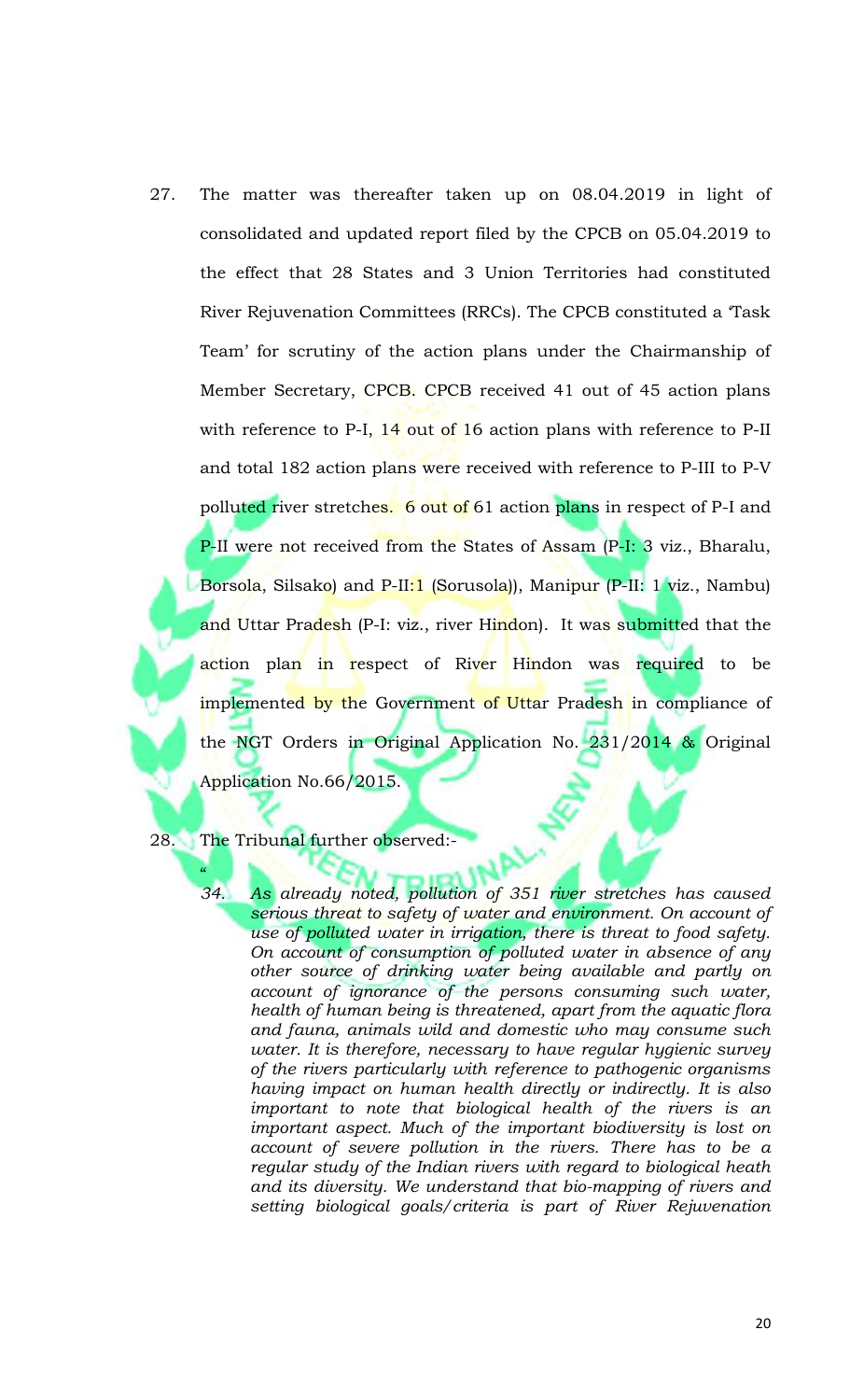*Programmes in some countries. There is threat to the environmental rule of law of the country.* 

- *35. These are substantial questions relating to the environment. For enforcing legal right to clean environment, which is also a fundamental right, this Tribunal has to pass appropriate orders for relief to the victims of pollution and for restoration of the environment even in absence of an identified victim. All the States and UTs have been duly put to notice of the present case.*
- *36. In this endeavor, this Tribunal directed constitution of RRCs by the concerned States/UTs by including Departments of Environment, Urban Development, Industries and the Pollution Control Boards/Pollution Control Committees and further directions to the Chief Secretaries of the States/UTs to monitor the progress. At the national level, CPCB has been required to assist the Tribunal by way of compiling the data and furnishing its views. A copy of order dated 29.09.2018 was directed to be forwarded to the Niti Ayog, Ministry of Water Resources, Ministry of Environment, Forest & Climate Change, Ministry of Housing and Urban Affairs, National Mission for Clean Ganga, apart from other authorities as the said authorities were represented in a chamber meeting before this Tribunal to consider the problem of pollution of rivers.*
- *41. We accept the proposal of CPCB to revise the scale of performance guarantee with regard to timeline. We also accept the suggestions of CPCB to extend the timeline for execution of action plans to the extent that upper limit for execution of the action plans will be two years from 01.04.2019 and the monitoring of the action plans may be done not only at the level of the Chief Secretaries of the States/UTs but also by the CPCB.* 
	- *42. We direct that CPCB with SPCBs and PCCs to launch nationwide programme on biodiversity monitoring and indexing of the rivers to assess the efficacy of river cleaning programme. Further, for safety of human health and maintaining sanctity of the rivers, regular hygienic surveys of the rivers should be carried out with reference to fecal coliform and fecal streptococci, as indicated in the primary water quality criteria for bathing waters. Nodal agency will be CPCB.*
- *43. Having given due consideration to the serious issue and inadequacy of success achieved so far, we find it necessary to constitute a Central Monitoring Committee to undertake a national initiative by way of preparation and enforcement of a national plan to make river stretches pollution free comprising a senior representative of NITI Aayog, Secretaries Ministry of Water Resources, Ministry of Urban Development, Ministry of Environment, Forest and Climate Change, Director General, National Mission for Clean Ganga and Chairman CPCB. Chairman CPCB will be the nodal authority for coordination. Senior most among them will preside over the deliberations.*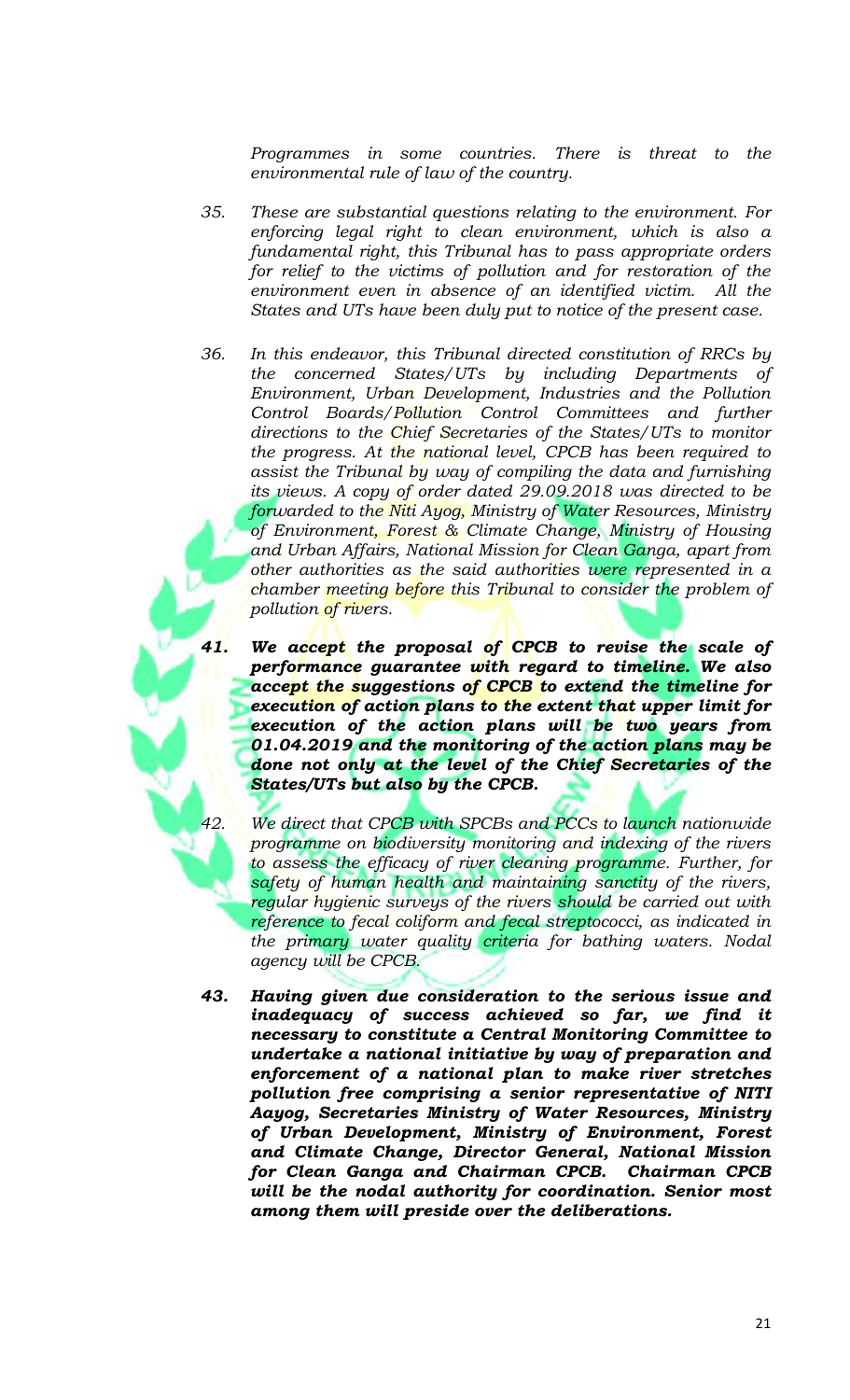- *44. The Central Monitoring Committee will also co-ordinate with the RRCs of the States and oversee the execution of the action plans, taking into account the timelines, budgetary mechanism and other factors. Chief Secretaries of States will be the nodal agency at State level. The Chief Secretaries of the States may undertake review of progress of RRCs by involving concerned Secretaries of Department of Urban Development, Environment, Industries, Irrigation and Public Health, Health etc.*
- *45. We also direct the MoEF& CC to consider a policy for giving environmental awards to outstanding persons (natural and juristic) and Institutions/States and introducing dis-incentives for non compliant states. Such scheme may be framed preferably before 30.06.2019.*
- 29. The composition of Central Monitoring Committee (CMC) was modified vide orders dated 24.04.2019 and 17.05.2019 in *O.A. 606/2018* to the effect that other important issues be also considered by the CMC and having regard to the significance of the issues involved, the deliberations of CMC may be presided over by the Cabinet Secretary if viable and if possible, PMO may depute an observer at important deliberations.
- **VI. Report of CMC dated 11.06.2019 and order dated 18.07.2019 disapproving the same for not being in conformity with the orders of this Tribunal:**
- 30. The CMC meeting was held on 11.06.2019 without taking cognizance of further orders dated 24.04.2019 requiring other issues also to be taken up for consideration and order dated 17.05.2019 requesting the Cabinet Secretary to preside over the deliberation<sup>32</sup>. Accordingly, the Tribunal observed that the CMC may now give its report by 31.08.2019 and if no such report was furnished, the Tribunal may proceed without the benefits of such report. MoEF & CC moved an application before this Tribunal seeking extension of time for furnishing of CMC report being I. A. 551/2019 disposed of on

 $\overline{\phantom{a}}$ <sup>32</sup> Order dated 18.07.2019 in O.A. No. 606/2018 (State of J&K)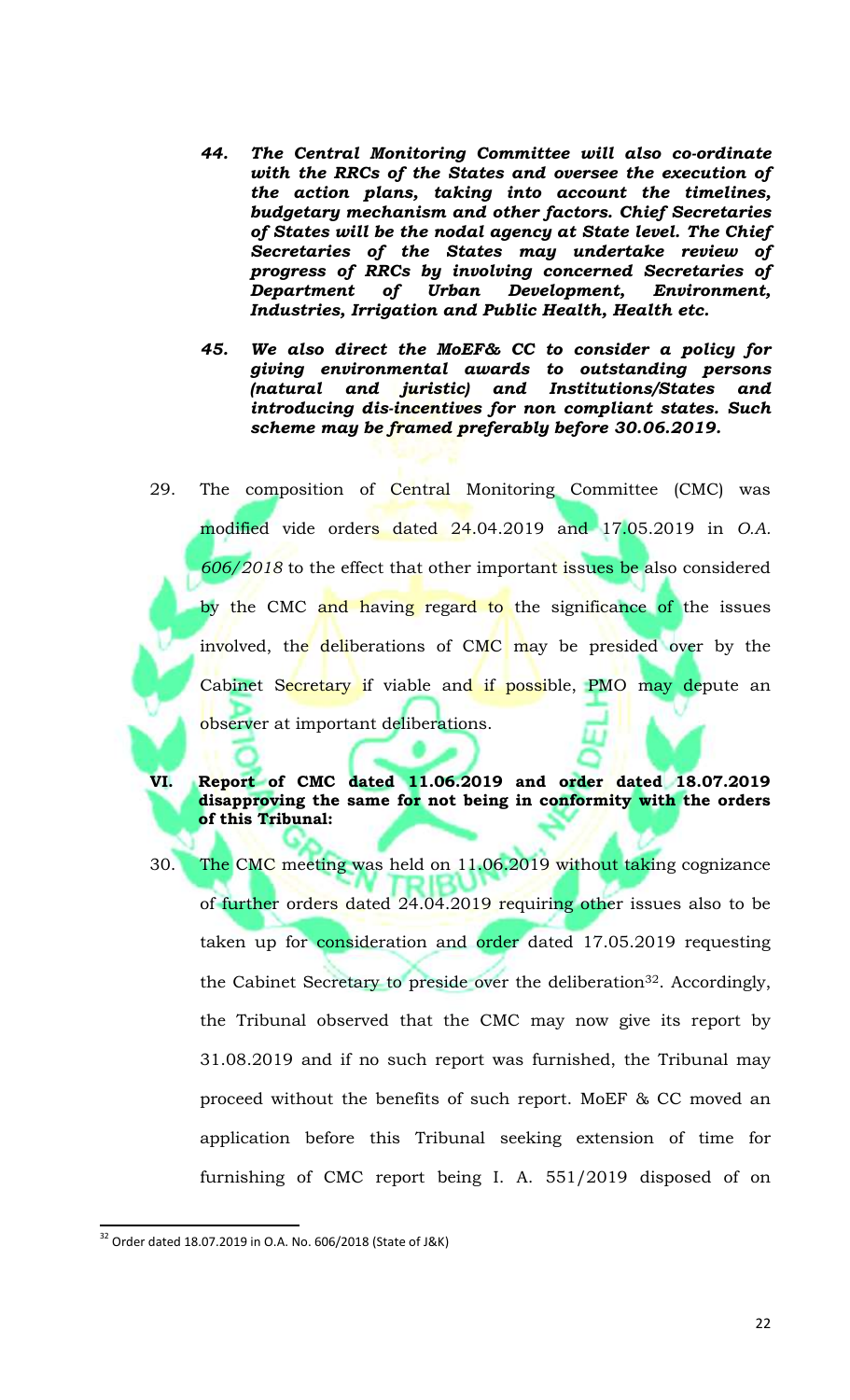04.09.2019. It was observed that report may be furnished by 31.10.2019. No such further report has been received till date. We, thus, have no option but to proceed to deal with the matter without waiting further for such report. Certainly, the Tribunal is deprived of assistance which was expected from senior authorities in Central and State Governments on vital issues of public interest due to apathy shown by the concerned officers. We also note that the MoEF&CC has not given any further response even in terms of Para 45 of the order dated 08.04.2019.

31. We may however consider the report dated 11.06.2019. The report proposes timelines as per following table:

**Table 8. Targets proposed by CMC for management of Sewage, Industrial Effluent, Waste and other aspects with timelines up to Year 2024**

| <b>TASK</b>                           | <b>PRESENT*</b> | As per                          | 2022       | 2024       |
|---------------------------------------|-----------------|---------------------------------|------------|------------|
|                                       |                 | Hon'ble<br><b>NGT</b><br>(2021) | (Proposed) | (Proposed) |
| <b>Sewage Management</b>              |                 |                                 |            |            |
| <b>Treatment capacity</b>             | 35 %            | 100%                            | 75%        | 90 %       |
| • Utilisation of treated wastewater   | $< 2 \%$        |                                 | 20 %       | 50 %       |
| <b>Industrial Effluent Management</b> |                 |                                 |            |            |
| <b>Treatment Capacity</b>             | 98 %            | 100%                            | 100 %      | 100 %      |
| • Utilisation of treated effluent     | 20%             |                                 | 30 %       | 40 %       |
| • Reduction of fresh water use        | ---             | ---                             | 10 %       | 25 %       |
| <b>Solid Waste Management</b>         |                 |                                 |            |            |
| • Collection                          | 80%             | 100%                            | 100 %      | 100 %      |
| • Treatment                           | 26 %            | 100%                            | 75 %       | 100 %      |
| <b>E-Flow Management</b>              |                 |                                 |            |            |
| • Lean Flow                           |                 | 15-20%                          | 15-20%     | 15-20%     |

\* As per estimates at CPCB

32. The above timelines being in conflict with the mandate of environmental law, the Constitutional guarantees in terms of the judgments of the Hon'ble Supreme Court and earlier orders of this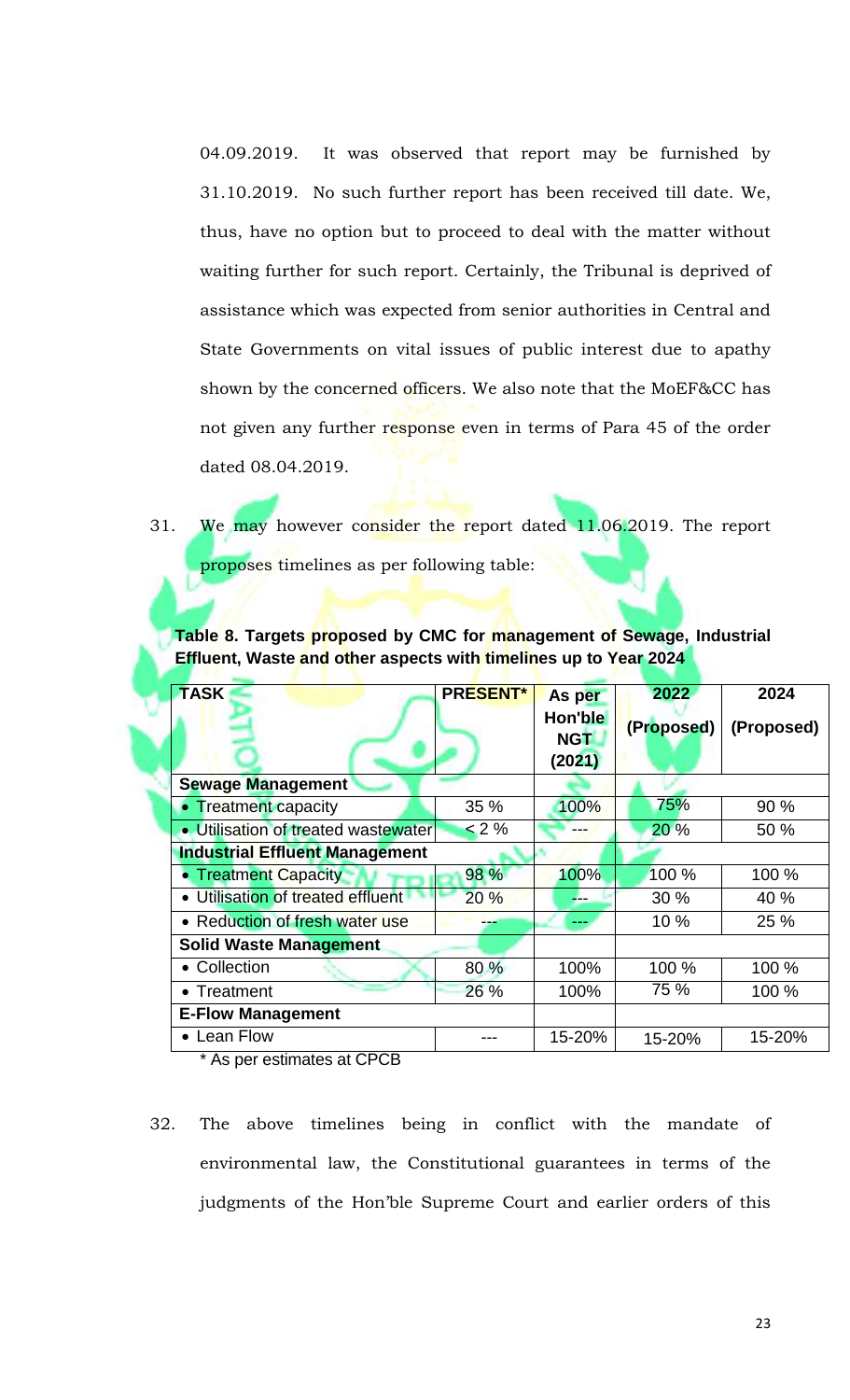Tribunal, cannot be accepted. Vide order dated 18.07.2019 in O.A. No. 606/2018 (J&K), Para 47, this Tribunal noted that proceedings dated 11.06.2019 did not meet the mandate of this Tribunal. Further the Tribunal had already fixed specific timelines which the Committee could not change. The Committee was expected to facilitate the directions of this Tribunal and not to nullify the same. As already noted, the issue is a major concern for the people of the country. Discharge of untreated sewage is a criminal offence and affects right to life. Failure to enforce the law cannot be condoned by giving long timelines unconditionally. Apart from the timelines fixed in the order dated 08.04.2019, timelines given by the Hon'ble Supreme Court for 100% sewage in *Paryavaran Suraksha, (2017) 5 SCC 326* have expired. This Tribunal has directed that compensation will be payable if 100% sewage is not ensured even till 31.03.2020. In the context of river Ganga, outer timeline for ensuring that all the requisites STPs are set up is 31.12.2020 and interim in-situ remediation is 31.10.2019 and for Yamuna also somewhat similar timeline has been

fixed.

33. We may note the observations of the Hon'ble Supreme Court:

*"26. Enactment of a law, but tolerating its infringement, is worse than not enacting a law at all. The continued infringement of law, over a period of time, is made possible by adoption of such means which are best known to the violators of law. Continued tolerance of such violations of law not only renders legal provisions nugatory but such tolerance by the enforcement authorities encourages lawlessness and adoption of means which cannot, or ought not to, be tolerated in any civilized society. Law should not only be meant for the lawabiding but is meant to be obeyed by all for whom it has been enacted. A law is usually enacted because the legislature feels that it is necessary. It is with a view to protect and preserve the environment and save it for the future generations and to ensure good quality of life that Parliament enacted the antipollution laws, namely, the Water Act, Air Act and the Environment (Protection) Act, 1986. These Acts and Rules*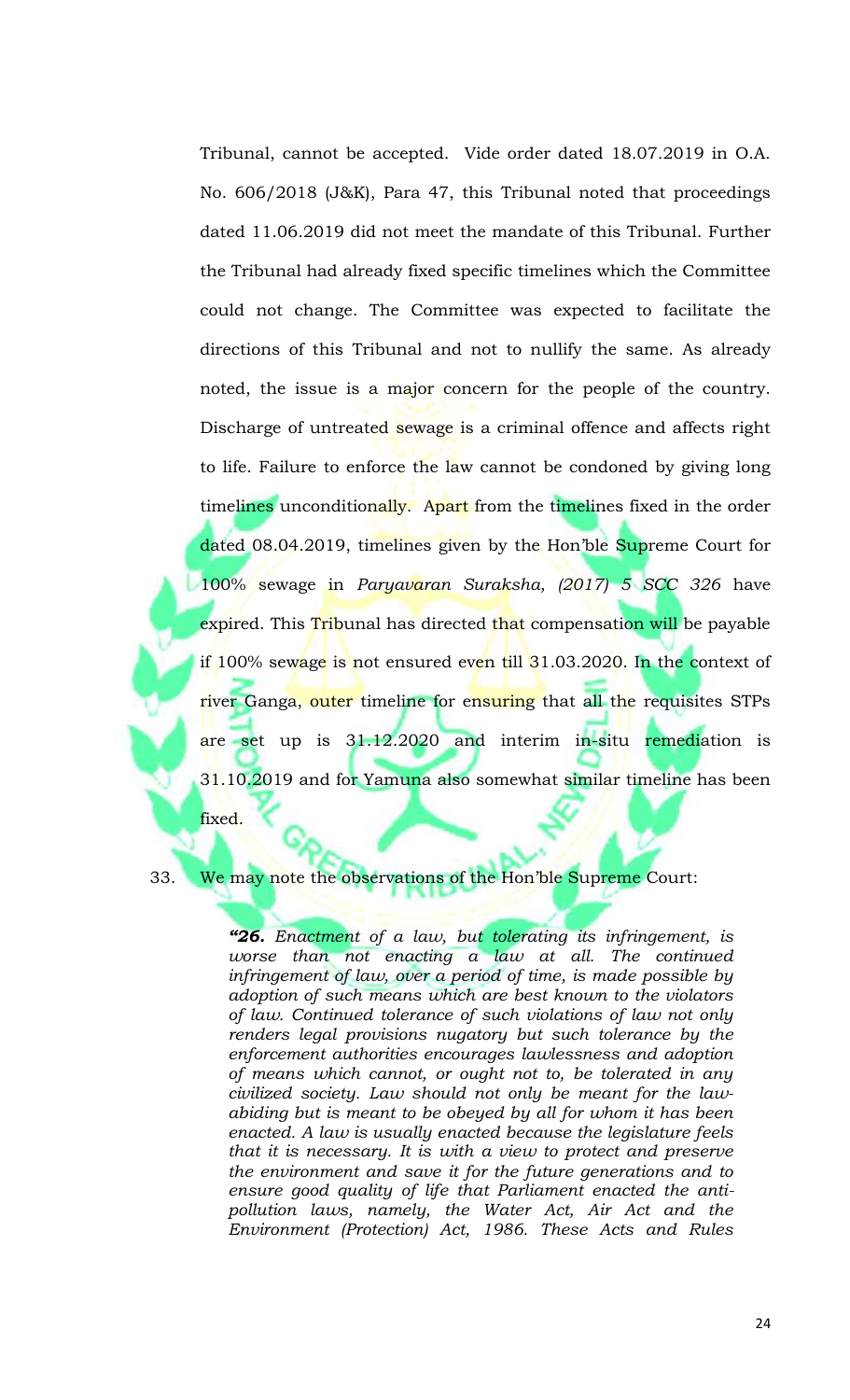*framed and notification issued thereunder contain provisions which prohibit and/or regulate certain activities with a view to protect and preserve the environment. When a law is enacted containing some provisions which prohibit certain types of activities, then, it is of utmost importance that such legal provisions are effectively enforced. If a law is enacted but is not being voluntarily obeyed, then, it has to be enforced. Otherwise, infringement of law, which is actively or passively condoned for personal gain, will be encouraged which will in turn lead to a lawless society. Violation of anti-pollution laws not only adversely affects the existing quality of life but the non-enforcement of the legal provisions often results in ecological imbalance and degradation of environment, the adverse effect of which will have to be borne by the future generations.<sup>33</sup>*

*"45……. The Government could not pass such orders of exemption having dangerous potential, unmindful of the fate of*  lakhs of citizens of the twin cities to whom drinking water is *supplied from these lakes. Such an order of exemption carelessly passed, ignoring the "precautionary principle", could be catastrophic."<sup>34</sup>*

*"61. ….. If the laws are not enforced and the orders of the courts to enforce and implement the laws are ignored, the result can only be total lawlessness. It is, therefore, necessary to also identify and take appropriate action against officers responsible for this state of affairs. Such blatant misuse of properties at large-scale cannot take place without connivance of the officers concerned. It is also a source of corruption. Therefore, action is also necessary to check corruption, nepotism and total apathy towards the rights of the citizens."<sup>35</sup>*

*"15. …. Time has come to require the State Governments to explain why they should not be asked to compensate the persons who are being affected by bad air quality. Obviously, the State is run by the administration, why liability should not be imposed for such a tort on the concerned machinery also of the various States which are failing to discharge their basic duties. This Court in Municipal Council, Ratlam Vs. Vardhichand & Ors., reported in (1980) 4 SCC 162 has held they have to take proper and positive action in this direction. It is their bounden duty to provide civic amenities, and also to see that self-created bankruptcy does not come in the discharge of the statutory obligation which are necessary for existence of human life. We have seen during the course of the arguments that one State is passing the burden upon the Centre and then it is stated on behalf of the Central Government that they have framed scheme and it for the State Governments to implement it. We expect not only the 'policy making' but also its 'implementation'. Let the States of Punjab, Haryana, Uttar Pradesh and the Government of NCT of Delhi* 

 $^{\rm 33}$  INDIAN COUNCIL FOR ENVIRO-LEGAL ACTION Vs. UNION OF INDIA AND OTHERS (1996) 5 SCC 281

<sup>&</sup>lt;sup>34</sup> A.P. Pollution Control Board II v. Prof. M.V. Nayudu, (2001) 2 SCC 62

 $35$  M.C. Mehta v. Union of India, (2006) 3 SCC 399 – Public functionaries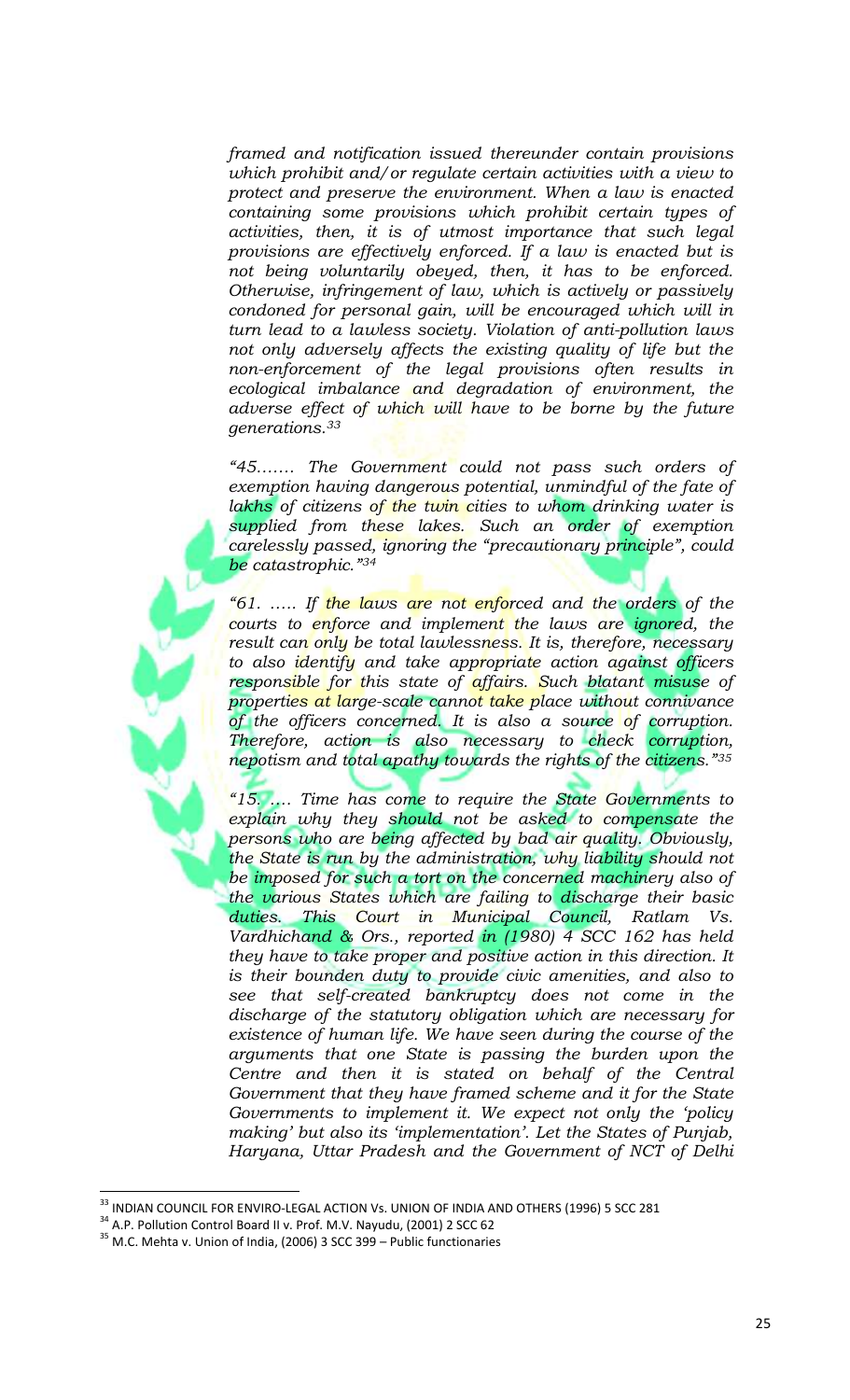*respond, due to the air pollution, why the concerned Government and its concerned machinery, from top to bottom, should not be asked to compensate the citizens of Delhi and adjoining areas for various diseases which are being caused and sufferings and troubles which are being faced and the report indicates the life span is being shortened. Let show cause notice be issued to the various State Governments, and to the Chief Secretaries, to submit reply within six weeks. Let the matter be listed for consideration on 17.01.2020. The Chief Secretaries to the States of Punjab, Haryana, Uttar Pradesh and Government of NCT of Delhi be personally present on that date."<sup>36</sup>*

34. In view of above observations, the timeline proposed in the minutes of

CMC dated 11.06.2019 cannot be accepted and the timeline already

laid down will have to be strictly adhered to with the consequences as

stipulated therein.

### **VII. Order dated 22.08.2019 – Directions regarding control of pollution of river Ganga in pursuance of orders of Hon'ble Supreme Court in (2015) 12 SCC 764 and orders of this Tribunal:**

35. Vide order dated 22.08.2019 in *Original Application 200/2014,*  dealing with the pollution of river Ganga, the Tribunal issued directions and laid down coercive measures to be taken for discharge

of untreated sewage in river Ganga:-

*"16…….As already observed by this Tribunal including in the order dated 14.05.2019 that River Ganga being National River with distinct significance for the country, even a drop of pollution therein is a matter of concern. All the authorities have to be stringent and depict zero tolerance to the pollution of River Ganga. Wherever STPs are not operating, immediate bioremediation and/or phyto-remediation may be undertaken if feasible. To avoid procedural delay of tender processes, etc. specifications and norms for undertaking such activities may be specified in consultation with the CPCB as was earlier directed in our order dated 29.11.2018. Performance guarantees may be required to be furnished for ensuring timely performance. It needs to be ensured that setting up of STPs and sewerage network to be completed and carried out so as to avoid any idle capacities being created. Performance guarantees may be taken for preventing such defaults.*

 $36$  M.C. Mehta Vs Union of India-W.P. (Civil) No. 13029/1985 dated 25.11.2019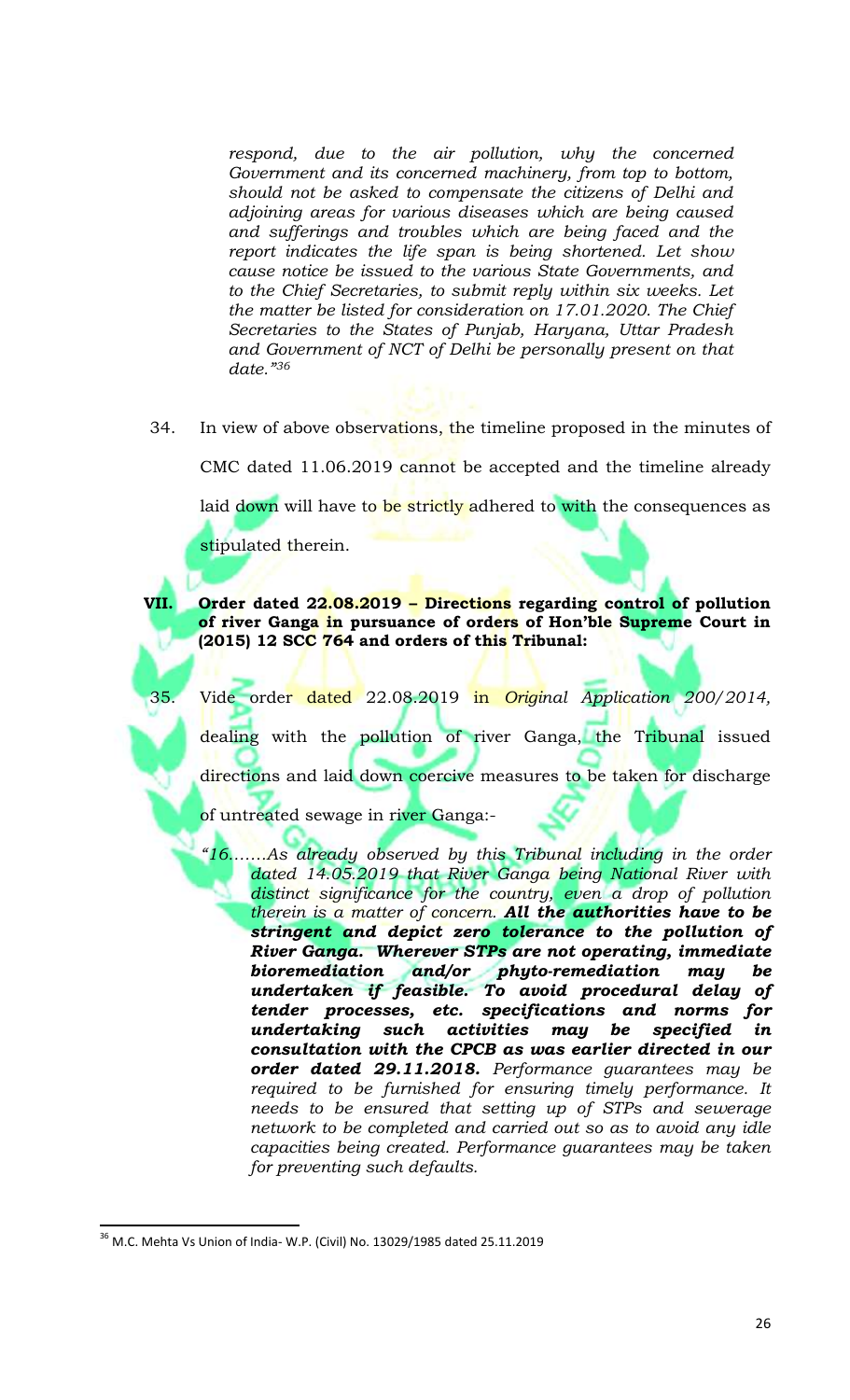- *17. Wherever the work has not commenced, it is necessary that no untreated sewage is discharged into the River Ganga. Bioremediation and/or phytoremediation or any other remediation measures may start as an interim measure positively from 01.11.2019, failing which the State may be liable to pay compensation of Rs. 5 Lakhs per month per drain to be deposited with the CPCB. This however, is not to be taken as an excuse to delay the installation of STPs. For delay of the work, the Chief Secretary must identify the officers responsible and assign specific responsibilities. Wherever there are violations, adverse entries in the ACRs must be made in respect of such identified officers. For delay in setting up of STPs and sewerage network beyond prescribed timelines, State may be liable to pay Rs. 10 Lakhs per month per STP and its network. It will be open to the State to recover the said amount from the erring officers/contractors.*
- *15. With regard to works under construction, after 01.07.2020, direction for payment of environmental compensation of Rs. 10 lakhs per month to CPCB for discharging untreated sewage in any drain connected to river Ganga or its tributaries and Rs. 10 lakhs per month to CPCB per incomplete STP and its sewerage network will apply. Further with regard to the sectors where STP and sewerage network works have not yet started, the State has to pay an Environmental Compensation of Rs. 10 lakhs per month after 31.12.2020. The NMCG will also be equally liable for its failure to the extent of 50% of the amount to be paid. Till such compliance, bioremediation or any other appropriate interim measure may start from 01.11.2019."*
- **VIII. Order dated 28.08.2019 in O.A. No. 593/2017, Paryavaran Suraksha Samiti Vs. Union of India, in pursuance of Hon'ble Supreme Court judgment in (2017) 5 SCC 326, for 100% treatment of sewage:**

TRIBUT

- 36. Vide order dated 28.08.2019, the Tribunal held:-
	- $\epsilon$ *15. It is clear from the order of the Hon'ble Supreme Court<sup>37</sup> that the responsibility of operating STPs under Article 243W and item 6 of Schedule XII to the Constitution is of local bodies who have to evolve norms to recover funds for the purpose which is to be supervised by the States/UTs. The norms were to be finalized upto 31.03.2017 to be implemented from the next year, i.e 01.04.2018. In absence thereof, the States/UTs have to cater to the financial requirement from its own resources. The States/UTs are to prioritize the cities, towns, villages discharging effluents/sewage directly into the water bodies. Industrial activity without proper treatment*

<sup>37</sup>Para 10-13 in *Paryavaran Suraksha Samiti Vs. Union of India*, *Supra*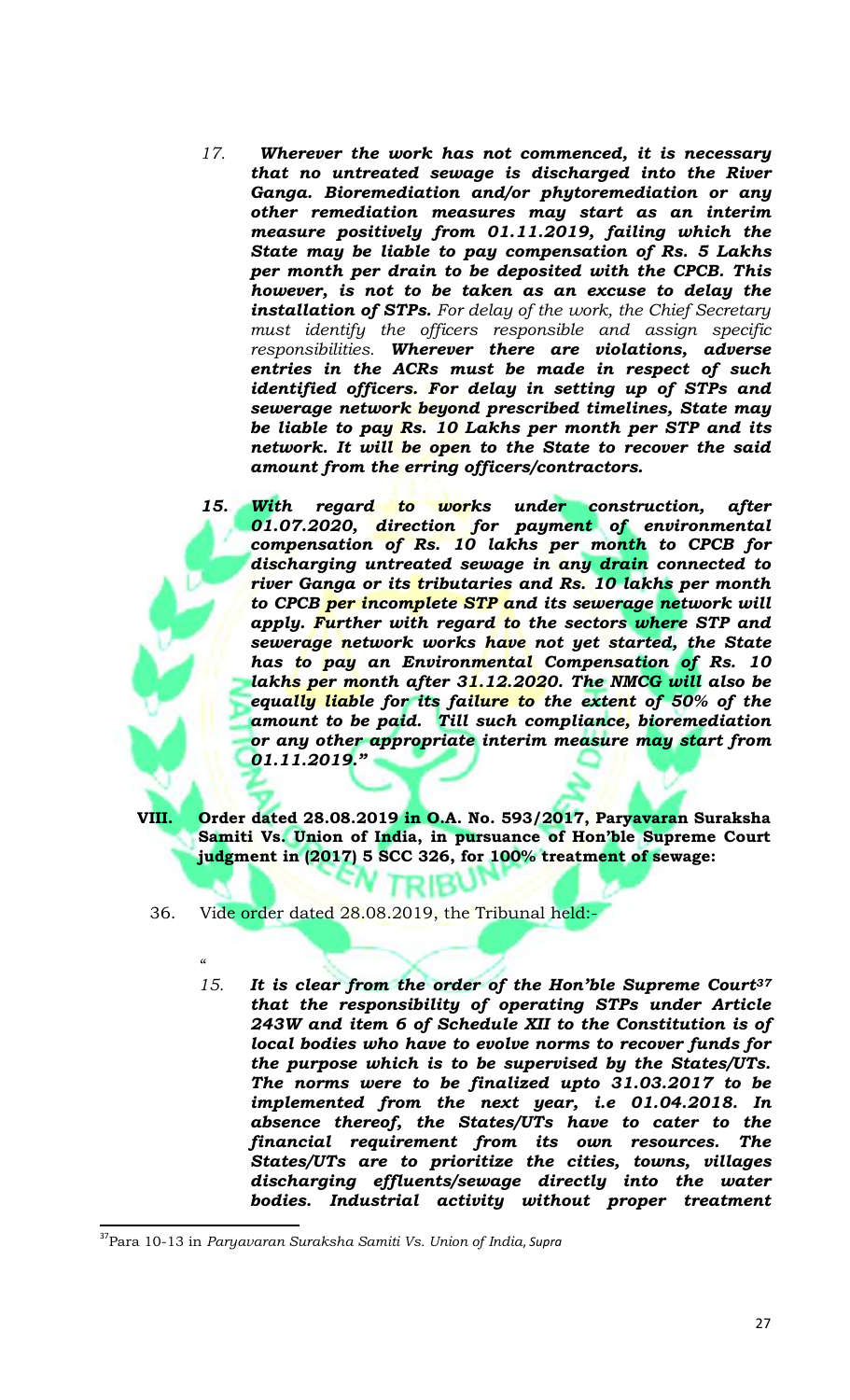*plants (ETPs and CETPs) is not to be allowed by the State PCBs and the Secretaries, Environment of the States/UTs are to be answerable. Thus, the source for financial resources for the STPs, stands finalized under the binding judgment of the Hon'ble Supreme Court. Authorities and persons accountable are identified. Rigid implementation has been laid down. This Tribunal has been required to monitor compliance of the directions and timelines.* 

- *16. It is in this background that the present report needs to be appraised and further directions given. As regards the Environmental compensation regime fixed for industrial units, GRAP, solid waste, sewage and ground water is accepted as an interim measure. With regard to setting up of STPs, while we appreciate the extensive work of the CPCB based on information furnished by States/UTs, the challenge remains about verification of the said data on the one hand and analysis of the steps taken and required on the other. There is already a database available with the CPCB with regard to ETPs, CETPs, STPs, MSW facilities, Legacy Waste sites. This needs to be collated and river basinwise macro picture needs to be prepared by the CPCB in terms of need for interventions, existing infrastructure and gaps therein. The States have given timelines which need to be effectively monitored both by the CPCB and the Chief Secretaries in terms of its execution.*
- *17. As already noted, prevention of pollution of water is directly linked to access to potable water as well as food safety. Restoration of pristine glory of rivers is also of cultural and ecological significance. This necessitates effective steps to ensure that no pollution is discharged in water bodies. Doing so is a criminal offence under the Water Act and is harmful to the environment and public health. 'Precautionary' principle of environmental law is to be enforced. Thus, the mandate of law is that there must be 100% treatment of sewage as well as trade effluents. This Tribunal has already directed in the case of river Ganga that timelines laid down therein be adhered to for setting up of STPs and till then, interim measures be taken for treatment of sewage. There is no reason why this direction be not followed, so as to control pollution of all the river stretches in the country. The issue of ETPs/CETPs is being dealt with by an appropriate action against polluting industries. Setting up of STPs and MSW facilities is the responsibility of Local Bodies and in case of their default, of the States. Their failure on the subject has to be adequately monitored. Recovery of compensation on 'Polluter Pays' principle is a part of enforcement strategy but not a substitute for compliance. It is thus necessary to issue directions to all the States/UTs to enforce the compensation regime, latest with effect from 01.04.2020. We may not be taken to be condoning any past violations. The States/UTs have to enforce recovery of compensation from 01.04.2020 from the defaulting local bodies. On failure of the States/UTs,*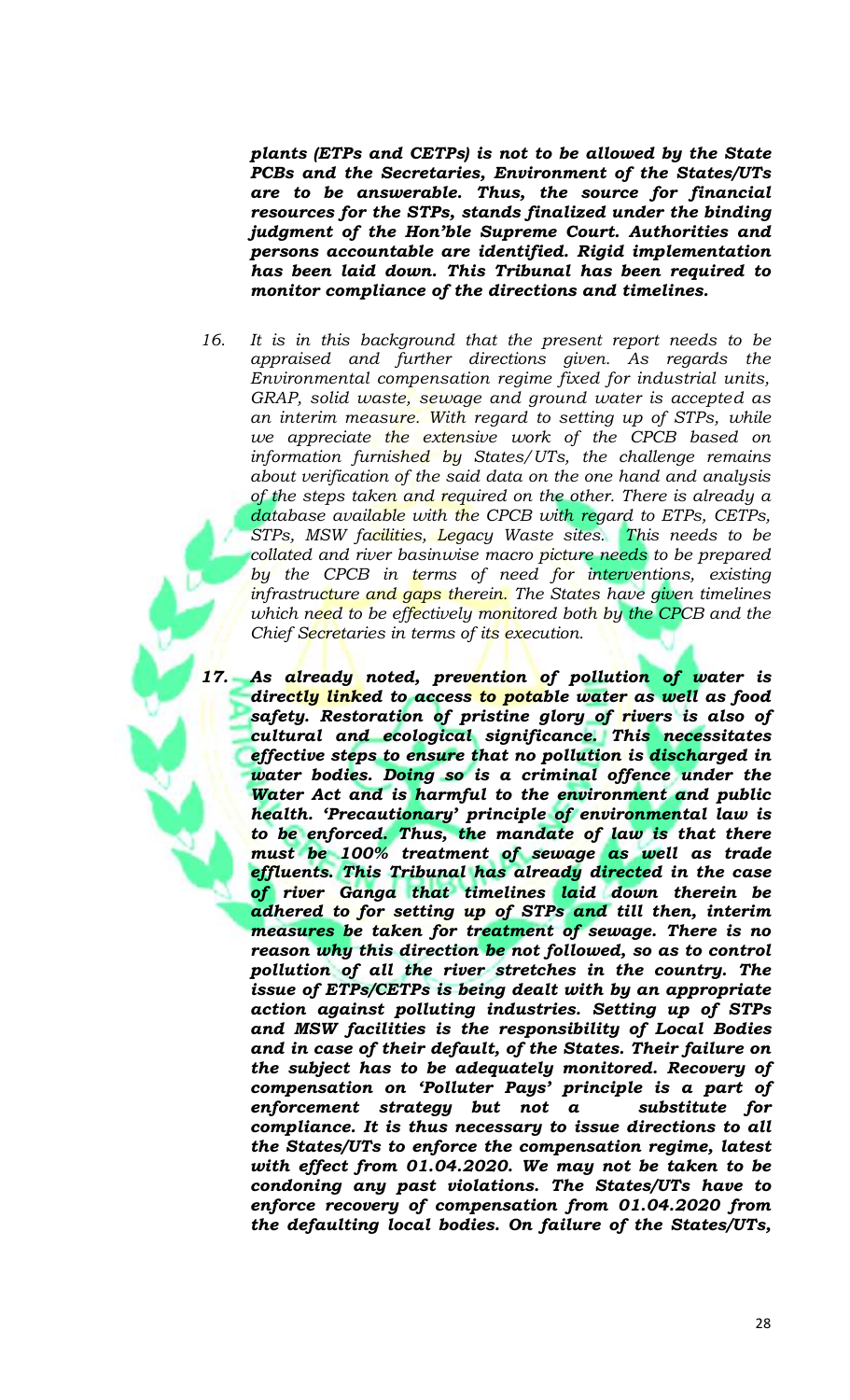*the States/UTs themselves have to pay the requisite amount of compensation to be deposited with the CPCB for restoration of environment. The Chief Secretaries of all the States may furnish their respective compliance reports as per directions already issued in O.A. No. 606/2018.* 

- *21. We may now sum up our directions:-*
	- *(iii) All the Local Bodies and or the concerned departments of the State Government have to ensure 100% treatment of the generated sewage and in default to pay compensation which is to be recovered by the States/UTs, with effect from 01.04.2020. In default of such collection, the States/UTs are liable to pay such compensation. The CPCB is to collect the same and utilize for restoration of the environment."*

**IX. Order dated 11.09.2019 – Directions in pursuance of orders of Hon'ble Supreme Court in (2012) 13 SCC 736 and dated 24.04.2017 in W.P. No. 725/1994 "And Quite Flows Maily Yamuna" and earlier orders of this Tribunal regarding control of pollution of river Yamuna:**

37. Vide the order dated 11.09.2019, in Original Application No.

06/2012, dealing with river Yamuna, the Tribunal observed as

follows:

*"12. One of the major concerns of this Tribunal is that repeated directions remain un-complied and inspite of largescale failures, no accountability is fixed. There is huge loss to public exchequer for which no action is taken. Timelines are conveniently and unilaterally changed. Officers indulge in blame game in shifting responsibility from one to another. There is failure at higher levels in monitoring and taking actions. If this continues, it is difficult to expect any positive change for long. This requires paradigm shift in approach adopted so far. The approach to be adopted is to have clear time- bound plan with flexibility and due to accountability for failure by way of departmental action and monetary compensation. The rescheduled timelines have to be compressed so as to complete every action by December, 2020 except where shorter timelines are specified in this order or are otherwise possible. If any contract permits longer timeline, it is clearly in violation of binding orders of the Tribunal which has attained finality. Violation thereof is per se criminal offence. Such longer timeline has to be consistent with orders of the Tribunal and compressed within 31.12. 2020. Failing to do so may invite criminal prosecution NMCG may also monitor the compliance. The*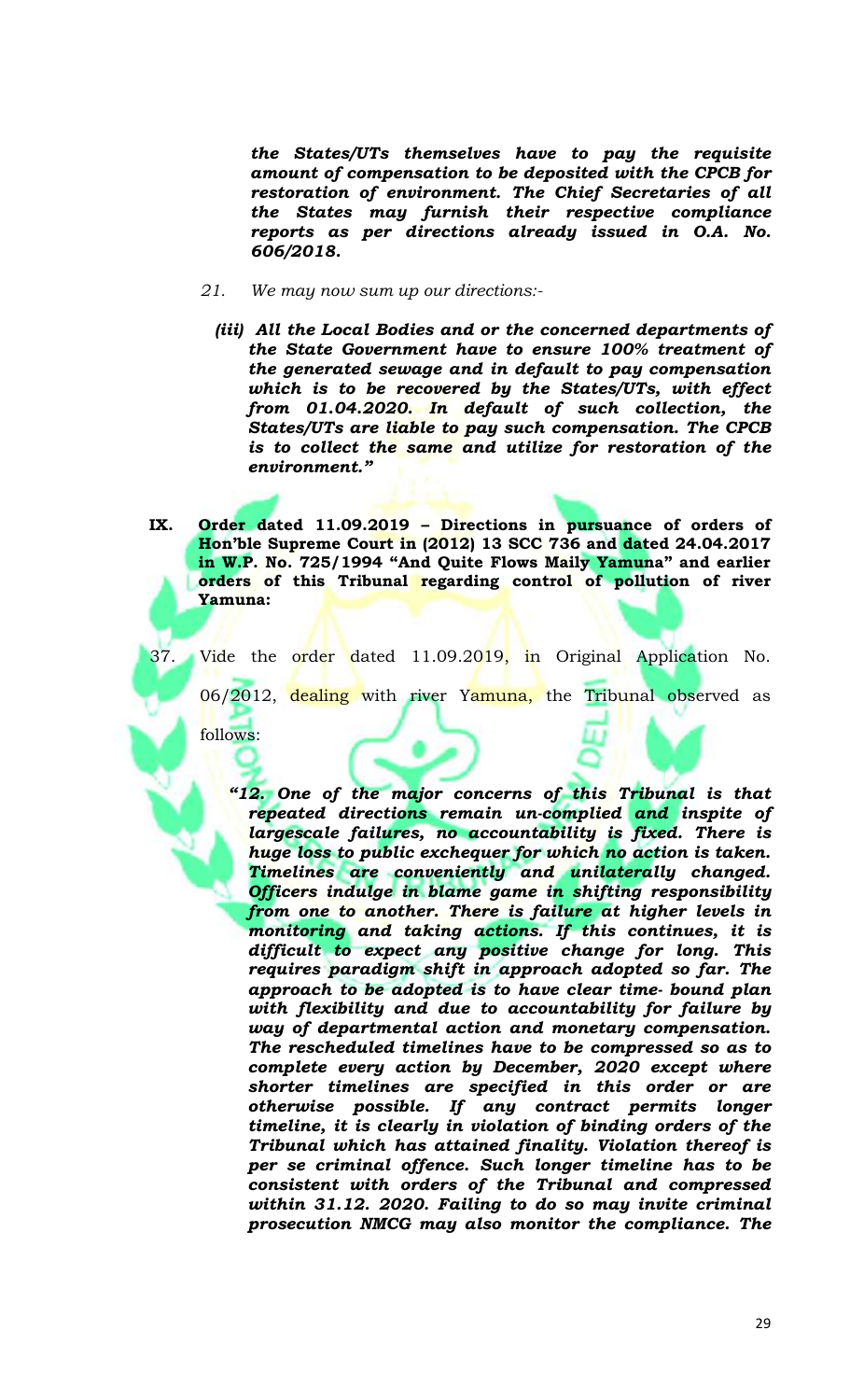*Chief Secretaries of Delhi, Haryana and U.P. have to personally see the compliance and have to set up Monitoring Cell directly under them. Vice Chairman, DDA can also monitor and coordinate with Chief Secretary, Delhi. All other departments can monitor subject to overall directions of the Chief Secretaries. This can avoid shifting of responsibilities once ownership is with highest authorities in the State. Monthly review reports may be shared with the Monitoring Committee and also placed on websites of concerned States. Failure and successes of the individual involved may be specifically recorded and reflected in service record of the concerned officer. Stock taking may be done by the Chief Secretaries of the failure and successes so far and appropriate actions be initiated against those who have been responsible for the failure. Nodal Officers may be identified in respect of different projects clearly defining the responsibilities. Wherever there is misappropriation of funds, criminal case has to be registered. Posting of Officers entrusted with the responsibility may be reviewed from time to time depending on their responsibility. Procedure for giving of contracts may be shortened and standardized at State level and if possible at National level by NMCG and CPCB. Giving of contracts should be based on successful credentials instead of mere lowest rates. Pollution load at entry and exist point of each concerned State may or at entry points of each drains need to be recorded periodically. The Chief Secretaries of Delhi, Haryana and U.P. may furnish action taken reports in this regard at the time of their personal appearance before this Tribunal in O.A. 606/2018.*

*13. Priorities need to be planned. The first step is to ensure that no pollutant is discharged into the river or drains connected thereto. Projects of setting up and upgradation of STPs including setting up of interceptors, laying of sewerage line network etc. have to be completed within strict timelines. Pending such action, immediate bioremediation and/or phytoremediation or any other alternative remediation measure may be undertaken as an interim measure. Pollution of river or water bodies is a criminal offence which needs to be checked by setting up ETPs/CETPs/STPs. The Hon'ble Supreme Court has directed<sup>38</sup> that establishment and proper functioning of ETPs/CETPs/STPs in the country be ensured. This is to enforce the right of access to water. It has been noted by the Hon'ble Supreme Court that water pollution is the cause of various diseases and also affects food safety apart from affecting the environment as such. Following the said judgment, this Tribunal has directed<sup>39</sup> that "All the local bodies have to ensure 100% treatment of the generated sewage and in default to pay compensation which is to be recovered by the States/UTs, with effect from 01.04.2020. In default of such collection, the States/UTs are liable to pay such compensation. The CPCB is to collect the same and utilize* 

<sup>&</sup>lt;sup>38</sup> (2017) 5 SCC 326

<sup>&</sup>lt;sup>39</sup>Order dated 28.08.2019 in Paryavaran Suraksha Samiti & Anr. Vs. Union of India & Ors., O.A No. 593/2017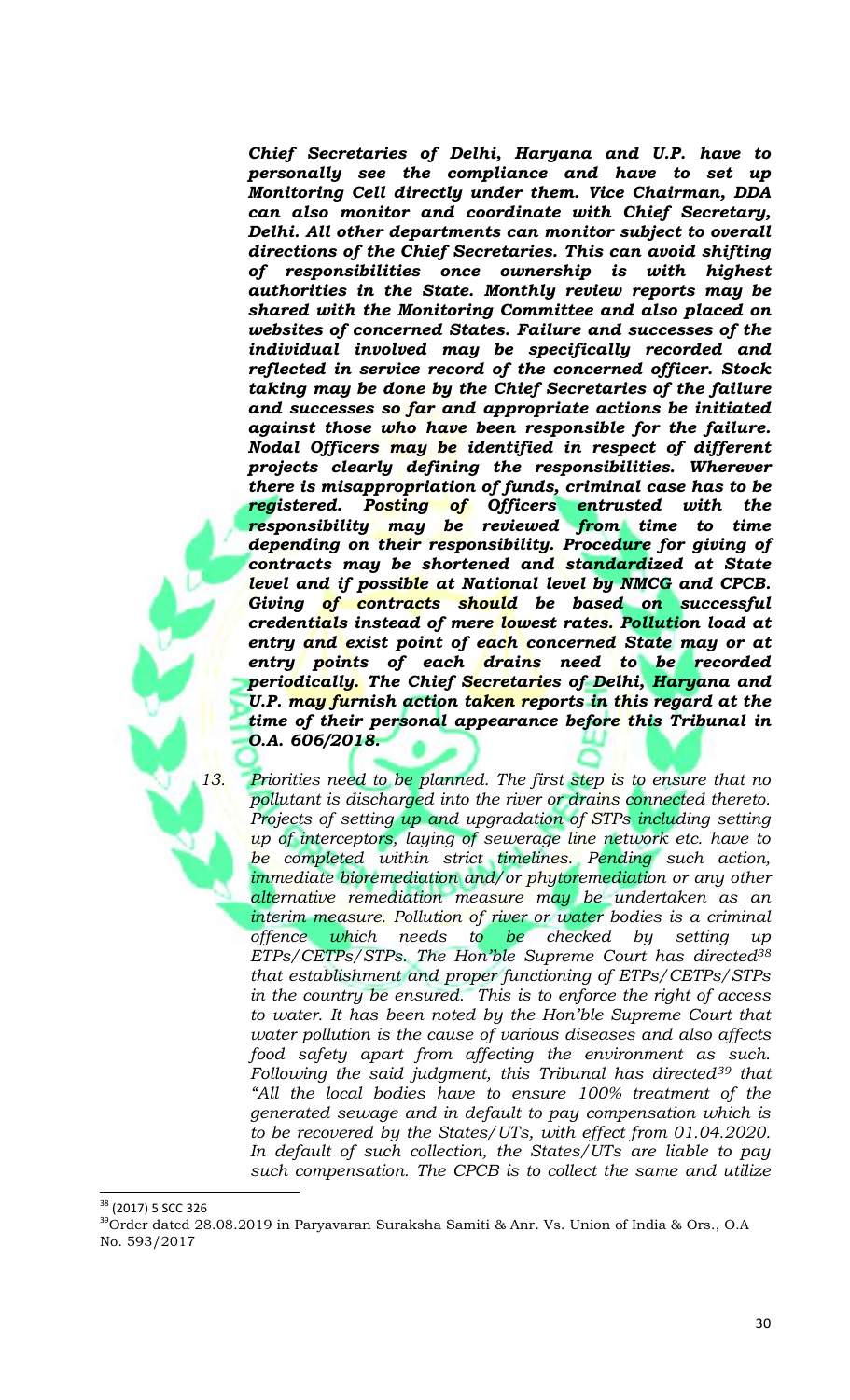*for restoration of the environment." While dealing with the pollution of river Ganga, this Tribunal directed:*

*"Bioremediation and/or phytoremediation or any other remediation measures may start as an interim measure positively from 01.11.2019, failing which the State may be liable to pay compensation of Rs. 5 Lakhs per month per drain to be deposited with the CPCB. This however, is not to be taken as an excuse to delay the installation of STPs. For delay of the work, the Chief Secretary must identify the officers responsible and assign specific responsibilities. Wherever there are violations, adverse entries in the ACRs must be made in respect of such identified officers. For delay in setting up of STPs and sewerage network beyond prescribed timelines, State may be liable to pay Rs. 10 Lakhs per month per STP and its network. It will be open to the State to recover the said amount from the erring officers/contractors.*

With regard to works under construction, after *01.07.2020, direction for payment of environmental compensation of Rs. 10 lakhs per month to CPCB for discharging untreated sewage in any drain connected to river Ganga or its tributaries and Rs. 10 lakhs per month to CPCB per incomplete STP and its sewerage network will apply. Further with regard to the sectors where STP and sewerage network works have not yet started, the State has to pay an Environmental Compensation of Rs. 10 lakhs per month after 31.12.2020. The NMCG will also be equally liable for its failure to the extent of 50% of the amount to be paid. Till such compliance, bioremediation or any other appropriate interim measure may start from 01.11.2019."<sup>40</sup>*

### *"15. A. (iv):*

*e). DJB to complete the task of setting up of STPs by 31.12.2020.*

*g) Bioremediation and/or phytoremediation or any other remediation measures may start as an interim measure positively from 01.01.2020, failing which the Govt. of NCT of Delhi may be liable to pay compensation of Rs. 5 Lakhs per month per drain to be deposited with the CPCB. This however, is not to be taken as an excuse to delay the installation of STPs, sewerage network and its connectivity. For delay of the work, the Chief Secretary, Govt. of NCT Delhi must identify the officers responsible and assign specific accountability. Wherever there are violations, adverse entries in the ACRs must be made in respect of such identified officers for delay in setting up of STPs, sewerage network and its connectivity by the concerned head of the department. h) The Govt. of NCT, Delhi will be liable to pay Environment Compensation if defaults take place as under:*

*i. The operational deficiencies of the existing STPs must be rectified within three months failing which* 

<sup>40</sup>O.A No. 200/2014 order dated 22.08.2019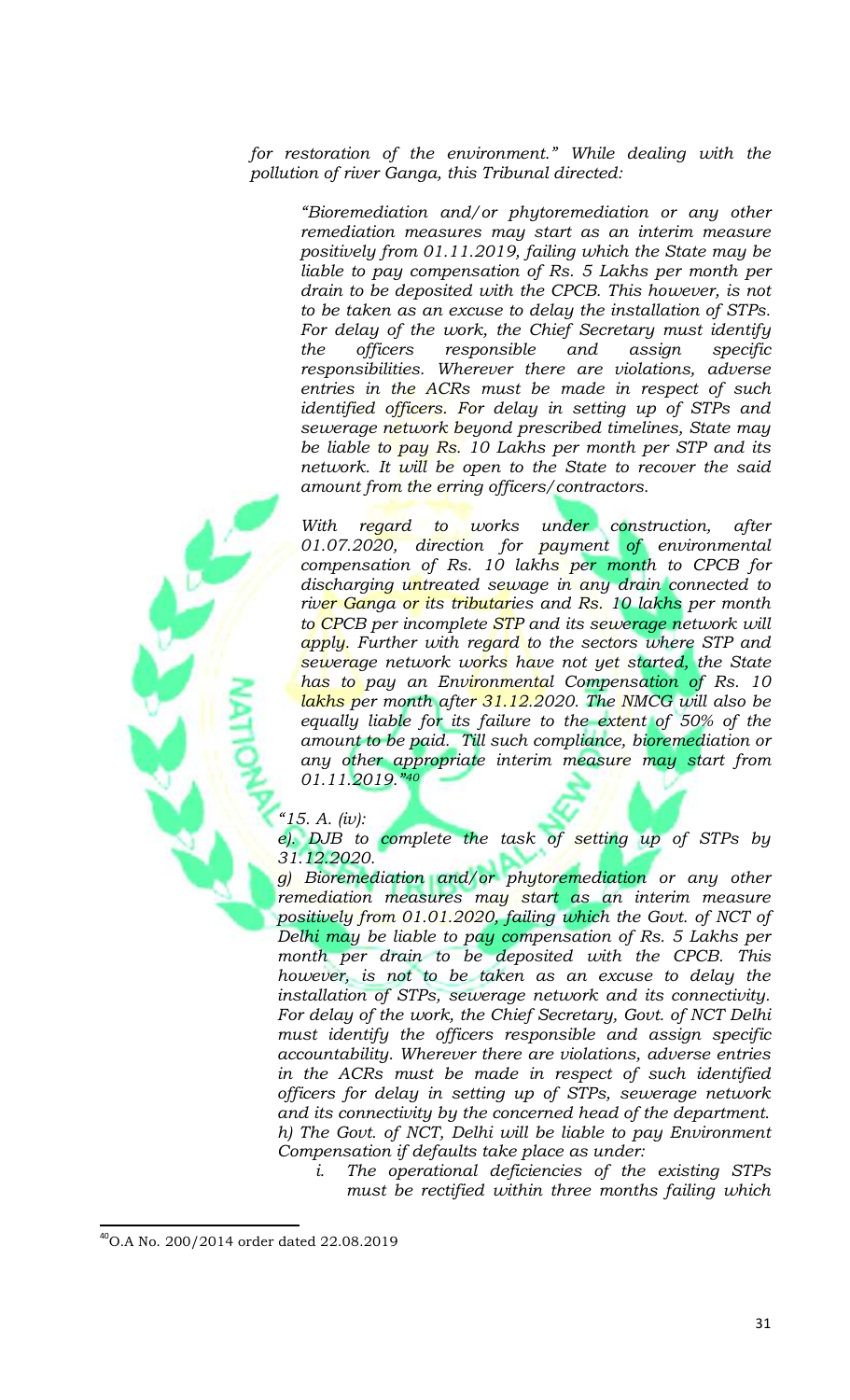*Environmental compensation of Rs. 5 Lacs per month for STP shall be deposited with CPCB.*

- *ii. With regard to works under construction, after 01.07.2020, direction for payment of environmental compensation of Rs. 10 lakhs per month to CPCB for discharging untreated sewage in any drain connected to river Yamuna and Rs. 10 lakhs per month to CPCB per incomplete STP, sewerage network and its connectivity will apply.*
- *iii. With regard to the situation where works with regard to STP, sewerage network and its connectivity have not yet started, the Govt. of NCT, Delhi has to pay an Environmental Compensation at the rate of Rs. 10 lakhs per month per STP, Sewerage network and its connectivity after 31.12.2020 for the delay in setting up of the same. It will be open to Govt. of NCT of Delhi to recover the said amount from erring officers/contractors."*

38. This Tribunal has also dealt with the issue of remediation of legacy waste sites at Delhi vide order dated 19.11.2019 in O.A. No. 519/2019 in a time bound manner. Dealing with the delayed action in the matter of river Yamuna, this Tribunal directed that longer timelines are not desirable having regard to serious consequences of the pollution of rivers and the Chief Secretaries of the concerned States must directly take ownership and responsibility of the projects for cleaning of the rivers. It was also observed that procedures for g<mark>iving contracts need</mark> to be shortened and standardized.

- 39. Again, on 22.11.2019, dealing with the prevention of pollution of river Ghaggar, the Tribunal directed that all concerned States/UTs must ensure installation of STPs till 31.12.2020 in default of which they will be liable to pay compensation at the rate of Rs. 10 lakhs per month per STP and till then *in-situ* remediation must be done.
- 40. From the above, it is clear that this Tribunal has fixed specific timelines in view of object of the law and repeated failures of the authorities which has resulted in continuing pollution of rivers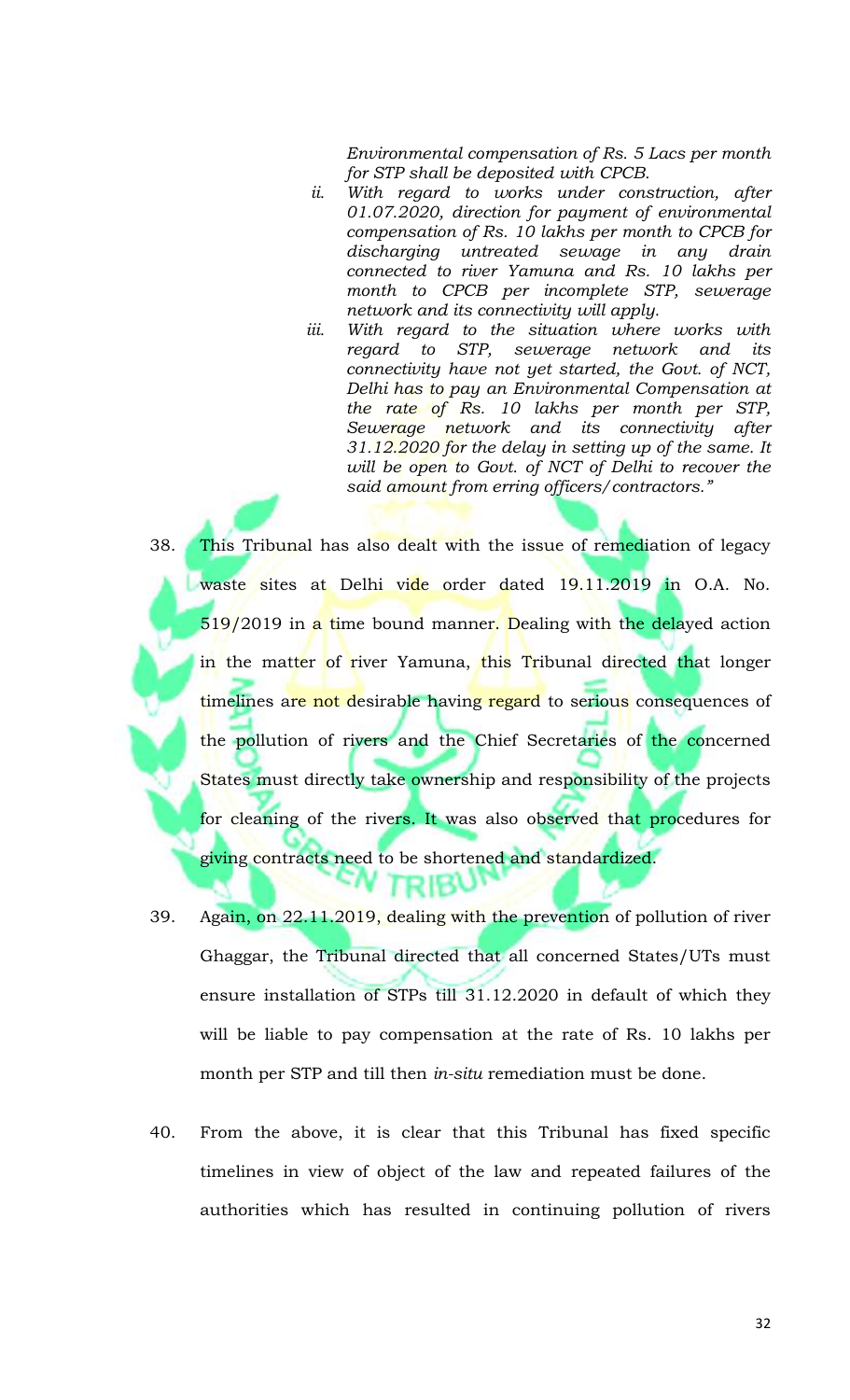adversely affecting the environment and the public health. It is not desirable to prolong the problem on any ground. The apparent conflict in above timelines needs to be clarified. Vide order dated 08.04.2019 in the present matter, timeline for final execution of all steps of action plan stands extended till 31.03.2021 after which compensation is to be recovered from the defaulting States and action is to be against the erring officers. Vide order dated 22.08.2019 in the case of river Ganga, outer timeline for compliance is 31.12.2020. In terms of order dated 28.08.2019 in Paryavaran Suraksha Samiti, outer timeline for 100% sewage treatment is 31.03.2020. We clarify that since order in Paryavaran Suraksha was passed on 28.08.2019 and all concerned have been put to notice, it is desirable that 100% treatment of sewage takes place as directed atleast to the extent of in situ remediation and commencement of setting up of STPs and connecting all the drains and other sources of generation of sewage to the STPs. If this is not done, the local bodies and the concerned departments of the States/UTs will be liable to pay compensation as directed vide order dated 28.08.2019, supra. The timelines for Ganga, Yamuna or other rivers covered by specific orders will stand, as already directed. Timeline for completing all steps of action plan till 31.03.2021 in terms of order dated 08.04.2019 in the present case will remain as already directed. In view of this, the timelines proposed by the CMC cannot be accepted, as observed earlier. The States/UTs may take necessary steps accordingly.

### **X. Consolidated status report dated 18.11.2019 filed by the CPCB on the Status of Preparation and Execution of Action Plans:**

41. Consolidated status report has been filed by CPCB on 18.11.2019 with reference to the present matter as well as dealing with the *Musi*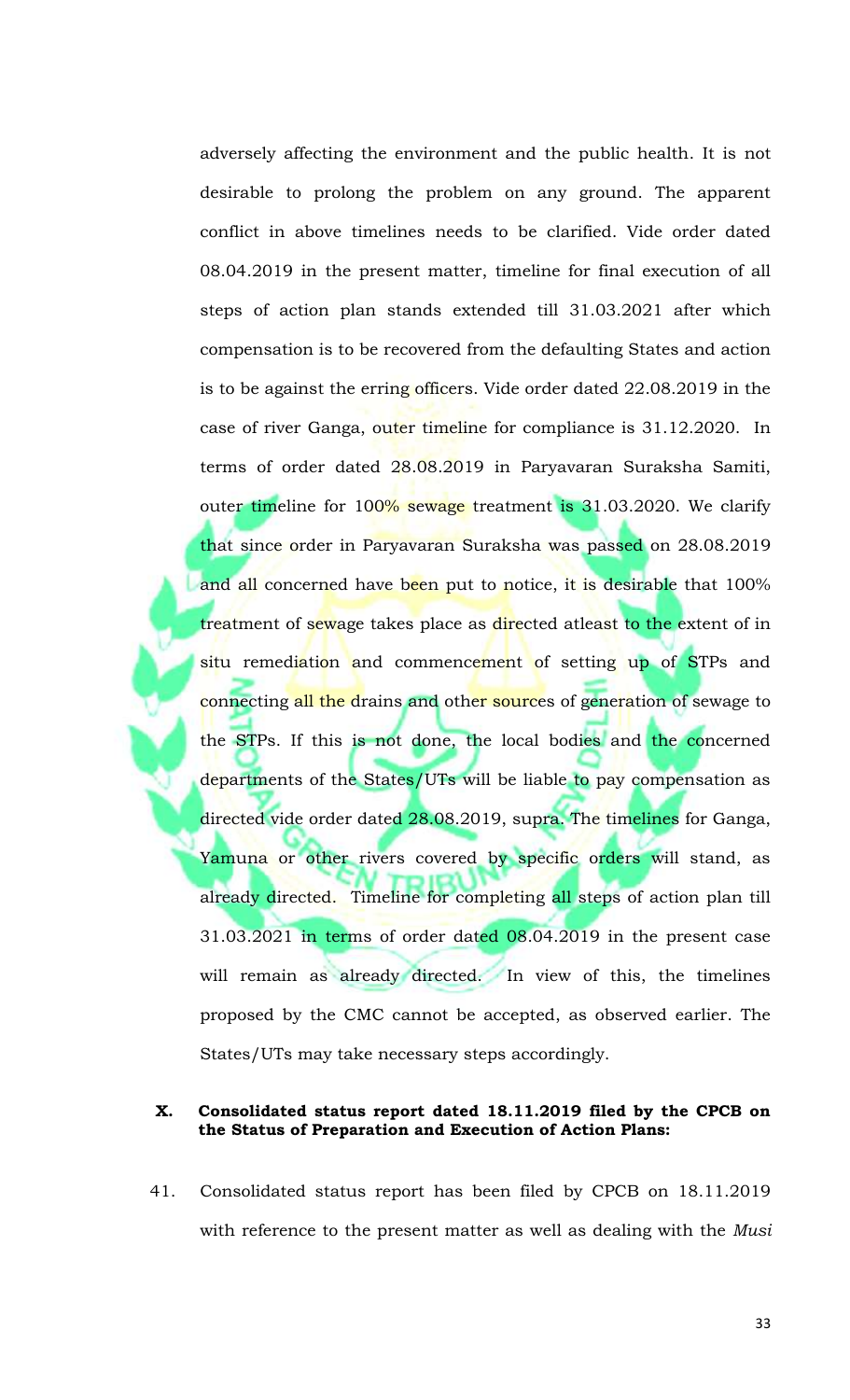River in the State of Telangana (O.A. 426/2018) and with regard to coastal pollution (O.A. 829/2019). Separate orders are passed in *O.A. 426/2018* with regard to *Musi* River and *O.A. 829/2019* dealing with the coastal pollution. The present order deals with the issue of 351 polluted river stretches.

42. We may now refer to the report of the CPCB on the subject of 351 polluted river stretches. Extracts from the report are:

## *"i) Status on Approval of Action Plans for Restoration of Identified Polluted River Stretches: -*

*61 out of 61 total action plans were received as on 06.09.2019 and 60 action plans have been approved along with the conditions. Revised action plan for restoration of River Yamuna within Delhi State is awaited from Delhi State Government. Minutes of all the eight Task Team meetings were also uploaded in CPCB website at https://cpco.nic.inimcngtrestoration/. Also, minutes of all the eight task team meetings were also communicated to the concerned authorities for further necessary action at their end. State-wise status of action plans received, action plans approved with conditions by CPCB Task Team w.r.t Priority I & Priority II Polluted River Stretches are annexed at Annexure-V, Annexure-VI and Annexure-VII. All the action plans already approved by CPCB Task Team also uploaded by the concerned States/UTs and web links have been provided in CPCB website at https://cpcb.nic.in/mcncit-restoration/ for having access to the general public.*

## *ii) Criteria for Prioritization of Polluted River Location*

*In pursuance to Hon'ble NGT order dated 19.12.2018 and to devise a mechanism for classification of polluted river stretch by considering two criteria pollutants such as Bio-chemical Oxygen Demand (BOD) and Faecal Coliform (FC), CPCB has prepared "draft criteria for prioritization of polluted river location". The draft criteria was circulated to all the concerned stakeholders mainly State Pollution Control Boards (SPCBs) and the Pollution Control Committees (PCCs) vide CPCB letter dated 09.01.2019, for providing comments or views by January 2019. Based on the comments received from stakeholders, the draft criterion has been finalised and appraised to Hon'ble NGT on 29.7.2019 (Copy enclosed as Annexure-VIII). Afore-said finalised criteria also uploaded in CPCB website at https://cpcb.nic.in/wqm/Guidelines wqm-23.07.2019.*

*iii) Submission of Performance Guarantee by the States/UTs for ensuring timely implementation of approved*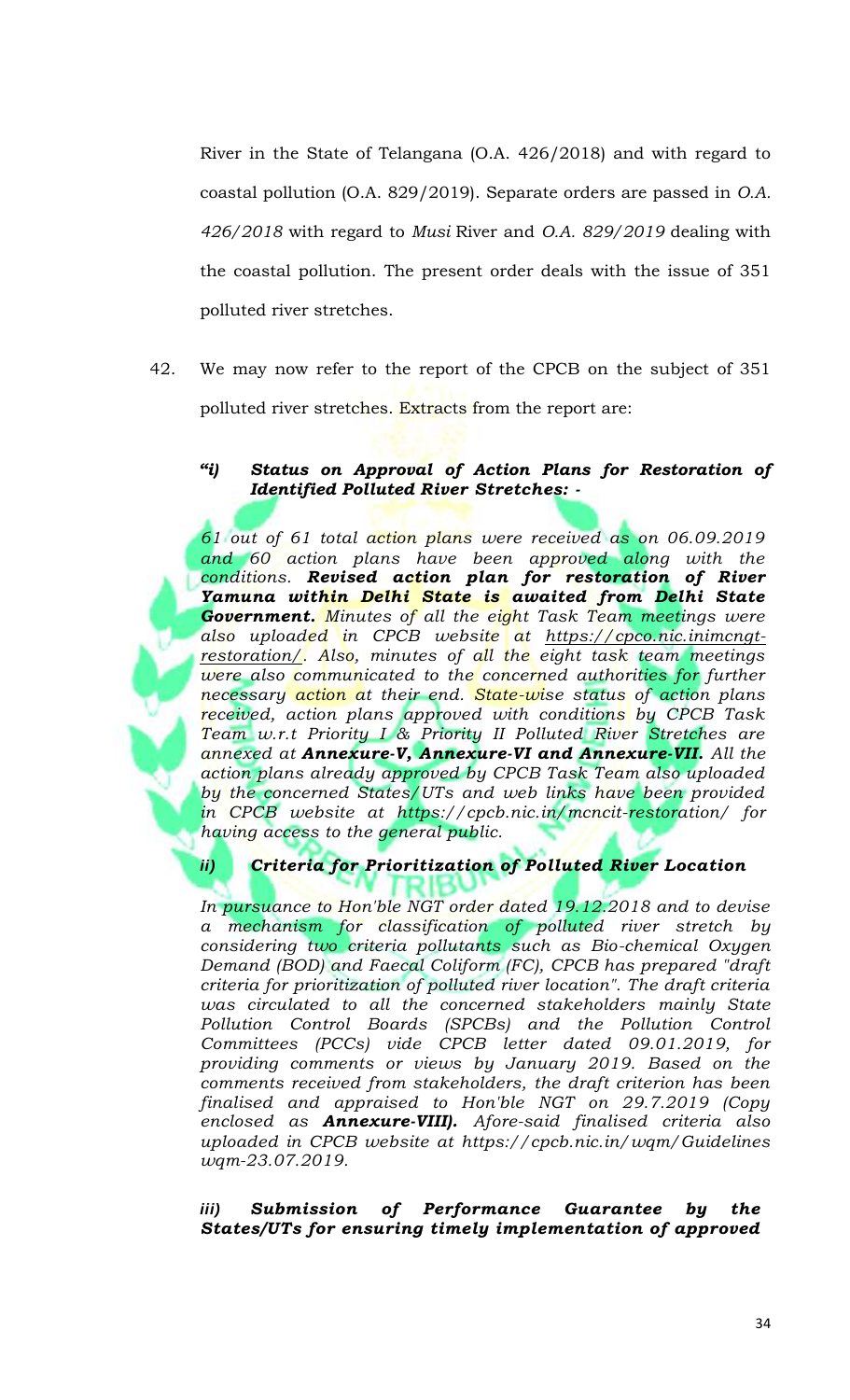### *action plans for rejuvenation of identified polluted river stretches: -*

*As per Hon'ble NGT order dated 8.4.2019, States/ UTs are required to submit performance guarantee as per revised scale i.e. No. of Polluted River Stretches in a State/UT > 10, 5 to 10 &< 5, the performance guarantee to be submitted in Rupees is 15 Crore, 10 Crore & 5 Crore respectively. Till date, 09 States (viz., Goa, Gujarat, Haryana, Jharkhand, Madhya Pradesh, Manipur, Odisha, Puducherry, West Bengal and 02 UTs (Viz., Daman, Diu and Dadra Nagar Haveli, Delhi) out of 31 States/UTs have submitted Performance/ Bank Guarantee to CPCB. State-wise details of performance guarantee or bank guarantees submitted is annexed at Annexure-IX.*

### *iv) Review meeting with 11 States/UTs for review of action plans falling under Priority III to V classes*

*As per Hon'ble NGT Order dated 20.09.2018, all States and Union Territories are required to send a copy of RRC approved action plan to CPCB especially w.r.to only Priority I & Priority II stretches for approval. The Action Plans may be subjected to a random scrutiny by a task team of the CPCB.*

*The States/UTs which are not required to submit action plans to CPCB seeking approval, CPCB convened a review meeting on 12.09.2019 in CPCB with such 11 States/UTs for reviewing the RRC approved action plans for restoration of polluted river stretches falling under Priority III to V classes in the respective States. 09 out of 11 States/UTs have attended the meeting. CPCB reviewed the action plans and suggested necessary improvements in light of the Hon'ble NGT order dated 20.09.2018. The minutes of the review meeting were also communicated to all the concerned States/UTs vide CPCB letter dated 14.10.2019 (Copy annexed as Annexure-X) with a request to take necessary actions.*

*Following general suggestions were made for incorporation in the prepared action plans and thereafter for taking approval of RRC constituted by the respective State Government or UT Administration for implementation of action plans in respect of P-III to P-V polluted river stretches: -*

*(i) Identification of polluting sources including drains contributing to river pollution*

*(ii) Map showing Polluted River, its tributaries, drains, major towns, industrial estates, location of STPs/CETPs*

*(iii) Functioning status of STPs/ETPs/CETPs and solid waste management and processing facilities in the catchment area of the identified polluted river stretch;*

*(iv) Detailed gap analysis w.r.t town-wise water consumption (including ground water consumption), sewage generation,*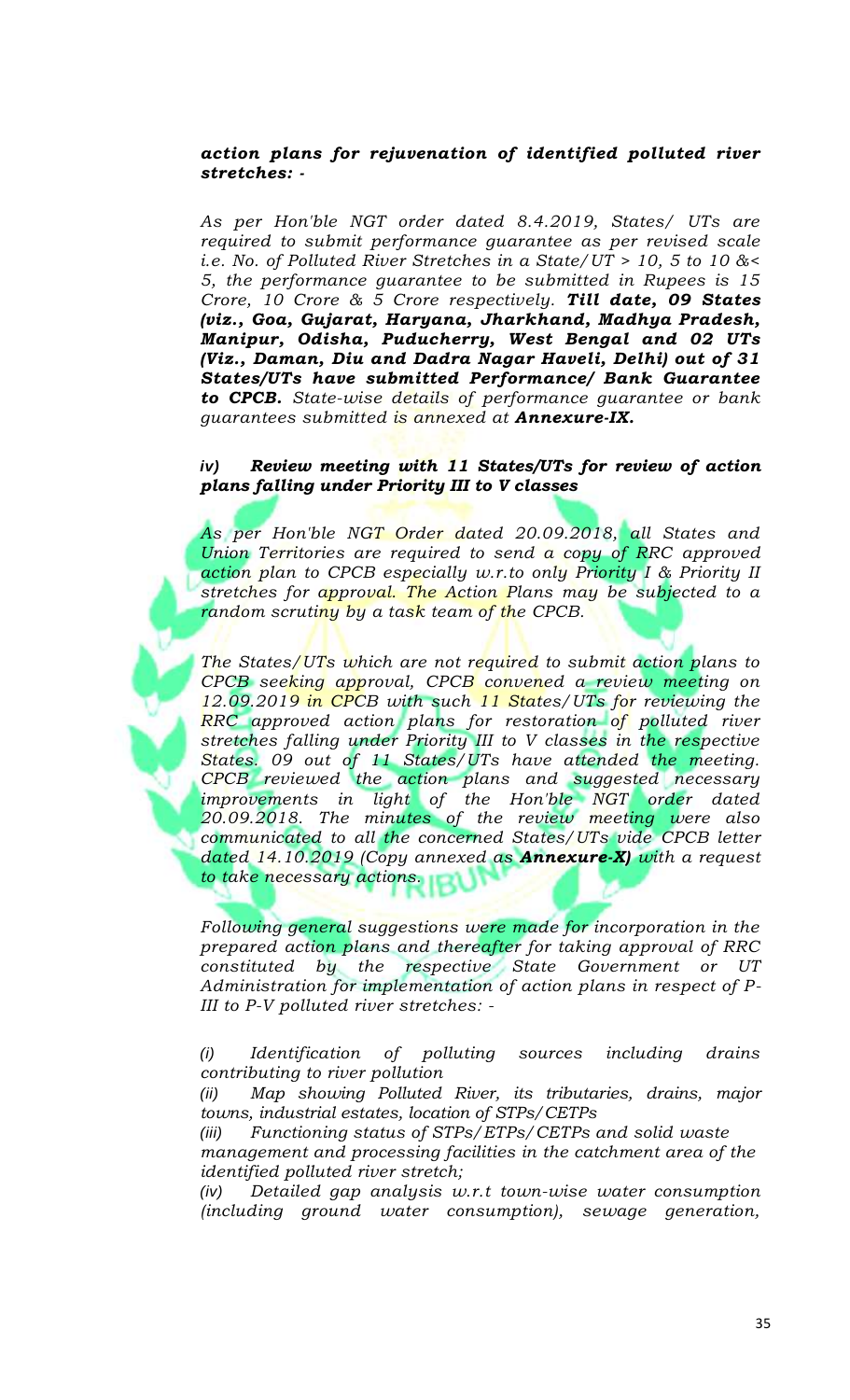*existing infrastructure in the catchment area and the gap analysis;*

*(v) Detailed gap analysis w.r.t industrial water consumption, wastewater generation, existing infrastructure for treatment of industrial effluent (both captive ETPs/CETPs and their performance assessment), gap analysis;*

*(vi) Quantification and characterisation of waste (such as solid waste, industrial hazardous waste, bio-medical waste, E-Waste), STP sludge management, existing infrastructure and detailed gap analysis;*

*(vii) Latest water quality of polluted river, its tributaries, drains with flow details and ground water quality in the catchment of polluted river;*

*(viii) Aspects such as ground water extraction, adopting good irrigation practices, protection and management of Flood Plain Zones (FPZ), rain water harvesting, ground water charging, maintaining minimum environmental flow of river (by having watershed management provisions), plantation on both sides of the river, setting up biodiversity parks on flood plains by removing encroachment., proper interception and diversion of sewage carrying drains to Sewage Treatment Plant (STP), upgradation of existing sewage treatment plants if not in a position to comply with effluent discharge norms, emphasis on utilization of treated sewage so as to minimize extraction of ground or surface water be included,*

*(ix) Speedy, definite or specific timelines for execution of action plans and the estimated budget including the monitoring agency*

*(ix) Achievable goals with specific timelines for restoration of water quality of polluted rivers.*

*(x)Organisation-wise action plans with timelines and the estimated budget for implementation of action plans.*

*v) Format for obtaining status on implementation of Action plans for restoration of polluted River Stretches*

*In order to assess the progress on implementation of action plans already approved by CPCB, a format seeking status on implementation of action plans for restoration of polluted river stretches has been communicated to the Chief Secretaries of concerned States/UTs and State Pollution Control Boards/ Pollution Control Committees, vide CPCB letter dated 26.9.2019. A copy of CPCB letter dated 26.09.2019 along with the format circulated is annexed at Annexure-Xl. As on 06.11.2019, filled in formats have been received from 3 States/UTs viz Daman, Diu, Dadra & Nagar Haveli, Andhra Pradesh and Meghalaya.*

*State-wise Identified Polluted Rivers and the Status of Action Plans received by CPCB in compliance to Hon'ble NGT Orders dated 20.09.2018, 19.12.2018 and 08.04.2019 in OA No. 673 of 2018 (as on 07.11.2019)*

|                        | Total No. | <b>Priority I</b><br><b>Identified</b> | <b>Priority II</b><br><i><u><b>Identified</b></u></i> | Priority $-$ III to V<br><i><u><b>Identified</b></u></i> |                 |
|------------------------|-----------|----------------------------------------|-------------------------------------------------------|----------------------------------------------------------|-----------------|
| Name of<br>the State / | Οf        | <b>Polluted River</b><br>stretches     | <b>Polluted River</b><br>stretches                    | Polluted<br><b>River</b><br>stretches                    | Total<br>Action |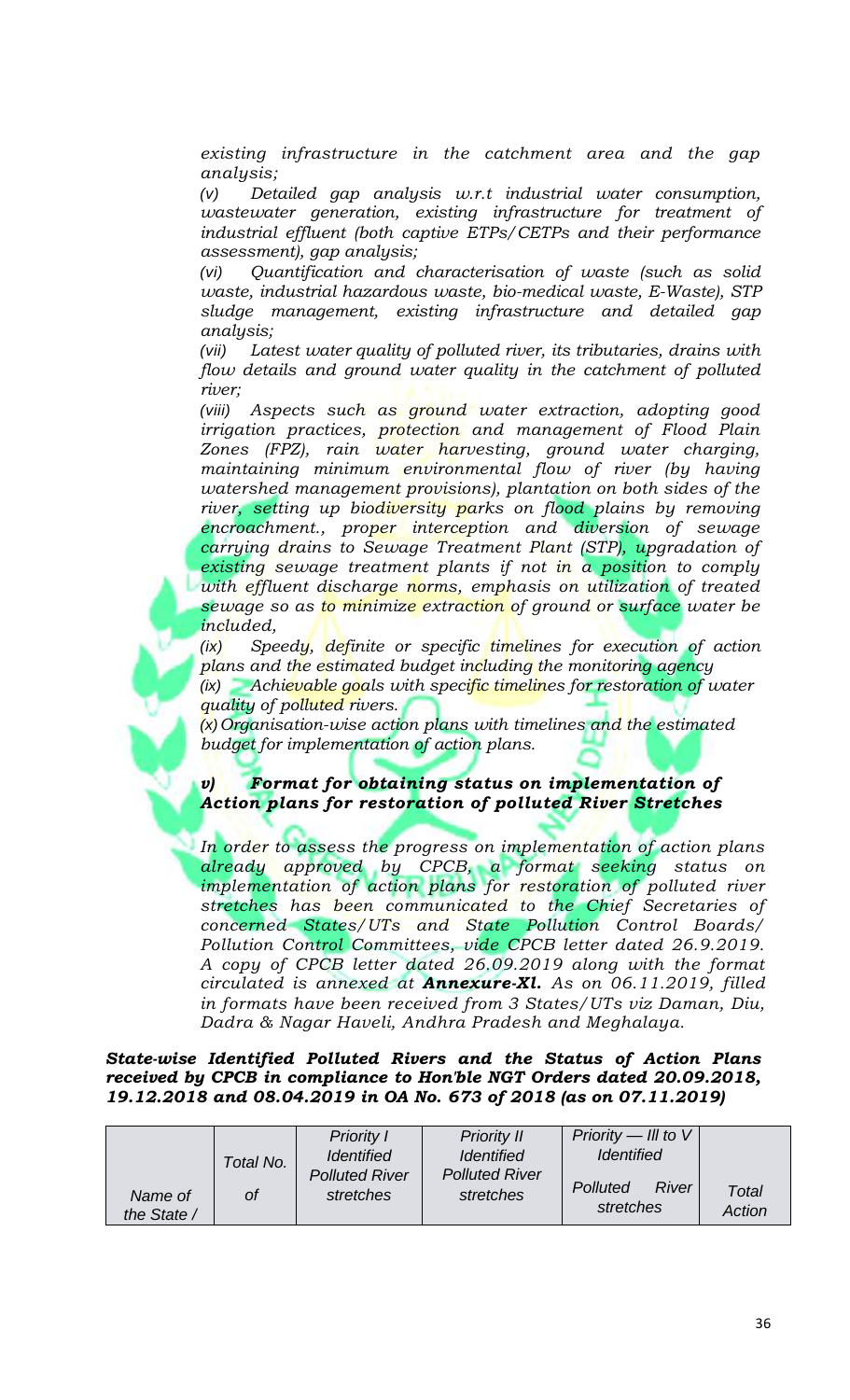| UT                       | <b>Identified</b><br>Polluted<br><b>River</b><br>stretches<br>(PRS) | No.<br>$of P-I$<br><b>PRS</b> | <b>Action</b><br>Plans<br>received<br>w.r.to<br>$P-I$ | No. of<br>$P-II$<br><b>PRS</b> | <b>Action</b><br>Plans<br>received<br>w.r.to<br>$P-II$ | No. of<br>P-III to<br>$\vee$ | <b>Action</b><br>Plans<br>received<br>w.r.to<br>P-III to V | Plans<br>Received        |
|--------------------------|---------------------------------------------------------------------|-------------------------------|-------------------------------------------------------|--------------------------------|--------------------------------------------------------|------------------------------|------------------------------------------------------------|--------------------------|
| Andhra<br>Pradesh        | 5                                                                   | 0                             | 0                                                     | 0                              | 0                                                      | 5                            | 5                                                          | $\sqrt{5}$               |
| Assam                    | 44                                                                  | $\sqrt{3}$                    | 3                                                     | 1                              | 1                                                      | 40                           | 40                                                         | 44                       |
| <b>Bihar</b>             | 6                                                                   | 0                             | 0                                                     | 0                              | 0                                                      | 6                            | 6                                                          | 6                        |
| Chhattisgarh             | 5                                                                   | 0                             | 0                                                     | $\mathcal O$                   | 0                                                      | 5                            | $\overline{5}$                                             | $\overline{5}$           |
| DD & DNH                 | $\mathbf 1$                                                         | 1                             | $\mathbf{1}$                                          | $\overline{0}$                 | 0                                                      | 0                            | 0                                                          | 1                        |
| Delhi                    | 1                                                                   | 1                             | $\mathbf{1}$                                          | 0                              | 0                                                      | 0                            | 0                                                          | 1                        |
| Goa                      | 11                                                                  | 0                             | $\overline{O}$                                        | $\boldsymbol{0}$               | 0                                                      | 11                           | 11                                                         | 11                       |
| Gujarat                  | 20                                                                  | 5                             | 5                                                     | $\overline{1}$                 | 1                                                      | 14                           | 14                                                         | 20                       |
| Haryana                  | $\overline{c}$                                                      | $\overline{2}$                | $\overline{c}$                                        | $\overline{O}$                 | 0                                                      | 0                            | 0                                                          | $rac{2}{7}$              |
| Himachal<br>Pradesh      | 7                                                                   | 1                             | $\mathbf{1}$                                          | $\overline{\mathbf{1}}$        | 1                                                      | 5                            | 5                                                          |                          |
| J & K                    | $\overline{9}$                                                      | 0                             | $\boldsymbol{0}$                                      | 1                              | 1                                                      | $\boldsymbol{\delta}$        | 8                                                          | 9                        |
| <b>Jharkhand</b>         | $\overline{7}$                                                      | 0                             | 0                                                     | 0                              | 0                                                      | $\overline{7}$               | $\overline{7}$                                             | $\overline{7}$           |
| Karnataka                | 17                                                                  | 0                             | $\overline{O}$                                        | 0                              | 0                                                      | 17 <sup>2</sup>              | 17                                                         | 17                       |
| Kerala                   | 21                                                                  | $\mathcal{I}$                 | $\mathbf{1}$                                          | $\overline{0}$                 | 0                                                      | 20                           | 20                                                         | 21                       |
| Madhya*<br>Pradesh       | 22                                                                  | 3                             | 3                                                     | 1                              | 1                                                      | 18                           | 18                                                         | 22                       |
| Maharashtra              | 53                                                                  | $\overline{9}$                | 9                                                     | 6                              | 6                                                      | 38                           | 38                                                         | 53                       |
| Manipur                  | $\boldsymbol{9}$                                                    | $\overline{0}$                | 0                                                     | 1                              | $\overline{\mathbf{1}}$                                | $\boldsymbol{\delta}$        | $\boldsymbol{8}$                                           | 9                        |
| Meghalaya                | $\overline{7}$                                                      | $\overline{c}$                | $\overline{c}$                                        | $\overline{O}$                 | $\mathcal O$                                           | $\overline{5}$               | 5                                                          | $\overline{7}$           |
| Mizoram                  | $\mathcal{Q}$                                                       | $\overline{O}$                | 0                                                     | $\mathcal O$                   | $\overline{O}$                                         | $\overline{9}$               | $\boldsymbol{9}$                                           | 9                        |
| Nagaland                 | $\overline{6}$                                                      | 1                             | $\mathbf{1}$                                          | 0                              | 0                                                      | $\sqrt{5}$                   | $\overline{5}$                                             | 6                        |
| Odisha                   | 19                                                                  | 1                             | $\mathbf{1}$                                          | $\overline{0}$                 | 0                                                      | 18                           | 18                                                         | 19                       |
| Puducherry               | $\overline{a}$                                                      | 0                             | $\overline{O}$                                        | 0                              | 0                                                      | $\overline{2}$               | $\overline{2}$                                             | $\overline{c}$           |
| Punjab                   | $\overline{4}$                                                      | $\overline{c}$                | $\overline{2}$                                        | 0                              | 0                                                      | $\overline{2}$               | $\overline{c}$                                             | $\overline{\mathcal{A}}$ |
| Rajasthan                | $\overline{c}$                                                      | ${\cal O}$                    | 0                                                     | ${\cal O}$                     | 0                                                      | $\overline{2}$               | $\overline{2}$                                             | $\overline{c}$           |
| <b>Sikkim</b>            | $\overline{4}$                                                      | 0                             | 0                                                     | $\mathcal O$                   | 0                                                      | $\overline{\mathcal{A}}$     | $\overline{\mathcal{A}}$                                   | $\overline{\mathcal{A}}$ |
| Tamil Nadu               | $\overline{6}$                                                      | $\overline{4}$                | 4                                                     | 0                              | $\boldsymbol{0}$                                       | $\overline{2}$               | $\overline{2}$                                             | $\overline{6}$           |
| Telangana**              | $\boldsymbol{8}$                                                    | $\overline{1}$                | $\mathbf{1}$                                          | $\overline{a}$                 | $\overline{2}$                                         | 5                            | $\overline{5}$                                             | 8                        |
| <b>Tripura</b>           | $\overline{6}$                                                      | $\boldsymbol{0}$              | 0                                                     | $\overline{0}$                 | $\overline{0}$                                         | 6                            | 6                                                          | 6                        |
| $\overline{\mathsf{UP}}$ | 12 <sub>2</sub>                                                     | $\overline{4}$                | $\overline{4}$                                        | $\overline{O}$                 | $\overline{O}$                                         | $\overline{8}$               | 8                                                          | 12                       |
| <b>Uttarakhand</b>       | $9^{\circ}$                                                         | 3                             | $\overline{3}$                                        | $\overline{\mathcal{L}}$       | 1                                                      | 5                            | 5                                                          | 9                        |
| <b>West Bengal</b>       | 17                                                                  | $\mathbf{1}$                  | $\mathbf{1}$                                          | 1                              | $\mathcal{I}$                                          | 15                           | 15                                                         | 17                       |
| <b>Grand Total</b>       | 351                                                                 | 45                            | 45                                                    | 16                             | 16                                                     | 290                          | 290                                                        | 351                      |

## *Note:-*

*\* MP State have submitted one combined action plan for river Kolar & River Kaliasot*

*\*\* Telangana State submitted one action plan for river Manjeera & River Nakkavagu*

*State-wise status of action plans received and the action plans approved by CPCB Task Team w.r.to Priority I & Priority II Polluted Rivers (as on 07.11.2019)*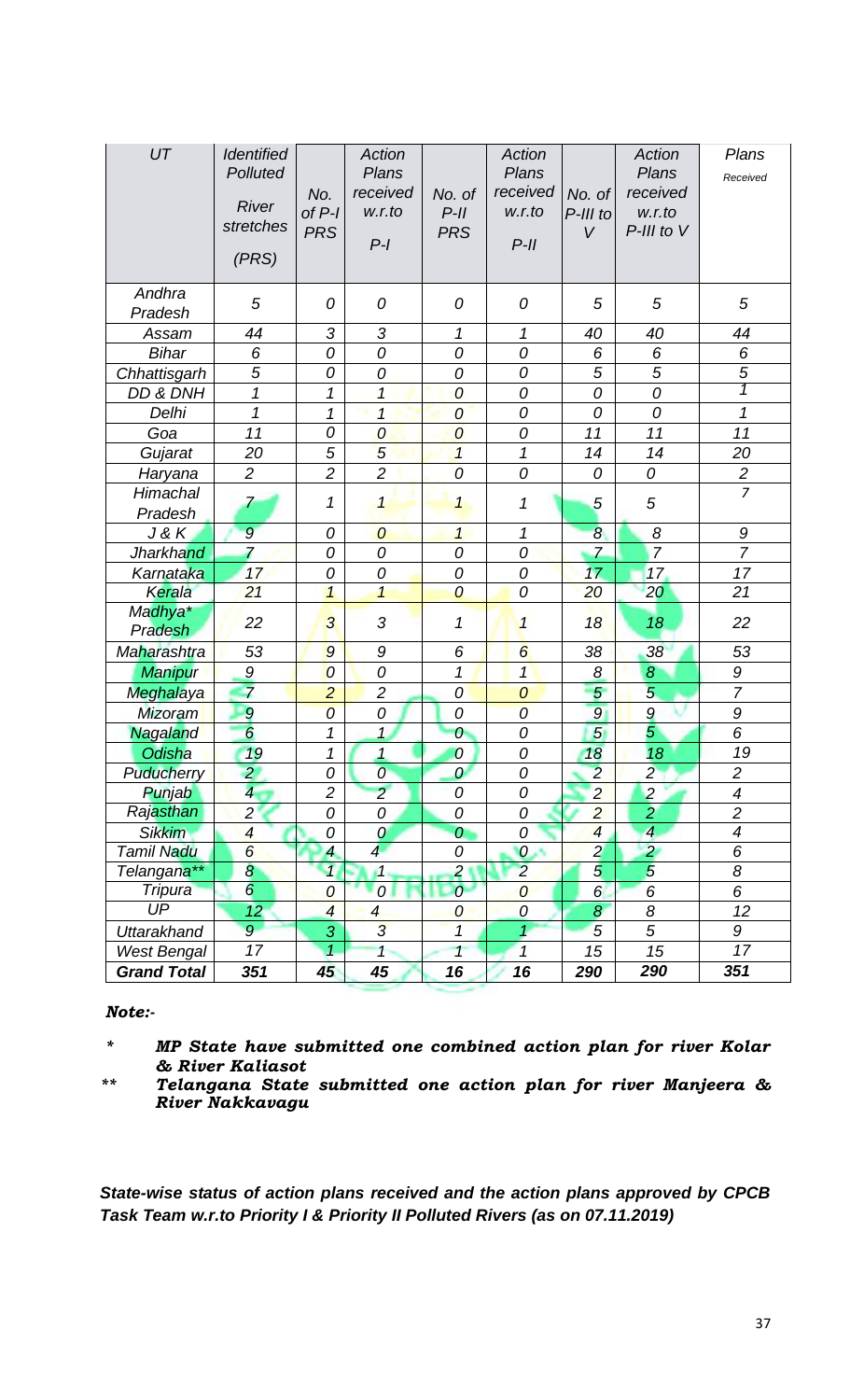| <b>NAME OF THE</b><br><b>STATE/UT</b>                 | <b>Total</b><br><b>Identified</b><br><b>Polluted</b><br><b>River</b><br><b>Stretches</b><br>(PRS)<br>Priority-I &<br><b>Priority II</b> | <b>Identified</b><br><b>PS</b><br>Priority-II | <b>Identified</b><br><b>PRS</b><br><b>Priority-II</b> | No. of<br><b>Action</b><br><b>Plans</b><br><b>Received</b> | <b>Action</b><br><b>Plans Not</b><br><b>Approved</b> | <b>Total Action</b><br><b>Plans</b><br><b>Approved</b> |
|-------------------------------------------------------|-----------------------------------------------------------------------------------------------------------------------------------------|-----------------------------------------------|-------------------------------------------------------|------------------------------------------------------------|------------------------------------------------------|--------------------------------------------------------|
| <b>ASSAM</b>                                          | $\overline{4}$                                                                                                                          | 3                                             | $\mathbf{1}$                                          | $\overline{4}$                                             |                                                      | $\overline{4}$                                         |
| DAMAN, DIU<br><b>AND DADRA</b><br><b>NAGAR HAVELI</b> | $\mathbf{1}$                                                                                                                            | $\mathbf{1}$                                  | $\overline{0}$                                        | $\mathbf{1}$                                               |                                                      | 1                                                      |
| <b>DELHI</b>                                          | $\mathbf{1}$                                                                                                                            | $\mathbf{1}$                                  | $\bf{O}$                                              | $\mathbf{1}$                                               | $\mathbf{1}$                                         | $\mathbf 0$                                            |
| <b>GUJARAT</b>                                        | 6                                                                                                                                       | $5\overline{}$                                | $\mathbf{1}$                                          | 6                                                          | $\overline{\phantom{a}}$                             | 6                                                      |
| <b>HARYANA</b>                                        | $\overline{2}$                                                                                                                          | $\overline{2}$                                | $\overline{0}$                                        | $\overline{2}$                                             | $\qquad \qquad -$                                    | $\overline{2}$                                         |
| <b>HIMACHAL</b><br><b>PRADESH</b>                     | $\overline{2}$                                                                                                                          | $\mathbf{1}$                                  | 1                                                     | $\overline{2}$                                             |                                                      | $\overline{2}$                                         |
| JAMMU &<br><b>KASHMIR</b>                             | $\mathbf{1}$                                                                                                                            | $\overline{0}$                                | $\mathbf{1}$                                          | $\mathbf{1}$                                               |                                                      | $\mathbf{1}$                                           |
| <b>KERALA</b>                                         | $\mathbf{1}$                                                                                                                            | $\mathbf{1}$                                  | $\overline{0}$                                        | $\mathbf{1}$                                               |                                                      | $\mathbf{1}$                                           |
|                                                       |                                                                                                                                         |                                               |                                                       |                                                            |                                                      |                                                        |
| <b>MADHYA</b><br><b>PRADESH</b>                       | $\overline{4}$                                                                                                                          | 3                                             | $\mathbf{1}$                                          | $\overline{4}$                                             |                                                      | $\overline{4}$                                         |
| <b>MAHARASHTRA</b>                                    | 15                                                                                                                                      | 9                                             | 6                                                     | 15                                                         |                                                      | 15                                                     |
| <b>MANIPUR</b>                                        | $\mathbf{1}$                                                                                                                            | $\overline{0}$                                | $\mathbf{1}$                                          | $\mathbf{1}$                                               |                                                      | $\mathbf{1}$                                           |
|                                                       |                                                                                                                                         |                                               |                                                       |                                                            |                                                      |                                                        |
| <b>MEGHALAYA</b>                                      | $\overline{2}$                                                                                                                          | $\overline{2}$                                | $\overline{0}$                                        | $\overline{2}$                                             | ۳                                                    | $\overline{2}$                                         |
| <b>NAGALAND</b>                                       | $\mathbf{1}$                                                                                                                            | $\mathbf{1}$                                  | $\overline{0}$                                        | $\mathbf{1}$                                               | ٠                                                    | $\mathbf{1}$                                           |
| <b>ODISHA</b>                                         | $\mathbf{1}$                                                                                                                            | $\mathbf{1}$                                  | $\overline{0}$                                        | $\mathbf{1}$                                               |                                                      | $\mathbf{1}$                                           |
| <b>PUNJAB</b>                                         | $\overline{2}$                                                                                                                          | $\overline{2}$                                | $\overline{0}$                                        | $\overline{2}$                                             | -                                                    | $\overline{2}$                                         |
| <b>TAMIL NADU</b>                                     | $\overline{4}$                                                                                                                          | $\overline{4}$                                | $\overline{0}$                                        | $\overline{4}$                                             |                                                      | $\overline{4}$                                         |
| <b>TELANGANA</b>                                      | 3                                                                                                                                       | $\mathbf{1}$                                  | $\overline{2}$                                        | $\overline{3}$                                             |                                                      | 3                                                      |
| <b>UTTAR</b><br><b>PRADESH</b>                        | $\overline{4}$                                                                                                                          |                                               | $\overline{0}$                                        | $\overline{4}$                                             |                                                      | $\overline{4}$                                         |
| <b>UTTARAKHAND</b>                                    | $\overline{4}$                                                                                                                          | 3                                             | $\mathbf{1}$                                          | $\overline{4}$                                             |                                                      | $\overline{4}$                                         |
| <b>WEST BENGAL</b>                                    | $\overline{2}$                                                                                                                          | $\mathbf{1}$                                  | 1                                                     | $\overline{2}$                                             |                                                      | $\overline{2}$                                         |
| <b>TOTAL</b>                                          | 61                                                                                                                                      | 45                                            | 16                                                    | 61                                                         | 01                                                   | 60                                                     |

*State-wise & River-wise recommendations of Task Team - Action Plans for Restoration of Identified Polluted River Stretches- as per Hon'ble NGT Orders dated 20.09.2018, 19.12.2018 & 08.04.2019 ( Status as on 07.11.2019)*

| <b>STATE</b>       | <b>RIVER NAME</b> | <b>Status</b>                       |  |  |
|--------------------|-------------------|-------------------------------------|--|--|
|                    | <b>BHARALU</b>    | Recommended subjected to conditions |  |  |
| ASSAM              | <b>BORSOLA</b>    | Recommended subjected to conditions |  |  |
|                    | <b>SILSAKO</b>    | Recommended subjected to conditions |  |  |
|                    | <b>SORUSOLA</b>   | Recommended subjected to conditions |  |  |
| DAMAN, DIU AND     |                   |                                     |  |  |
| <b>DADRA NAGAR</b> | <b>DAMANGANGA</b> | Recommended subjected to conditions |  |  |
| <b>HAVELI</b>      |                   |                                     |  |  |
| <b>DELHI</b>       | <b>YAMUNA</b>     | <b>Not Recommended</b>              |  |  |
|                    | AMLAKHADI         | Recommended subjected to conditions |  |  |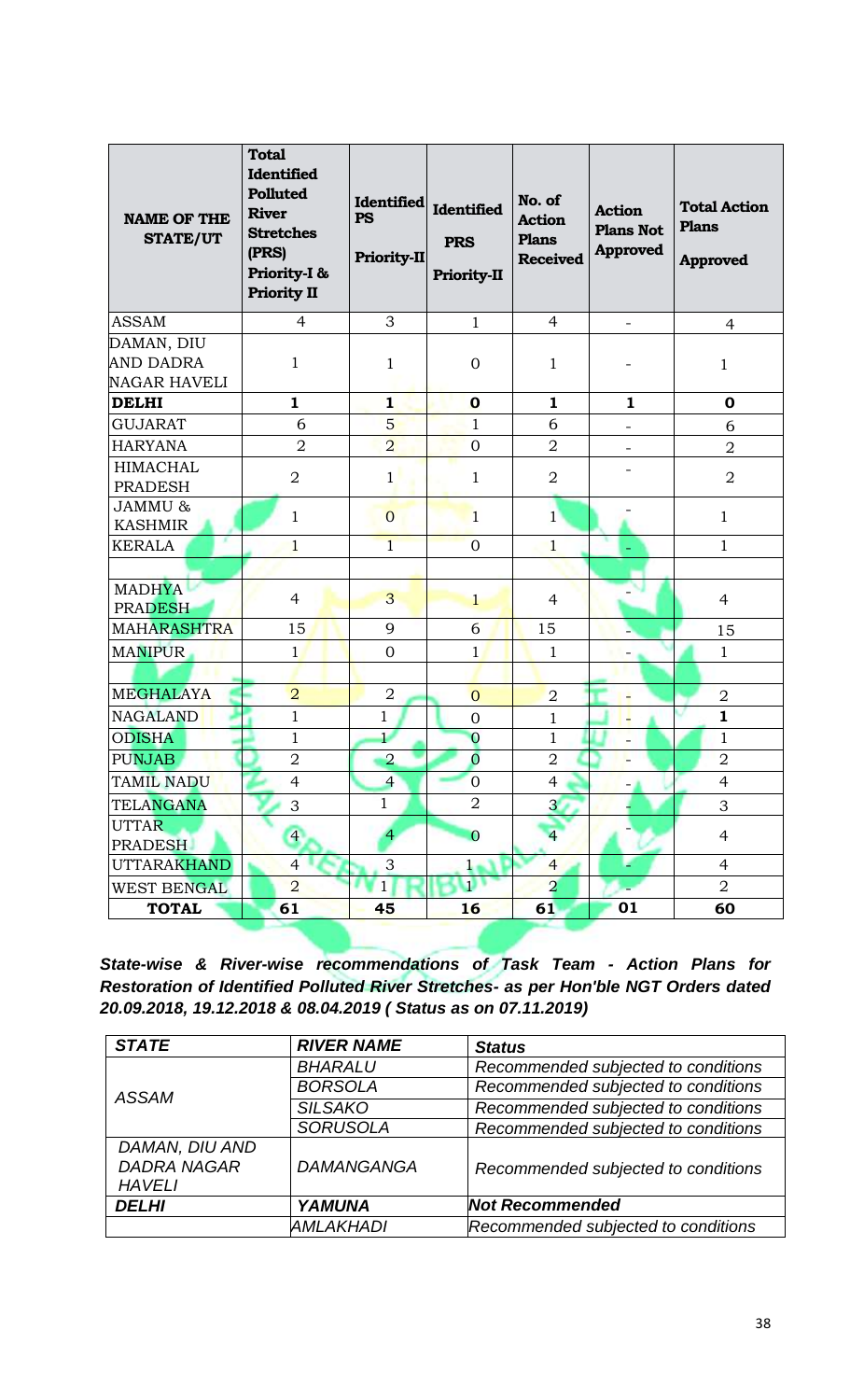|                            | <b>BHADAR</b>             | Recommended subjected to conditions                |
|----------------------------|---------------------------|----------------------------------------------------|
|                            | <b>BHOGAVO</b>            | Recommended subjected to conditions                |
|                            | KHARI                     | Recommended subjected to conditions                |
|                            | <i><b>SABARMATI</b></i>   | Recommended subjected to conditions                |
|                            | <i><b>VISHWAMITRI</b></i> | Recommended subjected to conditions                |
|                            | GHAGGAR                   | Recommended subjected to conditions                |
| <b>HARYANA</b>             | YAMUNA                    | Recommended subjected to conditions                |
| <b>HIMACHAL PRADESH</b>    | <b>SUKHANA</b>            | Recommended subjected to conditions                |
|                            | MARKANDA                  | Recommended subjected to conditions                |
| <b>JAMMU &amp; KASHMIR</b> | <b>DEVIKA</b>             | Recommended subjected to conditions                |
| <b>KERALA</b>              | KARAMANA                  | Recommended subjected to conditions                |
|                            | <b>CHAMBAL</b>            | Recommended subjected to conditions                |
|                            | <b>KHAN</b>               | Recommended subjected to conditions                |
| <b>MADHYA PRADESH</b>      | <b>KSHIPRA</b>            | Recommended subjected to conditions                |
|                            | <b>BETWA</b>              | Recommended subjected to conditions                |
|                            | GODAVARI                  | Recommended subjected to conditions                |
|                            | KALU                      | Recommended subjected to conditions                |
|                            | KUNDALIKA                 | Recommended subjected to conditions                |
|                            | M ITH I                   | Recommended subjected to conditions                |
|                            | <b>MORNA</b>              | Recommended subjected to conditions                |
|                            | <b>MULA</b>               | Recommended subjected to conditions                |
|                            | MUTHA                     | Recommended subjected to conditions                |
| <b>MAHARASHTRA</b>         | NI RA                     |                                                    |
|                            | <b>VEL</b>                | Rec <mark>om</mark> mended subjected to conditions |
|                            |                           | Recommended subjected to conditions                |
|                            | <b>BHIMA</b>              | Recommended subjected to conditions                |
|                            | <b>INDRAYANI</b>          | Recommended subjected to conditions                |
|                            | <b>MULA-MUTHA</b>         | Recommended subjected to conditions                |
|                            | PAWANA                    | Recommended subjected to conditions                |
|                            | <b>WAINGANGA</b>          | Recommended subjected to conditions                |
|                            | <b>WARDHA</b>             | Recommended subjected to conditions                |
| <b>MANIPUR</b>             | <b>NAMBUL</b>             | Recommended subjected to conditions                |
| <b>MEGHALAYA</b>           | <b>UMKHRAH</b>            | Recommended subjected to conditions                |
|                            | <b>UMSHYRPI</b>           | Recommended subjected to conditions                |
| <b>NAGALAND</b>            | <b>DHANSIRI</b>           | Recommended subjected to conditions                |
| <b>ODISHA</b>              | GANGUA                    | Recommended subjected to conditions                |
| <b>PUNJAB</b>              | GHAGGAR                   | Recommended subjected to conditions                |
|                            | <b>SUTLEJ</b>             | Recommended subjected to conditions                |
|                            | <b>CAUVERY</b>            | Recommended subjected to conditions                |
|                            | <b>SARABANGA</b>          | Recommended subjected to conditions                |
| <b>TAMIL NADU</b>          | <i>THIRUMANIMUTHAR</i>    | Recommended subjected to conditions                |
|                            | VAS I STA                 | Recommended subjected to conditions                |
| <b>TELANGANA</b>           | MUSI                      | Recommended subjected to conditions                |
|                            | <b>MANJEERA</b>           | Recommended subjected to conditions                |
|                            | NAKKAVAGU                 | Recommended subjected to conditions                |
|                            | <b>HINDON</b>             | Recommended subjected to conditions                |
|                            | <b>KALINADI</b>           | Recommended subjected to conditions                |
| <b>UTTAR PRADESH</b>       | <b>VARUNA</b>             | Recommended subjected to conditions                |
|                            | YAMUNA                    | Recommended subjected to conditions                |
|                            | <i><b>BHELA</b></i>       | Recommended subjected to conditions                |
|                            | <b>DHELA</b>              | Recommended subjected to conditions                |
| <b>UTTARAKHAND</b>         | SUSWA                     | Recommended subjected to conditions                |
|                            | <b>KICHHA</b>             | Recommended subjected to conditions                |
|                            | <b>VINDHADHARI</b>        |                                                    |
| $MFCTT$ DEMO AL            |                           | Recommended subjected to conditions                |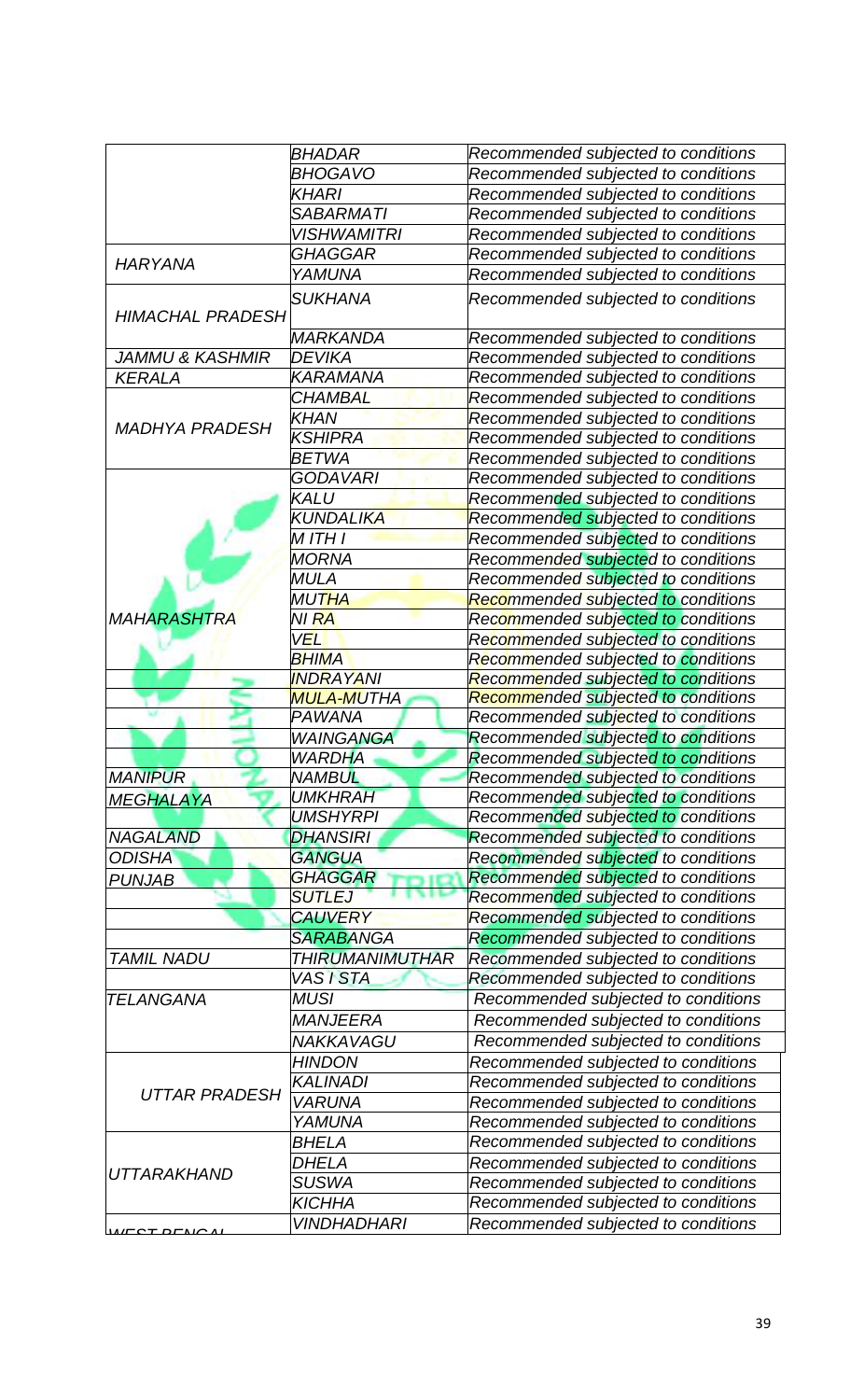| <b>MAHANANDA</b> | Recommended subjected to conditions |
|------------------|-------------------------------------|

*CPCB has reviewed action plans w.r.t. Priority I and Priority II polluted river stretches. So far, 60 action plans out of 61 Priority I and Priority II polluted river stretches pertaining to 18 States & 1 UT have been approved by CPCB Task Team in 08 Task Team meetings conducted till date. Action Plan of River Yamuna in Delhi Stretch is not approved by CPCB Task Team till Date. Status along with date of approval of Action plans for Priority — I &II polluted river stretches is given in Table below.*

| <b>Task Team</b> |                                    | <b>Action Plans approved</b> |                     |  |  |
|------------------|------------------------------------|------------------------------|---------------------|--|--|
| <b>Meeting</b>   | <b>Date of Meeting</b>             | <b>STATE</b>                 | <b>No of Action</b> |  |  |
|                  |                                    | <b>GUJARAT</b>               | 6                   |  |  |
|                  |                                    | HARYANA                      | $\overline{2}$      |  |  |
| Ш                |                                    | <b>HIMACHAL PRADESH</b>      | $\overline{2}$      |  |  |
|                  | $11 - 12.02.2019$                  | <b>KERALA</b>                |                     |  |  |
|                  |                                    | <b>MADHYA PRADESH</b>        | $\overline{2}$      |  |  |
|                  |                                    | <b>PUNJAB</b>                | $\overline{2}$      |  |  |
|                  |                                    | <b>TELANGANA</b>             | 3                   |  |  |
|                  |                                    | <b>WEST BENGAL</b>           | 2                   |  |  |
|                  |                                    | DD, DNH                      | 1                   |  |  |
|                  |                                    | <b>JAMMU &amp; KASHMIR</b>   | 1                   |  |  |
| $I\overline{V}$  | 28.03.2019                         | <b>MADHYA PRADESH</b>        | $\overline{2}$      |  |  |
|                  |                                    | <b>MAHARASHTRA</b>           | 15                  |  |  |
|                  |                                    | <b>ODISHA</b>                | 1                   |  |  |
| $\overline{V}$   | 24.04.2019                         | <b>TAMIL NADU</b>            | $\overline{4}$      |  |  |
| VI               | 31 05.2019                         | UTTAR PRADESH                | $\overline{4}$      |  |  |
| VII              | 16.07.2019                         | UTTARAKHAND                  | $\overline{4}$      |  |  |
|                  |                                    | <b>ASSAM</b>                 | $\overline{4}$      |  |  |
| <b>VIII</b>      | 06.09.2019                         | <b>MANIPUR</b>               | 1                   |  |  |
|                  |                                    | MEGHALAYA                    | 2                   |  |  |
|                  |                                    | <b>NAGALAND</b>              | 1                   |  |  |
|                  | <b>Total Action Plans Approved</b> |                              | 60                  |  |  |

*With respect to Priority — Ill to V polluted river stretches, action plans for 282 out of 290 polluted river stretches have been submitted to CPCB. Kerala (07) and Madhya Pradesh (01) have not submitted Action Plans under these priorities. State- wise status is given in Annexure I.*

*A meeting is scheduled on 12.09.2019 in CPCB, inviting eleven SPCBs/PCCs for presentation to review the RRC approved action plans for polluted river stretches falling under Priority III to V classes. Only Priority III to V polluted river stretches exist in these States/ UTs.*

| Total No. of | <b>Priority I Identified</b><br><b>Polluted River</b><br>stretches | <b>Priority II</b><br><b>Identified Polluted</b><br><b>River stretches</b> | Priority $-$ III to V<br><b>Identified Polluted River</b><br>stretches | <b>Total</b><br>Action |
|--------------|--------------------------------------------------------------------|----------------------------------------------------------------------------|------------------------------------------------------------------------|------------------------|
|--------------|--------------------------------------------------------------------|----------------------------------------------------------------------------|------------------------------------------------------------------------|------------------------|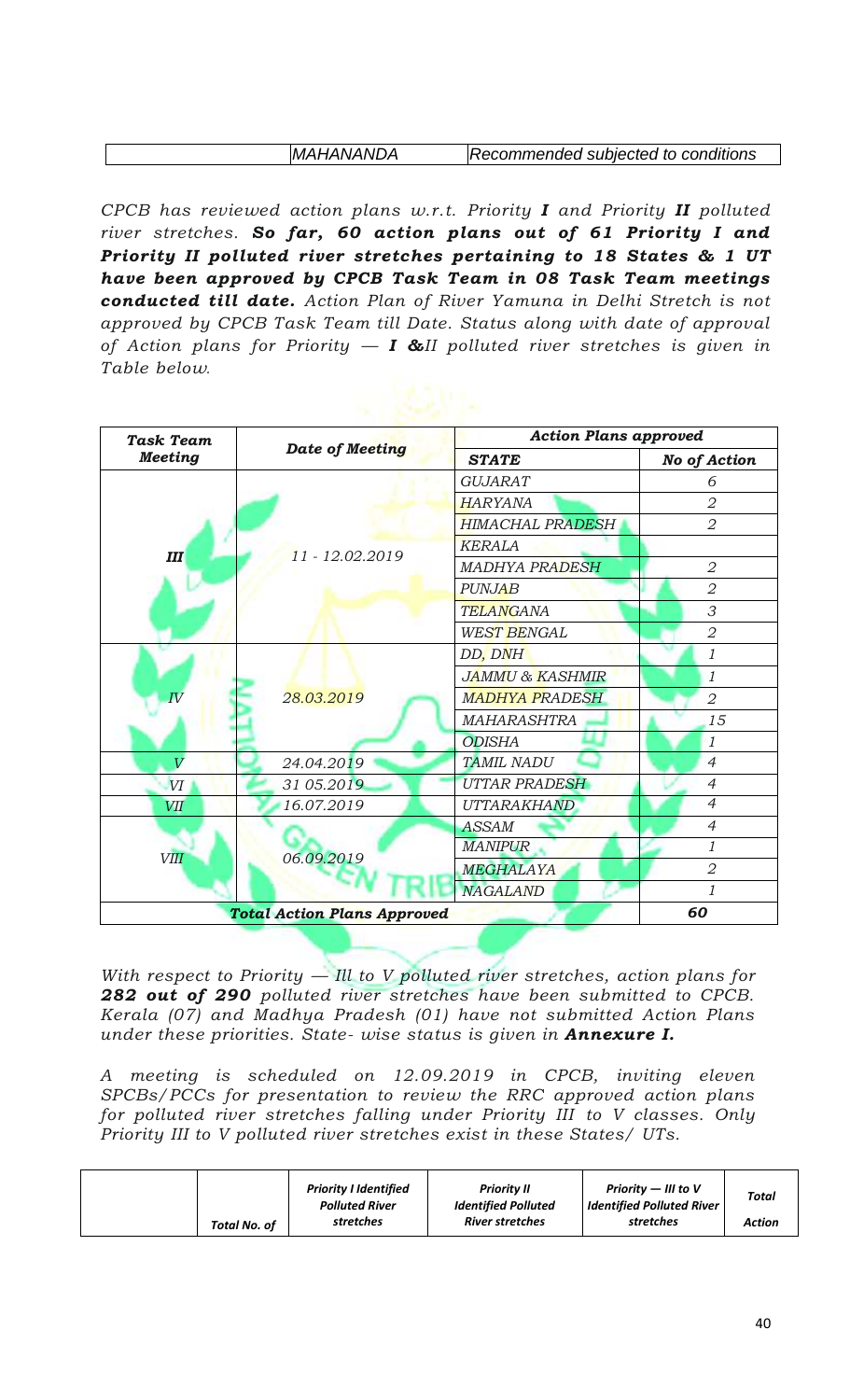| State / UT          | Identified<br><b>Polluted River</b><br>stretches<br>(PRS) | No. of P-<br><b>I PRS</b>                             | <b>Action Plans</b><br>received<br>w.r.to<br>$P-I$ | No. of<br>$P-II$<br><b>PRS</b>                        | <b>Action</b><br><b>Plans</b><br>received<br>w.r.to p-II | No.<br>of P-<br>Ш<br>to P-V | <b>Action Plans</b><br>received w.r.to<br>P-III to<br>$P-V$ | <b>Plans</b><br>Received                              |
|---------------------|-----------------------------------------------------------|-------------------------------------------------------|----------------------------------------------------|-------------------------------------------------------|----------------------------------------------------------|-----------------------------|-------------------------------------------------------------|-------------------------------------------------------|
| Andhra Pradesh      | $\sqrt{5}$                                                | 0                                                     | 0                                                  | 0                                                     | $\mathcal O$                                             | 5                           | 5                                                           | 5                                                     |
| Assam               | 44                                                        | $\ensuremath{\mathfrak{Z}}$                           | $\mathfrak{Z}$                                     | 1                                                     | $\mathbf{1}$                                             | 40                          | 40                                                          | 44                                                    |
| Bihar               | $\epsilon$                                                | $\mathcal O$                                          | $\mathcal O$                                       | 0                                                     | $\mathcal O$                                             | $\epsilon$                  | 6                                                           | $\epsilon$                                            |
| Chhattisgarh        | 5                                                         | $\mathcal O$                                          | $\mathcal O$                                       | 0                                                     | $\mathcal O$                                             | 5                           | 5                                                           | 5                                                     |
| DD & DNH            | $\it 1$                                                   | $\mathbf{1}% _{T}=\mathbf{1}_{T}\times\mathbf{1}_{T}$ | $\mathbf{1}$                                       | 0                                                     | $\mathcal O$                                             | $\mathcal O$                | 0                                                           | $\mathbf{1}$                                          |
| Delhi               | $\it 1$                                                   | 1                                                     | $\mathbf{1}$                                       | 0                                                     | $\mathcal O$                                             | $\mathcal O$                | 0                                                           | $\mathbf{1}% _{T}=\mathbf{1}_{T}\times\mathbf{1}_{T}$ |
| Goa                 | 11                                                        | $\mathcal O$                                          | $\boldsymbol{0}$                                   | $\overline{\mathcal{O}}$                              | $\cal O$                                                 | 11                          | 11                                                          | 11                                                    |
| Gujarat             | 20                                                        | 5                                                     | 5                                                  | $\mathbf{1}$                                          | 1                                                        | 14                          | 14                                                          | 20                                                    |
| Haryana             | $\overline{c}$                                            | $\overline{c}$                                        | $\overline{2}$                                     | $\overline{0}$                                        | $\mathcal O$                                             | $\mathcal O$                | 0                                                           | $\overline{a}$                                        |
| Himachal<br>Pradesh | $\overline{z}$                                            | $\mathbf{1}% _{T}=\mathbf{1}_{T}\times\mathbf{2}_{T}$ | 1                                                  | 1                                                     | $\it 1$                                                  | 5                           | $\sqrt{5}$                                                  | $\overline{z}$                                        |
| i & K               | 9                                                         | $\mathcal O$                                          | $\overline{O}$                                     | $\mathbf{1}$                                          | $\mathbf{1}$                                             | $\boldsymbol{8}$            | $\boldsymbol{8}$                                            | 9                                                     |
| Jharkhand           | $\overline{z}$                                            | $\cal O$                                              | $\overline{O}$                                     | $\boldsymbol{\theta}$                                 | $\mathcal O$                                             | $\overline{z}$              | $\overline{z}$                                              | $\overline{7}$                                        |
| Karnataka           | 17                                                        | $\mathcal O$                                          | $\boldsymbol{o}$                                   | $\overline{0}$                                        | $\mathcal O$                                             | 17                          | $17$                                                        | 17                                                    |
| Kerala              | 21                                                        | 1                                                     | $\mathbf{1}$                                       | 0                                                     | $\mathcal{O}$                                            | 20                          | 13                                                          | 14                                                    |
| Madhya<br>Pradesh   | 22                                                        | $\mathfrak{Z}$                                        | $\overline{3}$                                     | $\mathbf{1}$                                          | 1                                                        | 18                          | 17                                                          | 21                                                    |
| Maharashtra         | 53                                                        | 9                                                     | 9                                                  | 6                                                     | $6\overline{6}$                                          | 38                          | 38                                                          | 53                                                    |
| Manipur             | $\boldsymbol{9}$                                          | $\boldsymbol{0}$                                      | $\mathcal O$                                       | 1                                                     | $\mathbf{1}$                                             | $\boldsymbol{8}$            | $\boldsymbol{8}$                                            | 9                                                     |
| Meghalaya           | $\overline{z}$                                            | $\overline{2}$                                        | $\overline{c}$                                     | 0                                                     | $\boldsymbol{0}$                                         | 5                           | $\overline{5}$                                              | $\overline{z}$                                        |
| Mizoram             | 9 <sub>o</sub>                                            | $\boldsymbol{0}$                                      | $\mathcal O$                                       | $\overline{0}$                                        | $\overline{0}$                                           | $\overline{9}$              | $\boldsymbol{9}$                                            | 9                                                     |
| Nagaland            | $\overline{6}$                                            | $\mathbf{1}% _{T}=\mathbf{1}_{T}\times\mathbf{1}_{T}$ | 1                                                  | $\mathcal{O}$                                         | $\mathcal O$                                             | 5 <sup>2</sup>              | $\overline{5}$                                              | 6                                                     |
| Odisha              | 19                                                        | 1                                                     | $\mathbf{1}$                                       | $\cal O$                                              | $\mathcal O$                                             | 18                          | 18                                                          | 19                                                    |
| Puducherry          | $\overline{a}$                                            | $\mathcal O$                                          | $\cal O$                                           | $\boldsymbol{\mathcal{O}}$                            | $\mathcal O$                                             | $\overline{2}$              | $\overline{2}$                                              | $\overline{2}$                                        |
| Punjab              | $\overline{4}$                                            | $\sqrt{2}$                                            | $\overline{a}$                                     | $\cal O$                                              | $\mathcal O$                                             | $\overline{2}$              | $\overline{a}$                                              | 4                                                     |
| Rajasthan           | $\overline{2}$                                            | $\mathcal O$                                          | $\boldsymbol{o}$                                   | $\overline{0}$                                        | 0                                                        | $\overline{a}$              | $\overline{z}$                                              | $\overline{2}$                                        |
| <b>Sikkim</b>       | $\overline{4}$                                            | $\mathcal O$                                          | 0                                                  | 0                                                     | $\mathcal O$                                             | $\overline{4}$              | $\overline{4}$                                              | $\overline{\mathcal{A}}$                              |
| Tamil Nadu          | $\boldsymbol{6}$                                          | $\overline{4}$                                        | $\boldsymbol{4}$                                   | $\boldsymbol{o}$                                      | $\overline{O}$                                           | $\overline{2}$              | $\overline{a}$                                              | $\epsilon$                                            |
| Telangana           | $\boldsymbol{8}$                                          | $\mathbf{1}$                                          | $\mathbf{1}$                                       | $\overline{a}$                                        | 2 <sub>1</sub>                                           | $\overline{5}$              | 5                                                           | $\boldsymbol{8}$                                      |
| Tripura             | $6 \overline{6}$                                          | $\overline{O}$                                        | $\boldsymbol{o}$                                   | $\boldsymbol{o}$                                      | $\boldsymbol{0}$                                         | $\epsilon$                  | 6                                                           | $\epsilon$                                            |
| $U\!P$              | 12                                                        | $\overline{4}$                                        | $\overline{4}$                                     | $\overline{O}$                                        | $\boldsymbol{0}$                                         | $\boldsymbol{8}$            | $\boldsymbol{8}$                                            | 12                                                    |
| Uttarakhand         | $\overline{9}$                                            | $\overline{3}$                                        | $\overline{3}$                                     | $\mathbf{1}$                                          | $1\,$                                                    | $\overline{5}$              | 5                                                           | 9                                                     |
| West Bengal         | 17                                                        | $\mathcal{I}_{\mathcal{L}}$                           | $\ensuremath{\mathnormal{1}}$                      | $\mathbf{1}% _{T}=\mathbf{1}_{T}\times\mathbf{2}_{T}$ | $\mathbf{1}$                                             | $15\,$                      | 15                                                          | 17                                                    |
| <b>Grand Total</b>  | 351                                                       | 45                                                    | 45                                                 | 16                                                    | 16                                                       | 290                         | 282                                                         | 343                                                   |

43. According to the report of the CPCB, the action plans have been finalised for all the States/UTs. The CPCB has however made certain suggestions in the action plans with regard to category P-III to P-V polluted river stretches as follows:-

 $\alpha$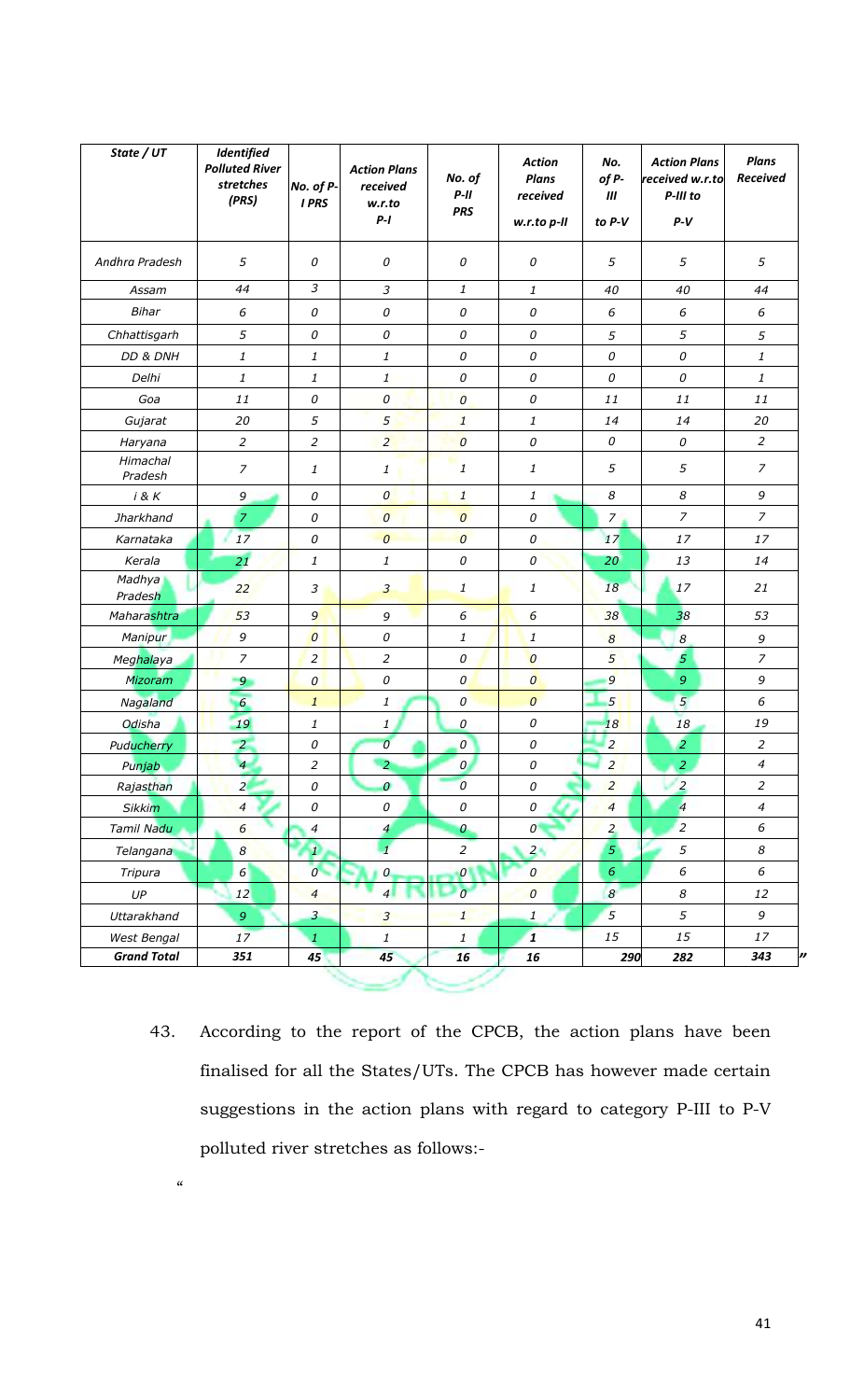- *(i) Identification of polluting sources including drains contributing to river pollution*
- *(ii) Map showing Polluted River, its tributaries, drains, major towns, industrial estates, location of STPs/CETPs*
- *(iii) Functioning status of STPs/ETPs/CETPs and solid waste management and processing facilities in the catchment area of the identified polluted river stretch;*
- *(iv) Detailed gap analysis w.r.t town-wise water consumption (including ground water consumption), sewage generation, existing infrastructure in the catchment area and the gap analysis;*
- *(v) Detailed gap analysis w.r.t industrial water consumption, wastewater generation, existing infrastructure for treatment of industrial effluent (both captive ETPs/CETPs and their performance assessment), gap analysis;*
- *(vi) Quantification and characterisation of waste (such as solid waste, industrial hazardous waste, bio-medical waste, E-Waste), STP sludge management, existing infrastructure and detailed gap analysis;*
- *(vii) Latest water quality of polluted river, its tributaries, drains with flow details and ground water quality in the catchment of polluted river;*
- *(viii) Aspects such as ground water extraction, adopting good irrigation practices, protection and management of Flood Plain Zones (FPZ), rain water harvesting, ground water charging, maintaining minimum environmental flow of river (by having watershed management provisions), plantation on both sides of the river, setting up biodiversity parks on flood plains by removing encroachment., proper interception and diversion of sewagecarrying drains to Sewage Treatment Plant (STP), upgradation of existing sewage treatment plants if not in a position to comply with effluent discharge norms, emphasis on utilization of treated sewage so as to minimize extraction of ground or surface water be included,*

*(ix) Speedy, definite or specific timelines for execution of action plans and the estimated budget including the monitoring agency*

*(x) Achievable goals with specific timelines for restoration of water quality of polluted rivers.*

*(xi) Organisation-wise action plans with timelines and the estimated budget for implementation of action plans"*

CPCB has also prepared a format for obtaining status on implementation of the action plans which has been sent to all the States and UTs on 26.09.2019. However, only 03 States/UTs have furnished information in the said format till 06.11.2019. The action plan prepared by the Delhi Government which is to be approved by the CPCB has to follow the action points delineated in the order of this Tribunal dated 11.09.2019 in O.A. No. 06/2012.

45. It is observed that the report of the CPCB has focused only on BOD and FC. It has not taken other parameters for analysis such as pH, COD, DO and other recalcitrant toxic pollutants having tendency of bio magnification. Further, monitoring gaps in terms of number of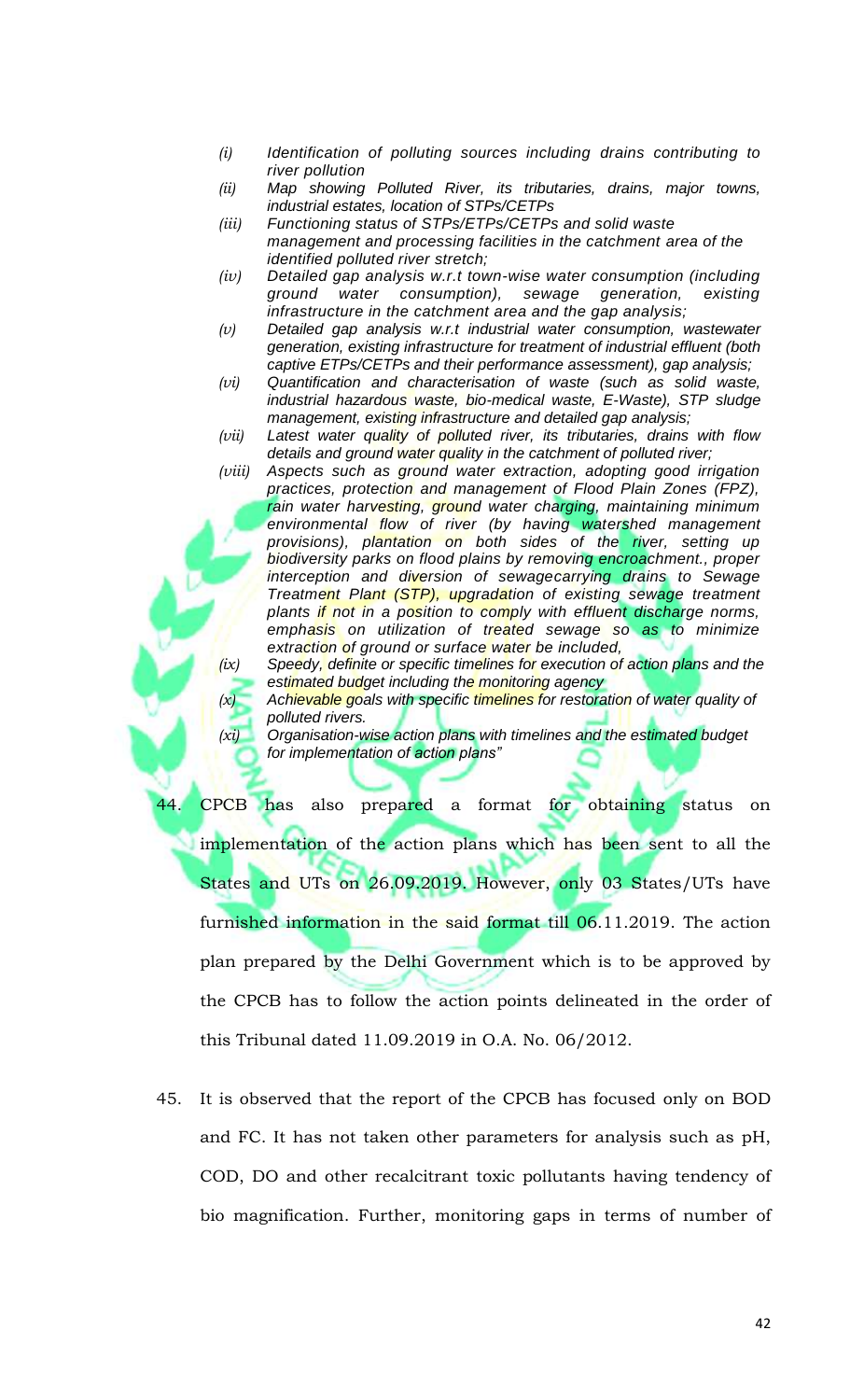stations have to be identified, upgraded and upscaled so to cover upstream and downstream locations of major discharges to the river. In this view of the matter, CPCB may also ascertain whether there are any other rivers falling in the category of polluted river stretches.

#### **XI. Consideration of the matter for the present order:**

46. The report of CPCB shows the status of compliance. As already noted, the action plans have been prepared with respect to 351 river stretches by the concerned States/UTs with regard to category P-I & P-II (the most polluted river stretches), the action plans have been duly recommended by CPCB with certain changes. The said action plans are reported to be complete with respect to necessary components for river rejuvenation including identification of drains, their interception, setting up of STPs, utilization of treated water, identification of flood plain zones, maintaining e-flow, etc. Let the same be executed by 31.03.2021 as already directed. No case is made out to extend the laid down timeline unconditionally. As noted earlier, situation of water pollution is grim in the country and there has been deterioration inspite of the Water Act which was enacted way back in 1974 which was intended to bring about any improvement. This Tribunal has repeatedly put all authorities to notice in the light of earlier orders of the Hon'ble Supreme Court on the subject. Directions were also issued for budgetary support as part of the action plans which has been done in indicative terms. There can be no plea of lack of funds on issue threatening the existence of human beings. We have thus no option except to be strict about the timelines already laid down. We are also of the view that adherence to the timelines must be monitored by the Chief Secretaries of all the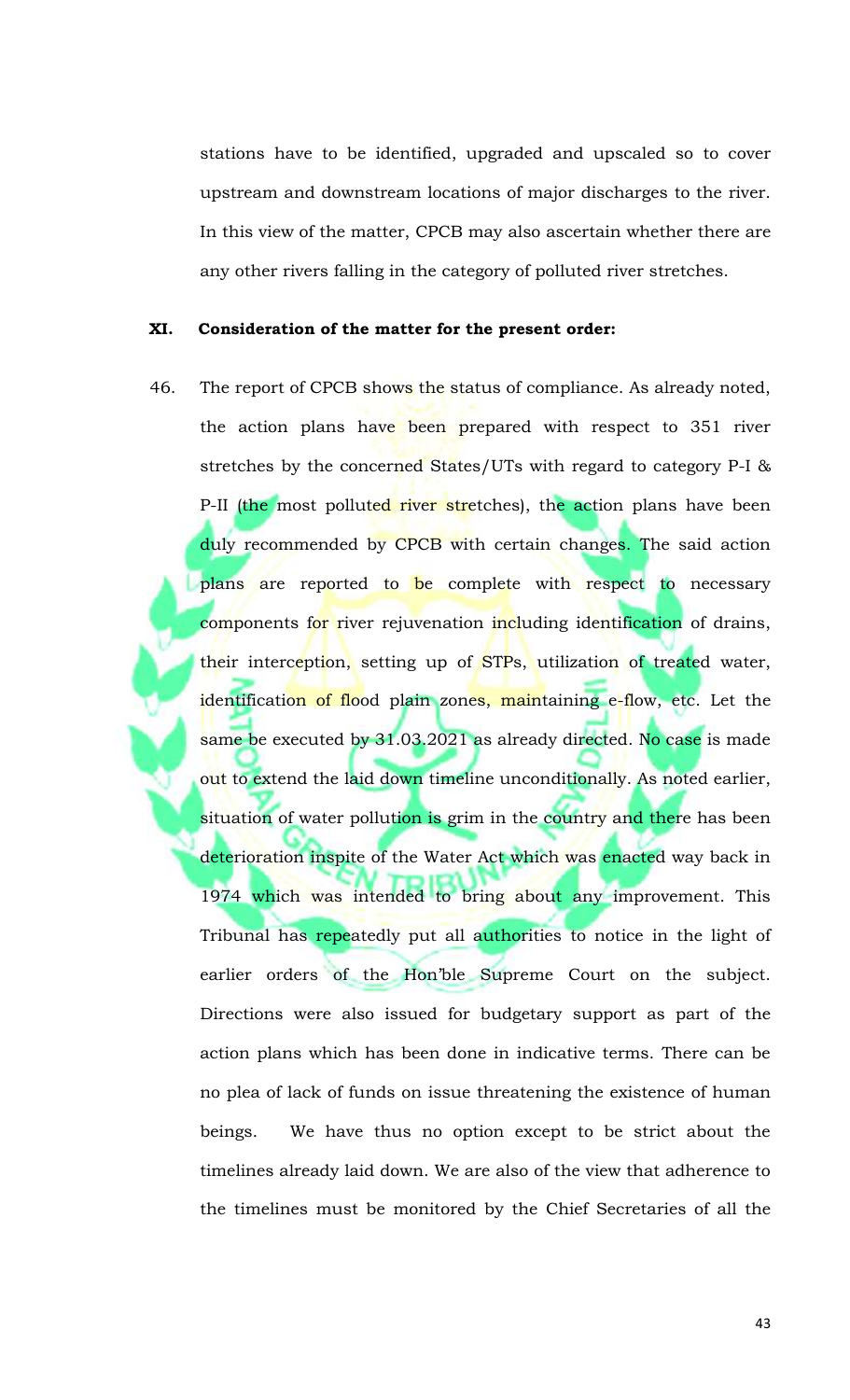States/UTs and should also be monitored at National level by the Secretary, Ministry of Jal Shakti with the assistance of NMCG and CPCB. For this purpose, a meeting at central level must be held with the Chief Secretaries of all the States/UTs atleast once in a month (option of video conferencing facility is open) to take stock of the progress and to plan further action. NMCG will be the nodal agency for compliance and may give its quarterly report to this Tribunal commencing from 01.04.2020. The Chief Secretaries may set up appropriate monitoring mechanism at State level specifying accountability of nodal authorities not below the secretary level and ensuring appropriate adverse entries in the ACRs. Monitoring at State level must take place on fortnightly basis and record of progress maintained. The Chief Secretaries may have an accountable person attached in his office for this purpose. Monthly progress report may be furnished to Secretary, Ministry of Jal Shakti with a copy to CPCB. Steps for in situ remediation as an interim measure may be ensured as directed above as per laid down timeline. Any default must be visited with serious consequences at every level, including initiation of prosecution, disciplinary action and entries in ACRs of the erring officers. As already mentioned, procedures for DPRs/tender process needs to be shortened and if found viable business model developed at central/state level. Wherever work is awarded to any contractor, performance guarantee must be taken in above terms.

CPCB may after scrutiny finalize the action plans relating to P-III and P-IV also as has been done for P-I and P-II on or before 31.03.2020. This will not be a ground to delay the execution of the action plans prepared by the States which may start forthwith, if not already started.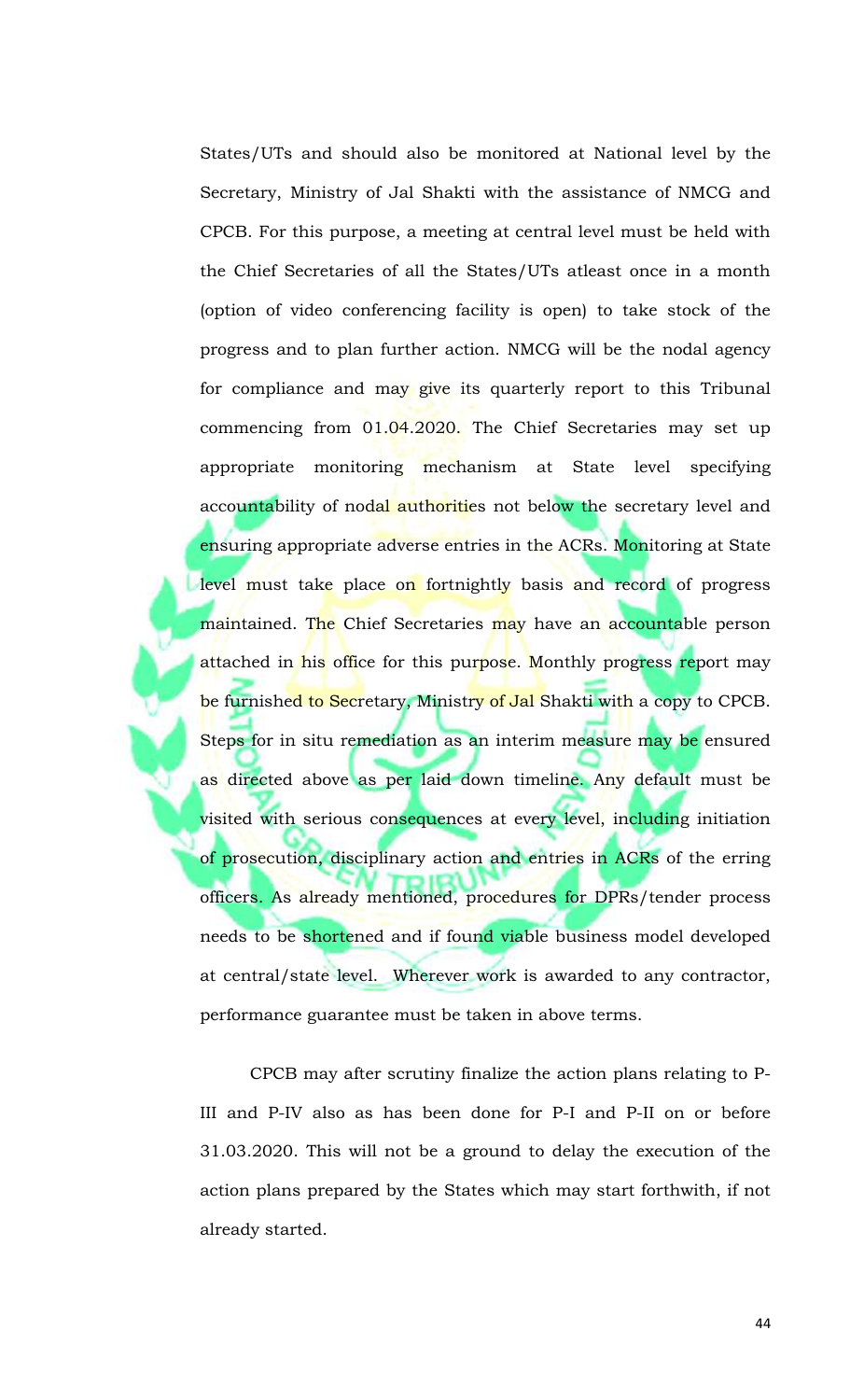#### **XII. Directions:**

- 47. We now sum up our directions as follows:
	- i. 100% treatment of sewage may be ensured as directed by this Tribunal vide order dated 28.08.2019 in O.A. No. 593/2017 by 31.03.2020 atleast to the extent of in-situ remediation and before the said date, commencement of setting up of STPs and the work of connecting all the drains and other sources of generation of sewage to the STPs must be ensured. If this is not done, the local bodies and the concerned departments of the States/UTs will be liable to pay compensation as already directed vide order dated 22.08.2019 in the case of river Ganga i.e. Rs. 5 lakhs per month per drain, for default in in-situ remediation and Rs. 5 lakhs per STP for default in commencement of setting up of the STP.
	- ii. Timeline for completing all steps of action plans including completion of setting up STPs and their commissioning till 31.03.2021 in terms of order dated 08.04.2019 in the present case will remain as already directed. In default, compensation will be liable to be paid at the scale laid down in the order of this Tribunal dated 22.08.2019 in the case of river Ganga i.e. Rs. 10 lakhs per month per STP.
	- iii. We further direct that an institutional mechanism be evolved for ensuring compliance of above directions. For this purpose, monitoring may be done by the Chief Secretaries of all the States/UTs at State level and at National level by the Secretary, Ministry of Jal Shakti with the assistance of NMCG and CPCB.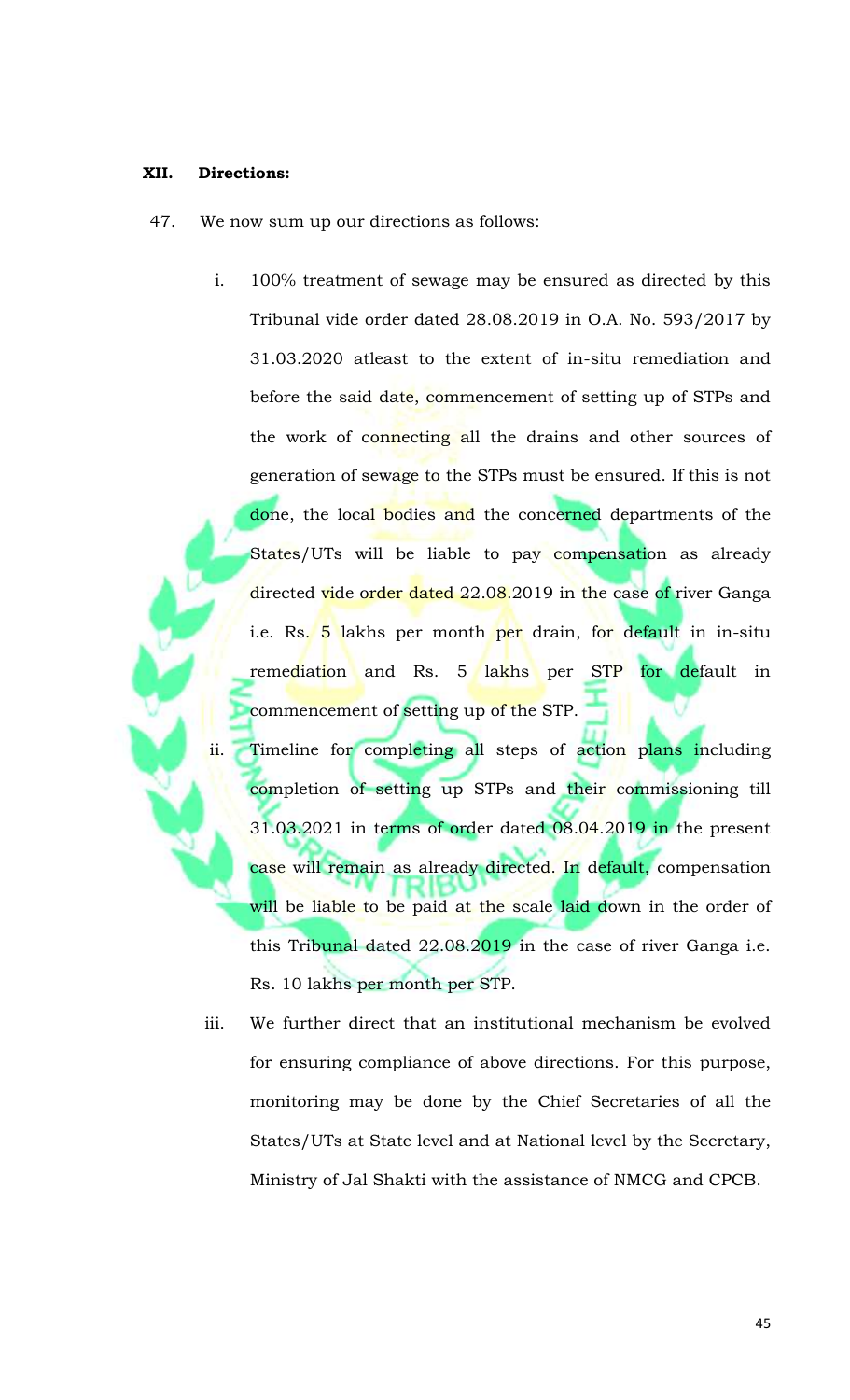- iv. For above purpose, a meeting at central level must be held with the Chief Secretaries of all the States/UTs atleast once in a month (option of video conferencing facility is open) to take stock of the progress and to plan further action. NMCG will be the nodal agency for compliance who may take assistance of CPCB and may give its quarterly report to this Tribunal commencing 01.04.2020.
- v. The Chief Secretaries may set up appropriate monitoring mechanism at State level specifying accountability of nodal authorities not below the Secretary level and ensuring appropriate adverse entries in the ACRs of erring officers. Monitoring at State level must take place on fortnightly basis and record of progress maintained. The Chief Secretaries may have an accountable person attached in his office for this purpose.
- vi. Monthly progress report may be furnished by the States/UTs to Secretary, Ministry of Jal Shakti with a copy to CPCB. Any default must be visited with serious consequences at every level, including initiation of prosecution, disciplinary action and entries in ACRs of the erring officers.
- vii. As already mentioned, procedures for DPRs/tender process needs to be shortened and if found viable business model developed at central/state level.
- viii. Wherever work is awarded to any contractor, performance guarantee must be taken in above terms.
- ix. CPCB may finalize its recommendations for action plans relating to P-III and P-IV as has been done for P-I and P-II on or before 31.03.2020. This will not be a ground to delay the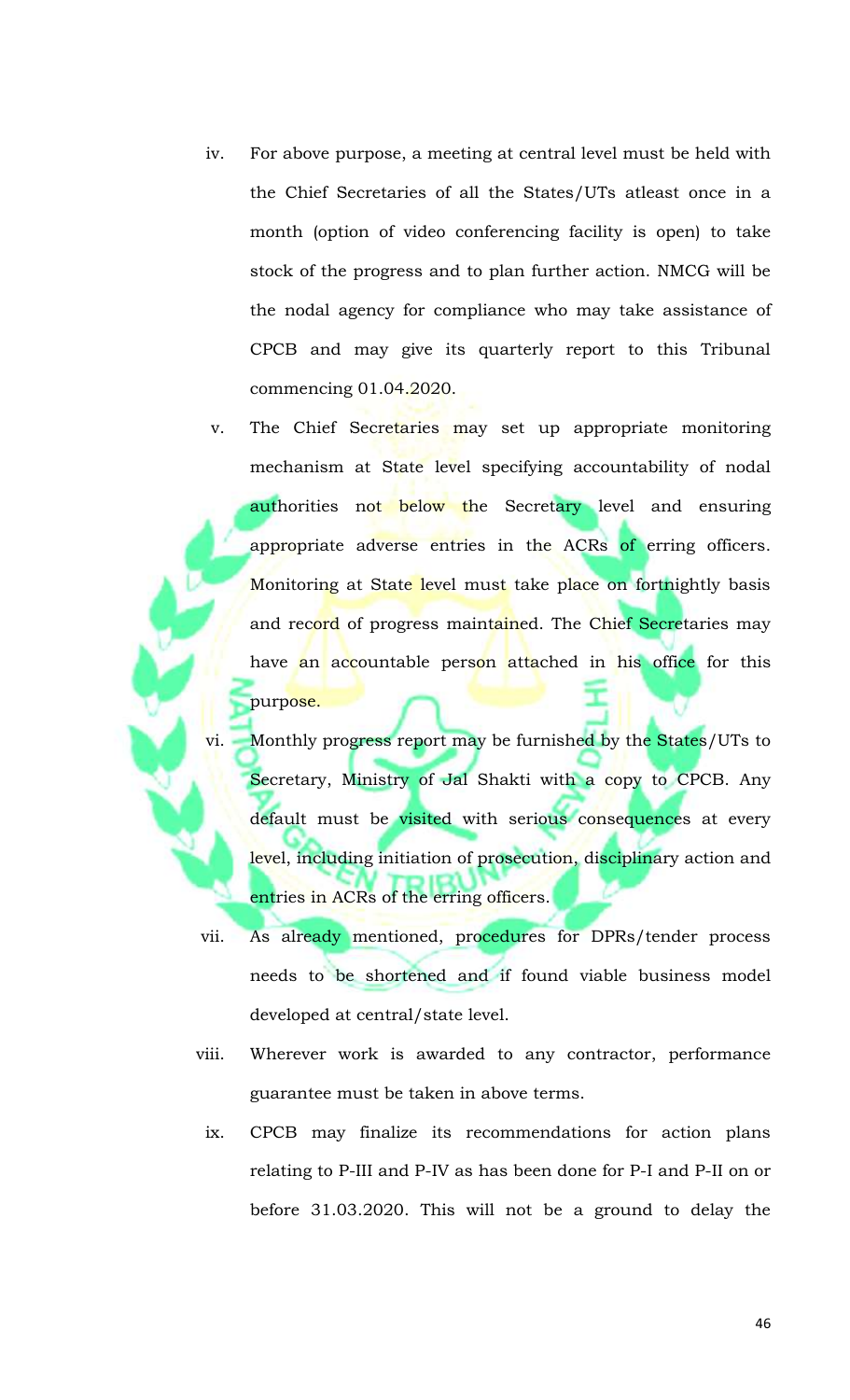execution of the action plans prepared by the States which may start forthwith, if not already started.

- x. The action plan prepared by the Delhi Government which is to be approved by the CPCB has to follow the action points delineated in the order of this Tribunal dated 11.09.2019 in O.A. No. 06/2012.
- xi. Since the report of the CPCB has focused only on BOD and FC without other parameters for analysis such as pH, COD, DO and other recalcitrant toxic pollutants having tendency of bio magnification, a survey may now be conducted with reference to all the said parameters by involving the SPCB/PCCs within three months. Monitoring gaps be identified and upgraded so to cover upstream and downstream locations of major discharges to the river. CPCB may file a report on the subject before the next date by e-mail at judicial-ngt@gov.in.

xii. Rivers which have been identified as clean may be maintained.

A copy of this order be sent to Secretaries, Ministry of Jal Shakti and MoEF, NMCG, CPCB, the Chief Secretaries of all the States/UTs, and SPCBs/PCCs by e-mail.

List for further consideration on 22.04.2020.

Adarsh Kumar Goel, CP

S.P Wangdi, JM

K. Ramakrishnan, JM